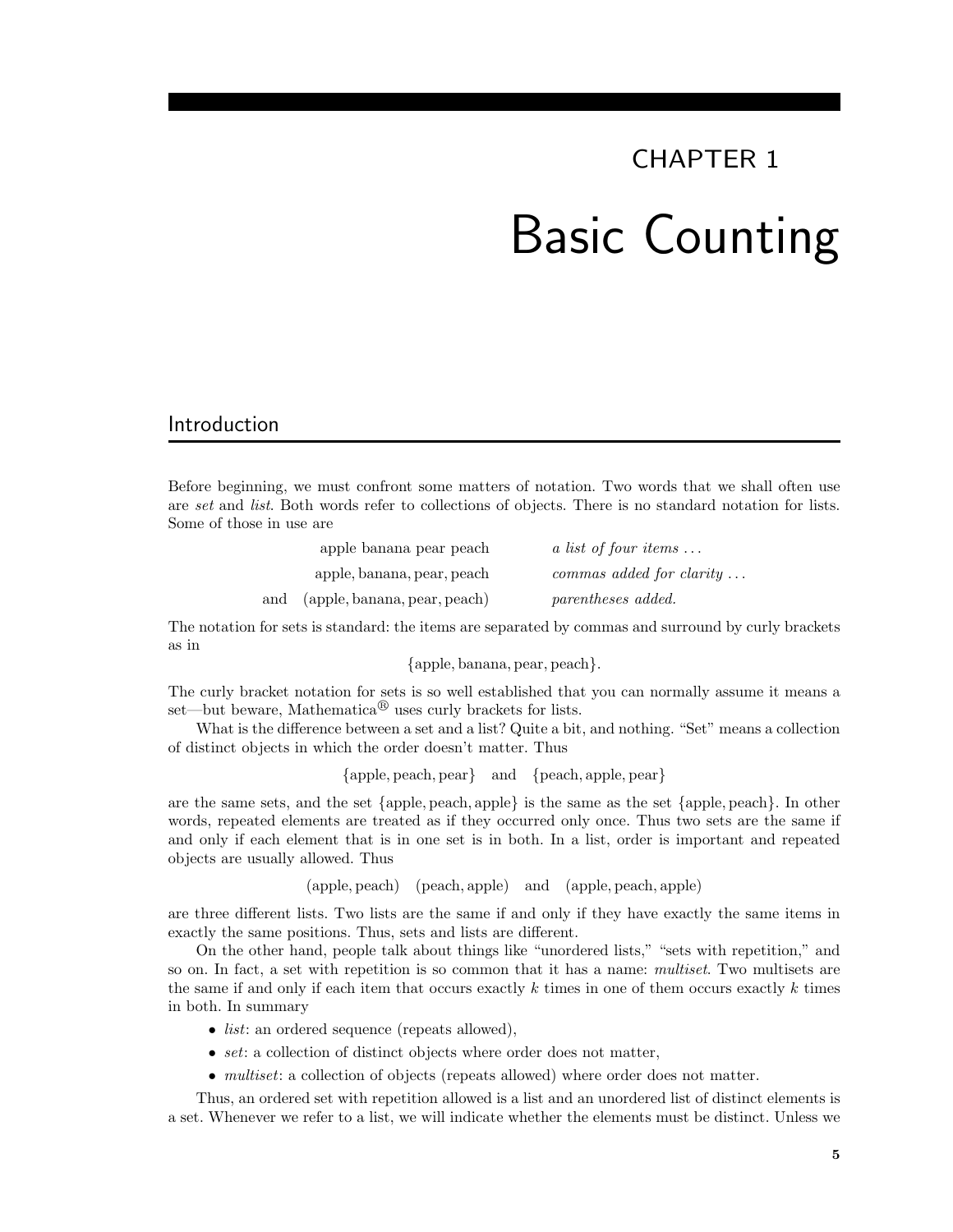#### 6 Chapter 1 Basic Counting

say otherwise, a list is ordered. An ordered list is sometimes called a string, a sequence or a word. A list is also called a *sample* or a *selection*, especially in probability and statistics. Lists are sometimes called vectors and the elements components.

The terminology "k-list" is frequently used in place of the more cumbersome "k long list." Similarly, we use k-set and k-multiset. Vertical bars (also used for absolute value) are used to denote the number of elements in a set or in a list. For example, if S is an n-set, then  $|S| = n$ .

We want to know how many ways we can do various things with a set. Here are some examples, which we illustrate by using the set  $S = \{x, y, z\}.$ 

- 1. How many ways can we *list*, without repetition, all the elements of S? This means, how many ways can we arrange the elements of  $S$  in an (ordered) list so that each element of  $S$  appears exactly once in each of the lists. For the illustration, there are six ways:  $xyz, xzy, yxz, yzx, zxy$ and zyx. (These are all called permutations of S. People often use Greek letters like  $\pi$  and  $\sigma$  to indicate a permutation of a set.)
- 2. How many ways can we construct a k-list of distinct elements from the set? When  $k = |S|$ , this is the previous question. If  $k = 2$  in the illustration, there are six ways: xy, xz, yx, yz, zx and zy.
- 3. If the list in the previous question is allowed to contain repetitions, what is the answer? There are nine ways for the illustration:  $xx$ ,  $xy$ ,  $xz$ ,  $yx$ ,  $yy$ ,  $yz$ ,  $zx$ ,  $zy$  and  $zz$ .
- 4. If, in Questions 2 and 3, the order in which the elements appear in the list doesn't matter, what are the answers? For the illustration, the answers are three and six, respectively.
- 5. How many ways can the set S be partitioned into a collection of  $k$  pairwise disjoint nonempty smaller sets? With  $k = 2$ , the illustration has three such:  $\{\{x\}, \{y, z\}\}, \{\{x, y\}, \{z\}\}\$  and  $\{\{x, z\}, \{y\}\}.$

We'll learn how to answer these questions without going through the time-consuming process of constructing (listing) all the items in question as we did for our illustration. Our answer to the last question will be somewhat unsatisfactory. Other answers to it will be discussed in later chapters.

## 1.1 Lists with Repetitions Allowed

How many ways can we construct a k-list (repeats allowed) using an n-set? Look at our illustration in Question 3 above. The first entry in the list could be  $x, y$  or z. After any of these there were three choices  $(x, y \text{ or } z)$  for the second entry. Thus there are  $3 \times 3 = 9$  ways to construct such a list. The general pattern should be clear: There are  $n$  ways to choose each list entry. Thus

**Theorem 1.1** There are  $n^k$  ways to construct a k-list from an n-set.

This calculation illustrates an important principle:

Theorem 1.2 Rule of Product Suppose structures are to be constructed by making a sequence of k choices such that, (i) the ith choice can be made in  $c_i$  ways, a number independent of what choices were made previously, and (ii) each structure arises in exactly one way in this process. Then, the number of structures is  $c_1 \times \cdots \times c_k$ .

"Structures" as used above can be thought of simply as elements of a set. We prefer the term structures because it emphasizes that the elements are built up in some way; in this case, by making a sequence of choices. In the previous calculation, the structures are lists of  $k$  things which are built up by adding one thing at a time. Each thing is chosen from a given set of n things and  $c_1 = c_2 = \ldots = c_k = n.$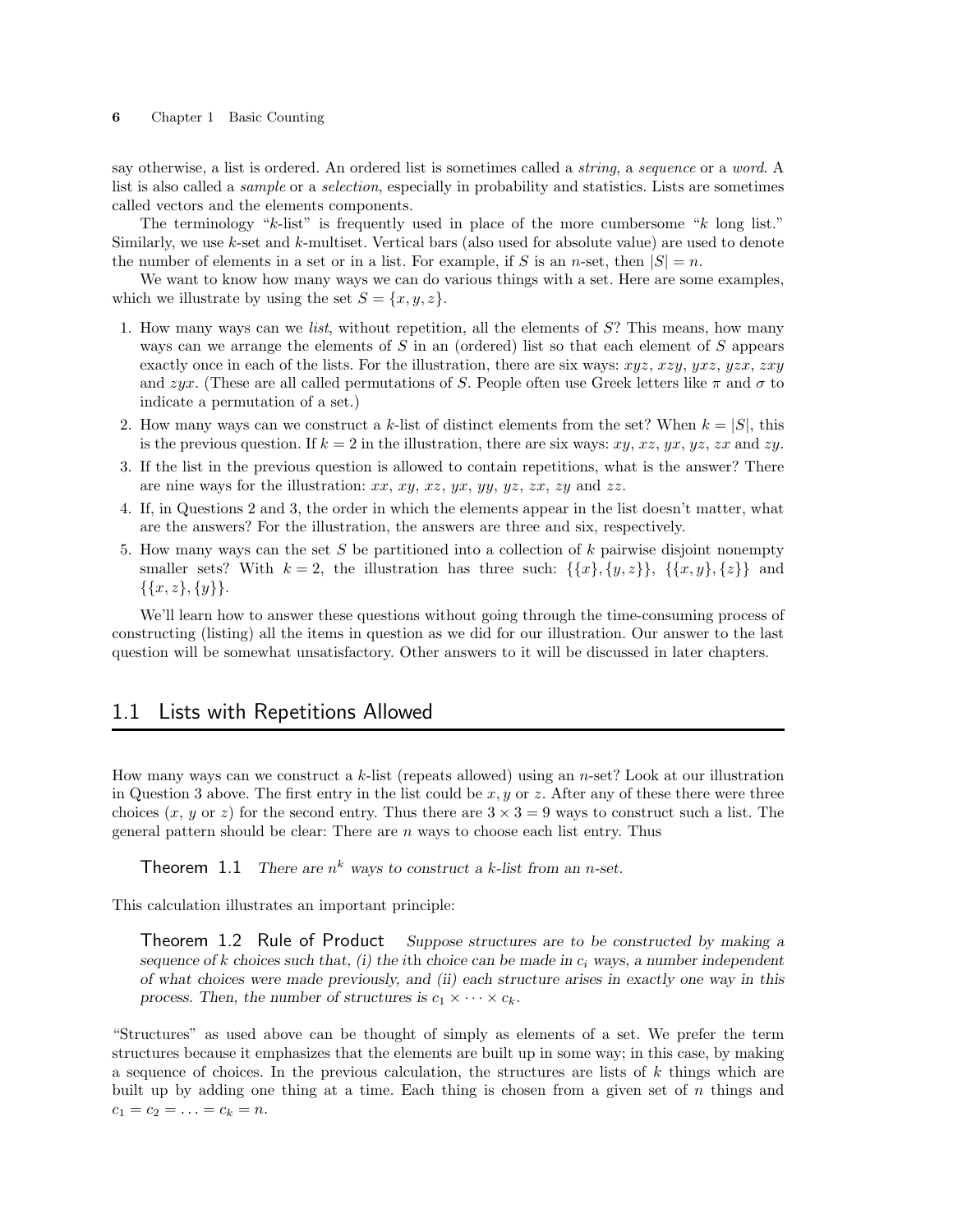Definition 1.1 Cartesian Product If  $C_1, \ldots, C_k$  are sets, the Cartesian product of the sets is written  $C_1 \times \cdots \times C_k$  and consists of all k-lists  $(x_1, \ldots, x_k)$  with  $x_i \in C_i$  for  $1 \leq i \leq k$ .

A special case of the Rule of Product is the fact that the number of elements in  $C_1 \times \cdots \times C_k$  is the product  $|C_1| \cdots |C_k|$ . Here  $C_i$  is the collection of *i*th choices and  $c_i = |C_i|$ . This is only a special case because the Rule of Product would allow the *collection*  $C_i$  to depend on the previous choices  $x_1, \ldots, x_{i-1}$  as long as the *number*  $c_i$  of possible choices does not depend on  $x_1, \ldots, x_{i-1}$ . The last example in Appendix A gives a proof of this special case of the Rule of Product. In fact, that proof can be altered to give a proof of the general case of the Rule of Product. We will not do so.

Here is a property associated with Cartesian products that we will find useful in our later discussions.

Definition 1.2 Lexicographic Order If  $C_1, \ldots, C_k$  are ordered lists of distinct elements, we may think of them as sets and form the Cartesian product  $P = C_1 \times \cdots \times C_k$ . The lexico**graphic order** on P is defined by saying that  $a_1 \ldots a_k < b_1 \ldots b_k$  if and only if there is some  $t \leq k$  such that  $a_i = b_i$  for  $i < t$  and  $a_t < b_t$ .

Often we say lex order instead of lexicographic order. If all the  $C_i$ 's equal  $(0, 1, 2, 3, 4, 5, 6, 7, 8, 9)$ , then lex order is simply numerical order of k digit integers with leading zeroes allowed. Suppose that all the  $C_i$ 's equal ( $\langle$ space $\rangle$ , A, B, ..., Z). If we throw out those elements of P that have a letter following a space, the result is dictionary order. Unlike these two simple examples, the  $C_i$ 's usually vary with  $i$ .

Example 1.1 A simple count The North-South streets in Rectangle City are named using the numbers 1 through 12 and the East-West streets are named using the letters A through H. Thus, the most southwesterly intersection occurs where First and A streets meet. How many blocks are within the city?

We may think of the city of as consisting of rows of blocks. Each row contains the blocks encountered as we cross the city from East to West. The number of rows is the number of rows of blocks encountered as we cross the city from North to South. This is much like the rows and columns of a matrix. We can apply the Rule of Product: Choose a row and then choose a block in that row. What answer does this give? If you think it is  $12 \times 8 = 96$ , you're almost correct. Read on.

Each block can be labeled by the streets at its southwesterly corner. These labels have the form  $(x, y)$  where x is between 1 and 11 inclusive and y is between A and G. (If you don't see why 12) and H are missing, draw a picture and look at southwesterly corners.) By the Rule of Product there are  $11 \times 7 = 77$  blocks. In this case the structures can be taken to be the descriptions of the blocks. Each description has two parts: the names of the north-south and East-West streets at the block's southwest corner.  $\hfill \square$ 

Example 1.2 Counting names We now return to the faraway galaxy that was mentioned in Example  $2$  (p. 1).

The possible positions for the two vowels are  $(2, 4)$ ,  $(2, 5)$  and  $(3, 5)$ . Each of these results in two isolated consonants and two adjacent consonants. Thus the answer is the product of the following factors:

- choose the vowel locations (3 ways);
- choose the vowels  $(2 \times 2 \text{ ways})$ ;
- choose the isolated consonants  $(3 \times 3 \text{ ways})$ ;
- choose the adjacent consonants  $(3 \times 2 \text{ ways})$ .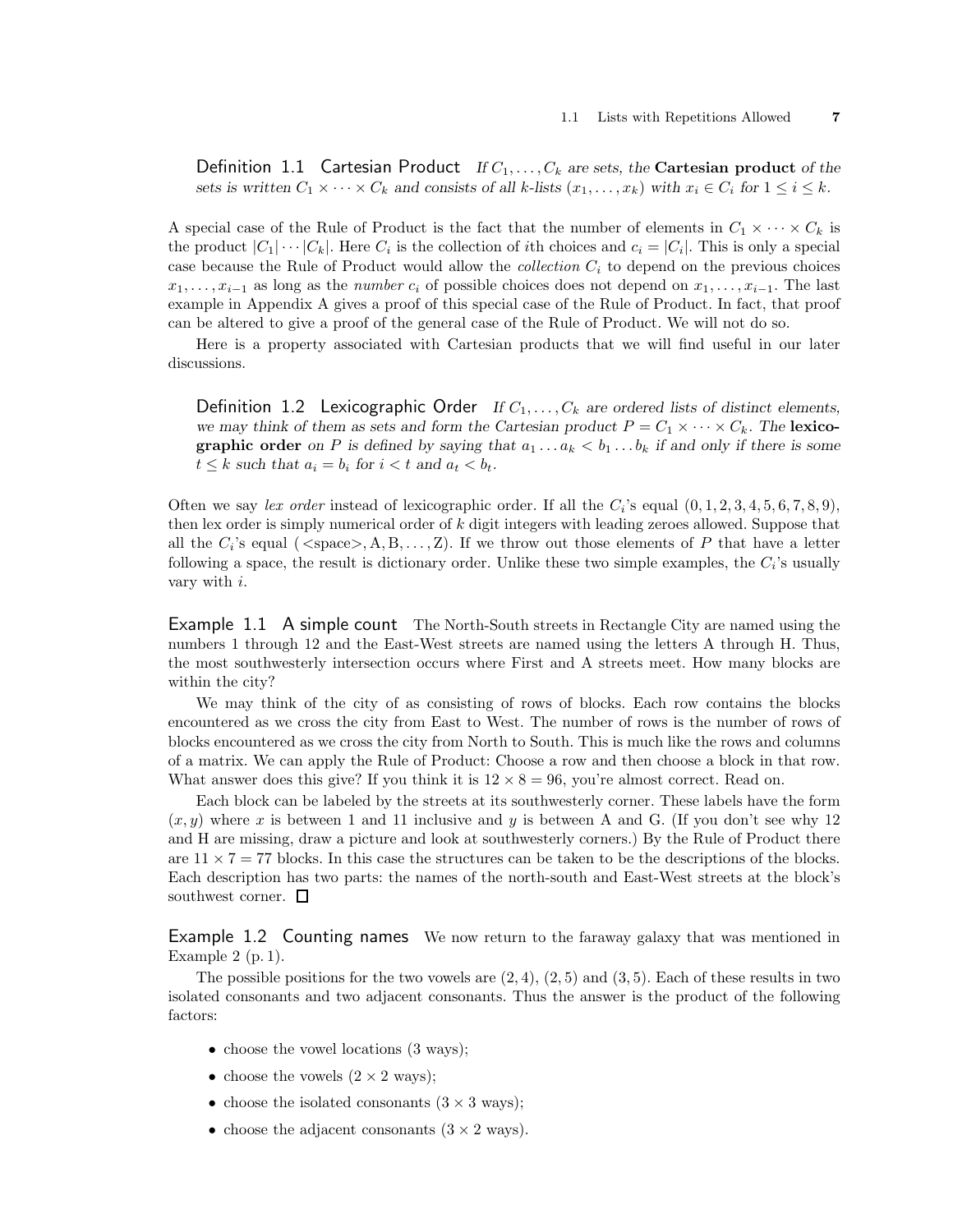The answer is 648. This construction can be interpreted as a Cartesian product as follows.  $C_1$  is the set of lists of possible positions for the vowels,  $C_2$  is the set of lists of vowels in those positions, and  $C_3$  and  $C_4$  are sets of lists of consonants. Thus

$$
C_1 = \{ (2, 4), (2, 5), (3, 5) \}
$$
  
\n
$$
C_2 = \{ AA, AI, IA, II \}
$$
  
\n
$$
C_3 = \{ LL, LS, LT, SL, SS, ST, TL, TS, TT \}
$$
  
\n
$$
C_4 = \{ LS, LT, SL, ST, TL, TS \}.
$$

For example,  $((2,5),$  IA, SS, ST) in the Cartesian product corresponds to the word SISTAS.  $\Box$ 

Here's another important principle, the proof of which is self evident:

Theorem 1.3 Rule of Sum Suppose a set T of structures can be partitioned into sets  $T_1, \ldots, T_j$  so that each structure in T appears in exactly one  $T_i$ , then

$$
|T| = |T_1| + \cdots + |T_j|.
$$

Example 1.3 Counting names (revisited) We'll redo the previous example using this principle.

The possible vowel (V) and consonant (C) patterns for names are CCVCVC, CVCCVC and CVCVCC. Since these patterns are disjoint and cover all cases, we must compute the number of names of each type and add the results together. For the first pattern we have a product of six factors, one for each choice of a letter:  $3 \times 2 \times 2 \times 3 \times 2 \times 3 = 216$ . The other two patterns also give 216, for a total of 648 names.

This approach has a wider range of applicability than the method we used in the previous example. We were only able to avoid the Rule of Sum in the first method because each pattern contained the same number of vowels, isolated consonants and adjacent consonants. Here's an example that requires the Rule of Sum. Suppose a name consists of only four letters, namely two vowels and two consonants, constructed so that the vowels are not adjacent and, if the consonants are adjacent, then they are different. There are four patterns: CVCV, VCVC, VCCV. By the Rule of Product, the first two are each associated with 36 names, but VCCV is associated with only 24 names because of the adjacent consonants. Hence, we cannot choose a pattern and then proceed to choose vowels and consonants. On the other hand, we can apply the Rule of Sum to get a total of 96 names.  $\Box$ 

Example 1.4 Smorgasbord College committees Smorgasbord College has four departments which have 6, 35, 12 and 7 faculty members. The president wishes to form a faculty judicial committee to hear cases of student misbehavior. To avoid the possibility of ties, the committee will have three members. To avoid favoritism the committee members will be from different departments and the committee will change daily. If the committee only sits during the normal academic year (165 days), how many years can pass before a committee must be repeated?

If T is the set of all possible committees, the answer is  $|T|/165$ . Let  $T_i$  be the set of committees with no members from the *i*th department. By the Rule of Sum  $|T| = |T_1| + |T_2| + |T_3| + |T_4|$ . By the Rule of Product

| $ T_1  = 35 \times 12 \times 7 = 2940$ | $ T_3  = 35 \times 6 \times 7 = 1470$   |
|----------------------------------------|-----------------------------------------|
| $ T_2  = 6 \times 12 \times 7 = 504$   | $ T_4  = 35 \times 12 \times 6 = 2520.$ |

Thus the number of years is  $7434/165 = 45^+$ . Due to faculty turnover, a committee need never repeat—if the president's policy lasts that long.  $\Box$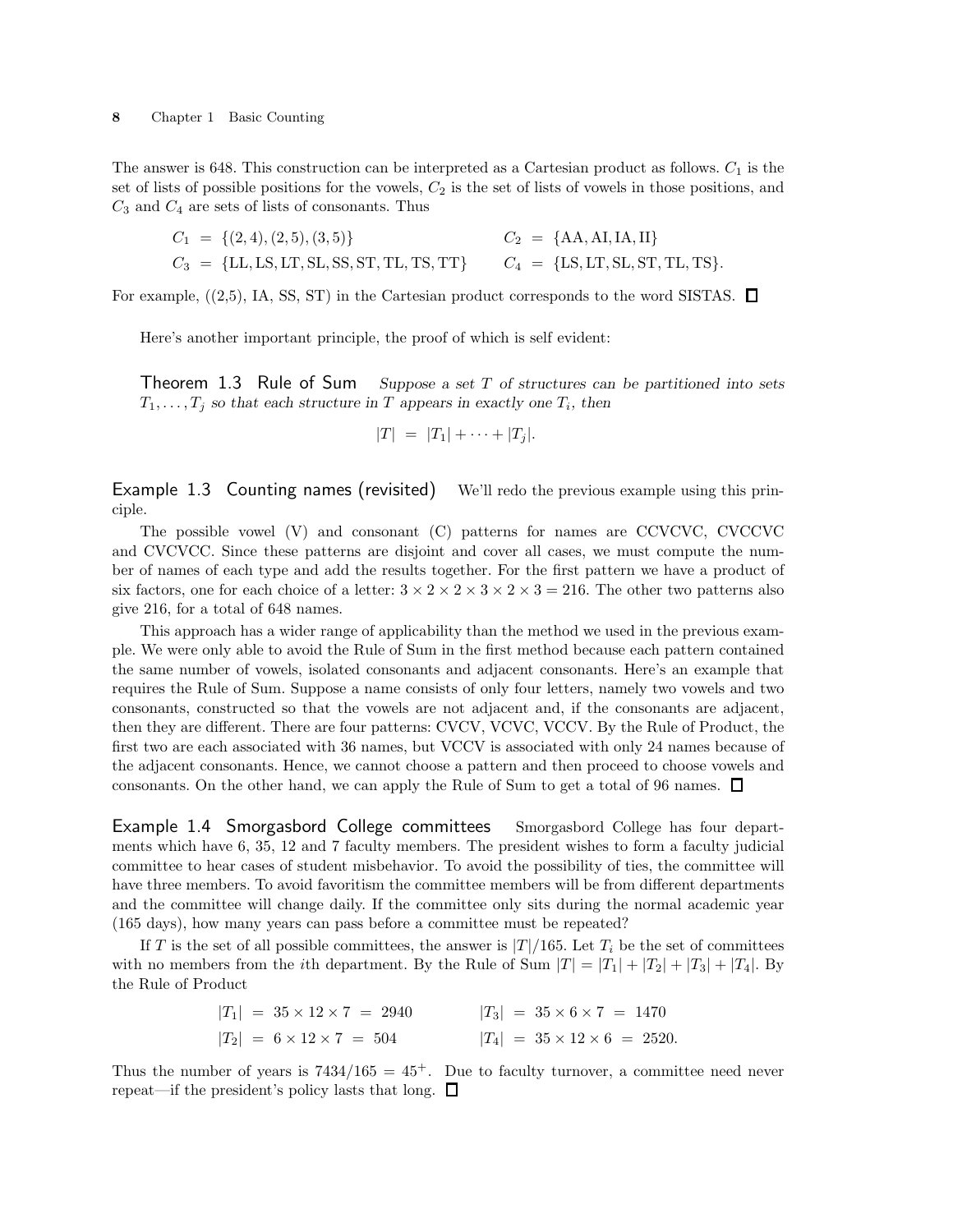## Using the Rules of Sum and Product

Whenever we encounter a new technique, there are two questions that arise:

• When is it used? • How is it used?

For the Rules of Sum and Product, the answers are intertwined:

Technique Rules for AND and OR Suppose you wish to count the number of structures in a set and that you can describe how to construct the structures in terms of subconstructions that are connected by "ands" and "ors." If this leads to the construction of each structure in a unique way, then the Rules of Sum and Product apply. To use them, replace "ands" by products and "ors" by sums. Whenever you write something like "Do A AND do B," it should mean "Do A AND THEN do B" because the Rule of Product requires that the choices be made sequentially. We will usually omit "then".

Example 1.5 Applying the technique To see how this technique is applied, let's look back at Example 1.4. A committee consists of either

- One person from Dept. 1 AND one person from Dept. 2 AND one person from Dept. 3, OR
- One person from Dept. 1 AND one person from Dept. 2 AND one person from Dept. 4, OR
- One person from Dept. 1 AND one person from Dept. 3 AND one person from Dept. 4, OR
- One person from Dept. 2 AND one person from Dept. 3 AND one person from Dept. 4.

The number of ways to choose a person from a department equals the number of people in the department.  $\Box$ 

Until you become comfortable using the Rules of Sum and Product, look for "and" and "or" in what you do. This is an example of the *divide and conquer* tactic: break the problem into parts and work on each piece separately. Here the first part is getting a phrasing with "ands" and "ors;" the second part is calculating each of the individual pieces; and the third part is applying the Rules of Sum and Product.

**Example 1.6 Palindromes** A *palindrome* is a list that reads the same from right to left as it does from left to right. For example, ignoring capitalization, punctuation and spaces, "Madam I'm Adam." becomes the palindrome madamimadam.

How many k-long palindromes can be formed from an n-set? The first  $\lceil k/2 \rceil$  list elements are arbitrary and the remaining elements are determined.\* Thus the answer is  $n^{\lceil k/2 \rceil}$ .

Imagine a necklace of beads with a clasp. How many k-bead necklaces can be formed if we are given  $n$  different colors of round beads. When the necklace is worn we can tell the end of the necklace because of the clasp, but we can't distinguish a left end versus a right end. We can think of this as k-long lists where we consider two lists the same if one can be obtained from the other by reversing the list. If a list is a palindrome, it contributes one to the count. If a list is not a palindrome, the list and its reversal together contribute one to the count.

Let  $p$  be the number of palindrome lists and  $q$  the number of non-palindrome lists. We want  $p+q/2$ . The number of lists is  $p+q$ , which equals  $n^k$  and the number of palindromes is  $n^{\lceil k/2 \rceil}$ . Thus

$$
p + q = n^k \qquad \text{and} \qquad p = n^{\lceil k/2 \rceil}
$$

<sup>\*</sup> The notation [x] means least integer not less than x (that is, round up). For example  $\lceil \pi \rceil = 4$ .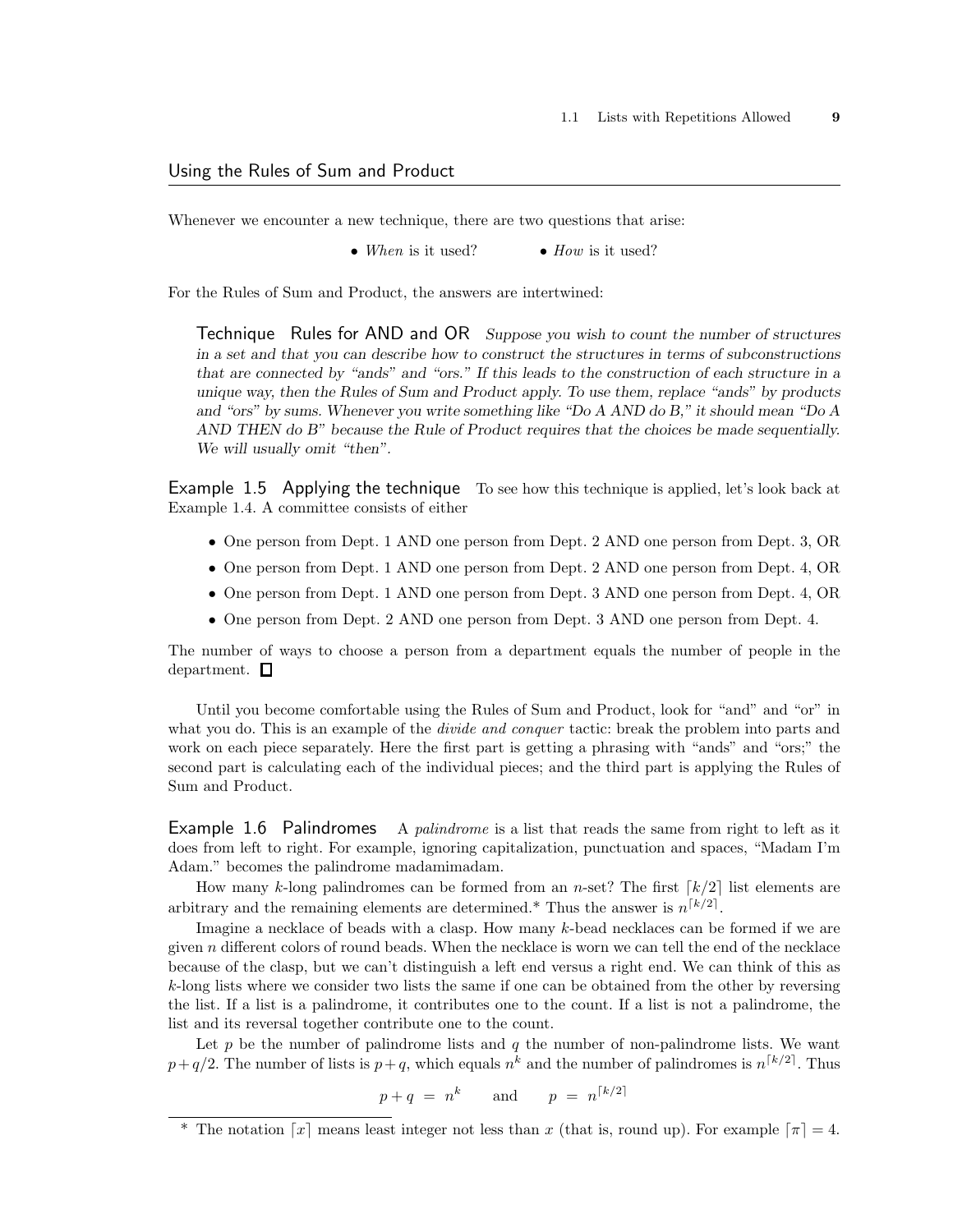and so  $q = n^k - n^{\lceil k/2 \rceil}$ . Finally we obtain our answer:

$$
p + q/2 = n^{\lceil k/2 \rceil} + \frac{n^k - n^{\lceil k/2 \rceil}}{2} = \frac{n^{\lceil k/2 \rceil} + n^k}{2}.
$$

Example 1.7 Listing instead of counting Suppose we want to write a program to actually list the things in a set T rather than just counting them. Instead of computing  $|T|$ , we have to execute a program that lists all items  $t \in T$ . What about the Rules of Sum and Product? The Rule of Sum becomes

```
For each t_1 \in T_1: list t_1.
For each t_2 \in T_2: list t_2.
· · ·
For each t_j \in T_j: list t_j.
```
The Rule of Product becomes

```
For each first choice d_1:
   · · ·
      For each kth choice d_k:
          List the structure arising from the choices d_1, \ldots, d_k.
      End for
   · · ·
End for
```
This is actually more general than Theorem 1.2 since, in the code, the number of choices in each loop may depend on previous choices. See Chapter 3 for more discussion.  $\Box$ 

#### Exercises

In each of the exercises, indicate how you are using the Rules of Sum and Product. You can do this with the AND/OR technique.

- 1.1.1. How many different three digit positive integers are there? (No leading zeroes are allowed.) How many positive integers with at most three digits? What are the answers when "three" is replaced by  $"n?"$
- 1.1.2. A small neighboring country of the one we revisited in Example 1.3 has the same alphabet and the same rules of formation, but names are only five letters long. How many names are possible?
- 1.1.3. Prove that the number of subsets of a set S, including the empty set and S itself, is  $2^{|S|}$ . Hint. For each element of S you must make one of two choices: " $x$  is/isn't in the subset."
- 1.1.4. A composition of a positive integer n is an ordered list of positive integers (called parts) that sum to *n*. The four compositions of 3 are 3; 2,1; 1,2 and 1,1,1.
	- (a) By considering ways to insert plus signs and commas in a list of  $n$  ones, obtain a formula for the number of compositions of n. *Hint.* The four compositions above correspond to  $1+1+1$ ;  $1+1,1$ ;  $1,1+1$  and  $1,1,1$ , respectively.
	- (b) Prove that the average number of parts in a composition of n is  $(n+1)/2$ . Hint. Reverse the roles of "+" and "," and then look at the number of parts in the original and role-reversed compositions.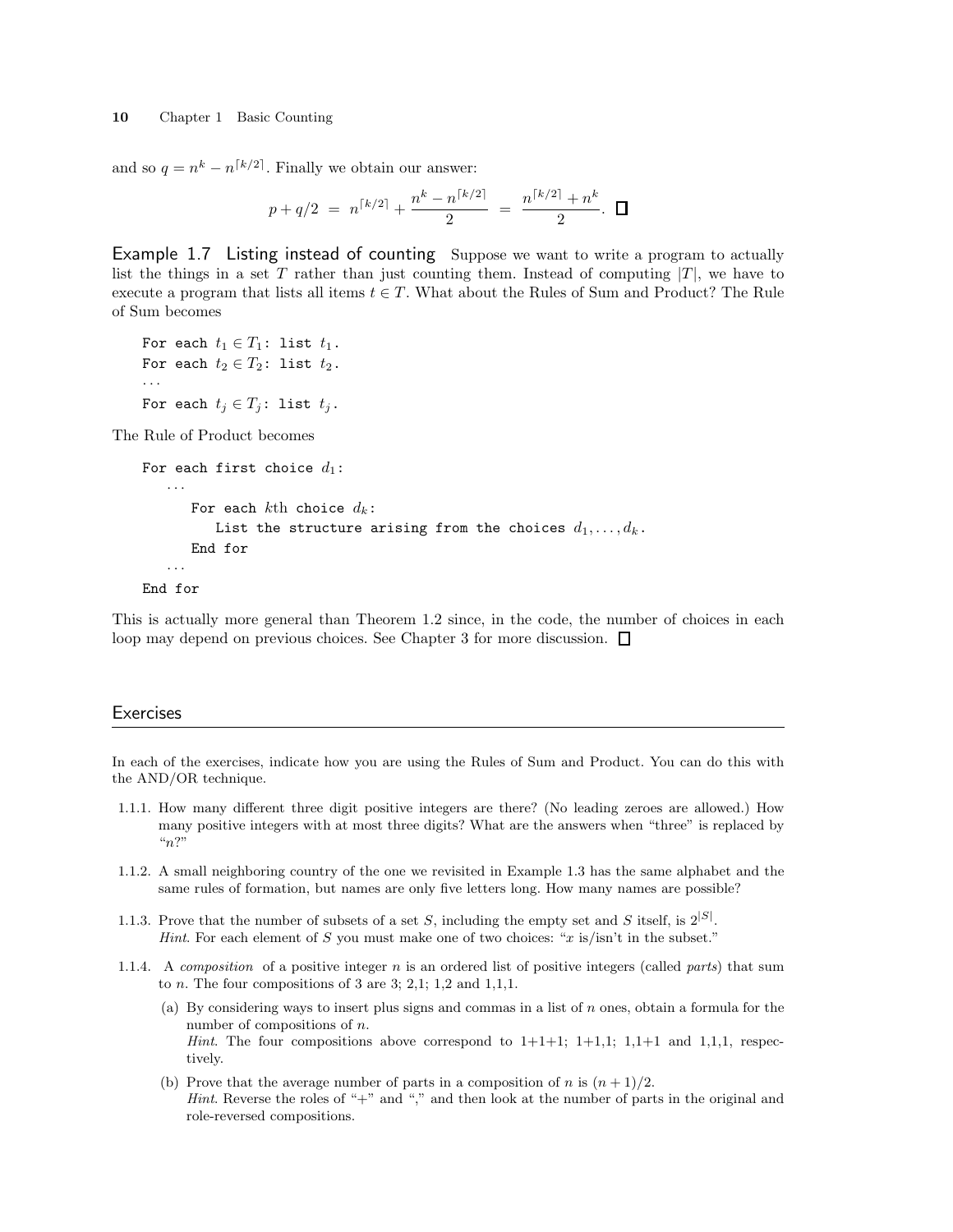\*1.1.5. In Example 1.3 we found that there were 648 possible names. Suppose that these are listed in the usual dictionary order. What is the last word in the first half of the dictionary (the 324th word)? the first word in the second half?

## 1.2 Lists with Repetitions Forbidden

What happens if we do not allow repeats in our list? Suppose we have  $n$  elements to choose from and wish to form a k-list with no repeats. How many lists are there?

We can choose the first entry in the list AND choose the second entry  $AND \cdots AND$  choose the kth entry. There are  $n-i+1$  ways to choose the *i*th entry since  $i-1$  elements have been removed from the set to make the first part of the list. By the Rule of Product, the number of lists is  $n(n-1)\cdots(n-k+1)$ . Using the notation n! for the product of the first n integers and writing  $0! = 1$ , you should be able to see that this answer can be written as  $n!/(n-k)!$ , which is often designated by  $(n)_k$  and called the *falling factorial*. We have proven

**Theorem 1.4** When repeats are not allowed, there are  $n!/(n-k)! = (n)_k k$ -lists that can be constructed from an n-set.

When  $k = n$ , a list without repeats is simply a *linear ordering* of the set. We frequently say "ordering" instead of "linear ordering." An ordering is sometimes called a "permutation" of S. Thus, we have proven that a set S can be (linearly) ordered in  $|S|$ ! ways.

Example 1.8 Lists without repeats How many lists without repeats can be formed from a 5-set? There are  $5! = 120$  5-lists without repeats,  $5!/1! = 120$  4-lists without repeats,  $5!/2! = 60$ 3-lists,  $5!/3! = 20$  2-lists and  $5!/4! = 5$  1-lists. By the Rule of Sum, this gives a total of 325 lists, or 326 if we count the empty list. In Exercise 1.2.11 you are asked to obtain an estimate when "5-set" is replaced with "n-set".

Suppose we have a problem involving  $k$ -lists with repeats allowed and we want the formula when repeats are not allowed. Since allowing repeats leads to powers and forbidding repeats leads to falling factorials, we might try to replace powers with falling factorials. Doing this without thinking, can easily give the wrong answers. Look back at Example 1.6 where we needed to count palindromes and obtained the formula  $p = n^{\lceil k/2 \rceil}$ . Except for 1-long lists, a palindrome has repeated elements; for example, the first and last elements are equal. Thus we obtain  $p = n$  when  $k = 1$  and  $p = 0$  when  $k > 1$  for palindromes without repeats.  $\Box$ 

Lists can appear in many guises. In this next example, the people could be thought of as the positions in a list and the seats the things in the list. Sometimes it helps to find a reinterpretation like this for a problem. At other times it is easier to tackle the problem starting over again from scratch. These methods can lead to several approaches to a problem. That can make the difference between a solution and no solution or between a simple solution and a complicated one. You should practice using both methods, even on the same problem.

Example 1.9 Linear arrangements How many different ways can 100 people be arranged in the seats in a classroom that has exactly 100 seats?

Each seating is simply an ordering of the people. Thus the answer is 100!. Simply writing 100! probably gives you little idea of the size of the number of seatings. A useful approximation for factorials is given by Stirling's formula: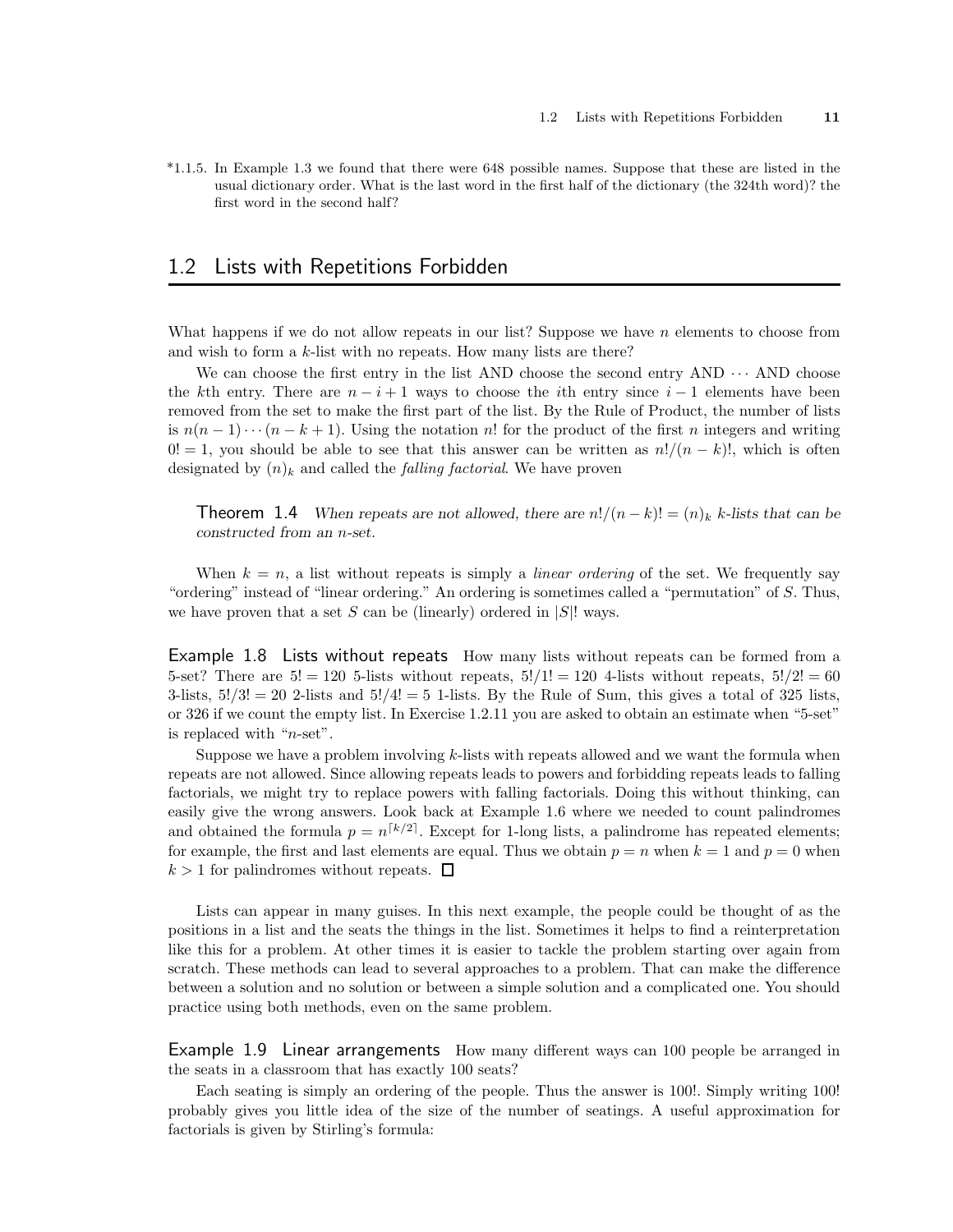Theorem 1.5 Stirling's formula  $\overline{2\pi n}$   $(n/e)^n$  approximates n! with a relative error under 1/10n.

We say that  $f(x)$  approximates  $g(x)$  with a *relative error* at most  $\delta(x)$  if  $|f(x)/g(x) - 1| \leq \delta(x)$ .

Thus, the theorem states that  $\sqrt{2\pi n} (n/e)^n/n!$  differs from 1 by less than  $1/10n$ . When relative Thus, the theorem states that  $\sqrt{2\pi n} (n/e)^n/n!$  differs from 1 by less than  $1/10n$ . When relative error is multiplied by 100, we obtain "percentage error." If we simply want to note that the relative error goes to 0 as  $n \to \infty$ , we can write<sup>1</sup>

 $n!$  ∼ √  $\overline{2\pi n}(n/e)^n$  or, equivalently,  $n! = \sqrt{2\pi n}(n/e)^n(1+o(1)).$ 

This is weaker than Theorem 1.5 because  $o(1)$  stands for something that can be replaced by *some* function  $h(n)$  with  $\lim_{n\to\infty} h(n) = 0$ , but the theorem tells us more, namely the function  $h(n)$  is so small that  $|h(n)| < 1/10n$ .

By Stirling's formula, we find that 100! is nearly  $9.32 \times 10^{157}$ , which is much larger than estimates of the number of atoms in the universe.

Now suppose we still have 100 seats but have only 95 people. We need to think a bit more carefully than before. One approach is to put the people in some order (e.g., alphabetical), select a list of 95 seats, and then pair up people and seats so that the first person gets the first seat, the second person the second seat, and so on. By the general formula for lists without repetition, the answer is  $100!/(100-95)! = 100!/120$ . We can also solve this problem by thinking of the people as positions in a list and the seats as entries. Do it.

The next example is starred because it is above the level of this chapter; therefore you may want to just skim it or maybe even omit it. It illustrates some of the calculations that one often runs into in obtaining estimates for large values of  $n$  and obtains the useful formula  $(1.2)$ .

\*Example 1.10 Estimating  $n!/(n-k)!$  This example requires familiarity with the notations  $O($  ) and  $o($  ), which are discussed in Appendix B.

Suppose we want to estimate the number of  $k$ -lists without repeats that can be formed from an n-set; that is, we want to estimate  $n!/(n-k)!$ . In this example, we're interested in obtaining the estimate when  $n$  is large and  $k$  is much smaller than  $n$ . Of course, we can use Stirling's formula, which gives us the estimate

$$
\frac{n!}{(n-k)!} \sim \frac{\sqrt{2\pi n}(n/e)^n}{\sqrt{2\pi(n-k)}((n-k)/e)^{n-k}} = \frac{n^{n+1/2}e^{-k}}{(n-k)^{n-k+1/2}}.
$$

This is still rather messy. How can we simplify it? We have

$$
\frac{n^{n+1/2}}{(n-k)^{n-k+1/2}} = n^k \left(\frac{n}{n-k}\right)^{n-k+1/2} = n^k \left(1 + \frac{k}{n-k}\right)^{n-k+1/2}.
$$

We need a result from calculus:

If x is small, then 
$$
\ln(1+x) = x - x^2/2 + O(x^3)
$$
 and so  $1+x = \exp(x - x^2/2 + O(x^3))$ . 1.1

If you know Taylor's Theorem, you should be able to prove it; otherwise, just accept the result. Since k is much smaller than  $n, \frac{k}{n-k}$  is small. Let it be x. By (1.1),

$$
\left(1 + \frac{k}{n-k}\right)^{n-k+1/2} = \exp(A(n-k+1/2)) \quad \text{where} \quad A = \frac{k}{n-k} - \frac{\left(\frac{k}{n-k}\right)^2}{2} + O((k/(n-k))^3).
$$

With some algebra and the ability to work with  $O($ ), one can deduce that

$$
\exp(A(n-k+1/2)) = \exp(k-k^2/2n+O(k^3/n^2)).
$$

<sup>1</sup> The notation in the next equations is discussed in Appendix B. It simply means that <sup>-</sup> The notation in the next equat<br>  $n! / (\sqrt{2\pi n} (n/e)^n) \rightarrow 0$  as  $n \rightarrow \infty$ .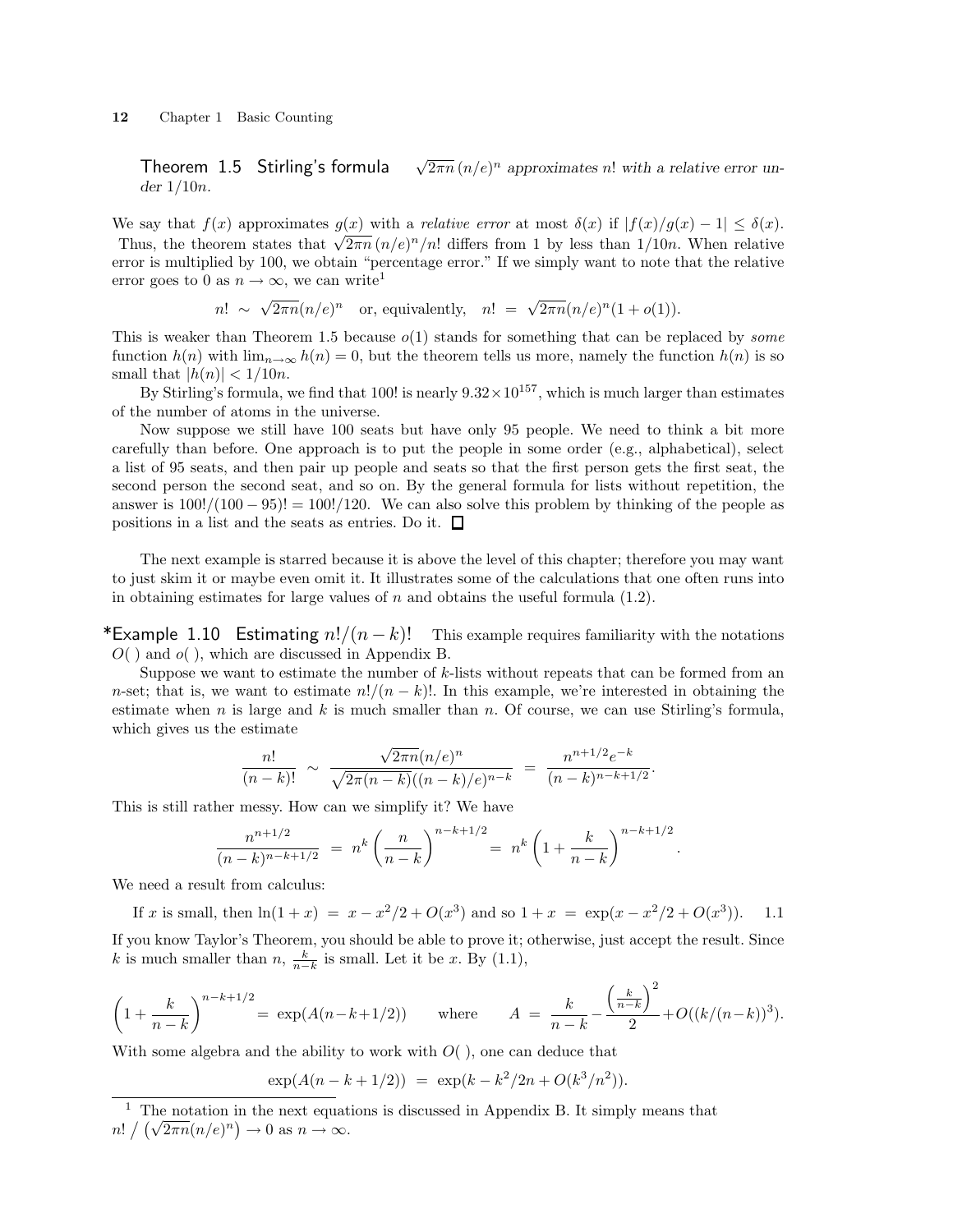These manipulations are beyond what we expect of you at this point, so we'll omit them—you'll have to figure out how to do them or just accept this result.

Putting all this together:

$$
\frac{n!}{(n-k)!} \sim \frac{n^{n+1/2}e^{-k}}{(n-k)^{n-k+1/2}} = n^k e^{-k} \exp\left(k + k^2/2n + O(k^3/n^2)\right).
$$

If  $k^3 = o(n^2)$ , then  $O(k^3/n^2) = o(1)$  and so  $exp(O(k^3/n^2)) = e^{o(1)} \sim 1$ . Thus we have

$$
\frac{n!}{(n-k)!} \sim n^k e^{-k^2/2n} \qquad \text{provided} \qquad k = o(n^{2/3}). \tag{1.2}
$$

For example, by Theorem 1.4, the number of 200-lists without repeats that can be formed from a 10,000-set is about  $10^{800}/e^2$ .

Example 1.11 Words from a collection of letters How many "words" of length  $k$  can be formed from the letters in ERROR when no letter may be used more often than it appears in ERROR? (A "word" is any list of letters, pronounceable or not.) If you are familiar with the game of Scrabble<sup>®</sup>, you can imagine that you have 5 tiles, namely one E, one O, and three R's. We cannot use  $5<sup>k</sup>$  since unlimited repetition is not allowed. On the other hand, we cannot use  $(5)<sub>k</sub>$  since repetition is allowed. At present, all we can do is carefully list the possibilities. Here they are in alphabetical order.

- $k = 1: E, O, R$
- $k = 2$ : EO, ER, OE, OR, RE, RO, RR
- $k = 3$ : EOR, ERO, ERR, OER, ORE, ORR, REO, RER, ROE, ROR, RRE, RRO, RRR
- $k = 4$ : EORR, EROR, ERRO, ERRR, OERR, ORER, ORRE, ORRR, REOR, RERO, RERR, ROER, RORE, RORR, RREO, RRER, RROE, RROR, RRRE, RRRO
- $k = 5$ : EORRR, ERORR, ERROR, ERRRO, OERRR, ORERR, ORRER, ORRRE, REORR, REROR, RERRO, ROERR, RORER, RORRE, RREOR, RRERO, RROER, RRORE, RRREO, RRROE

This is obviously a tedious process—try it with ERRONEOUSNESS. We will explore better methods in Examples 1.19, 3.3 (p. 69), and 11.6 (p. 319).  $\Box$ 

**Example 1.12 Circular arrangements** How many ways can n people be seated on a Ferris wheel with exactly one person in each seat? Equivalently, we can think of this as seating the people at a circular table with n chairs. Two seatings are defined to be "the same" if one can be obtained from the other by rotating the Ferris wheel (or rotating the seats around the table).

If the people were seated in a straight line instead of in a circle, the answer would be  $n!$ . Can we convert the circular seating into a linear seating (i.e., an ordered list)? In other words, can we convert the unsolved problem to a solved one? Certainly—simply cut the circular arrangement between two people and unroll it. Thus, to arrange n people in a linear ordering,

first arrange them in a circle AND then cut the circle.

According to our AND/OR technique, we must prove that each linear arrangement arises in exactly one way with this process.

- Since a linear seating can be rolled up into a circular seating, it can also be obtained by unrolling that circular seating. Hence each linear seating arises at least once.
- Since the people at the circular table are all different, the place we cut the circle determines who the first person in the linear seating is, so each cutting of a circular seating gives a different linear seating. Obviously two different circular seatings cannot give the same linear seating. Hence each linear seating arises at most once.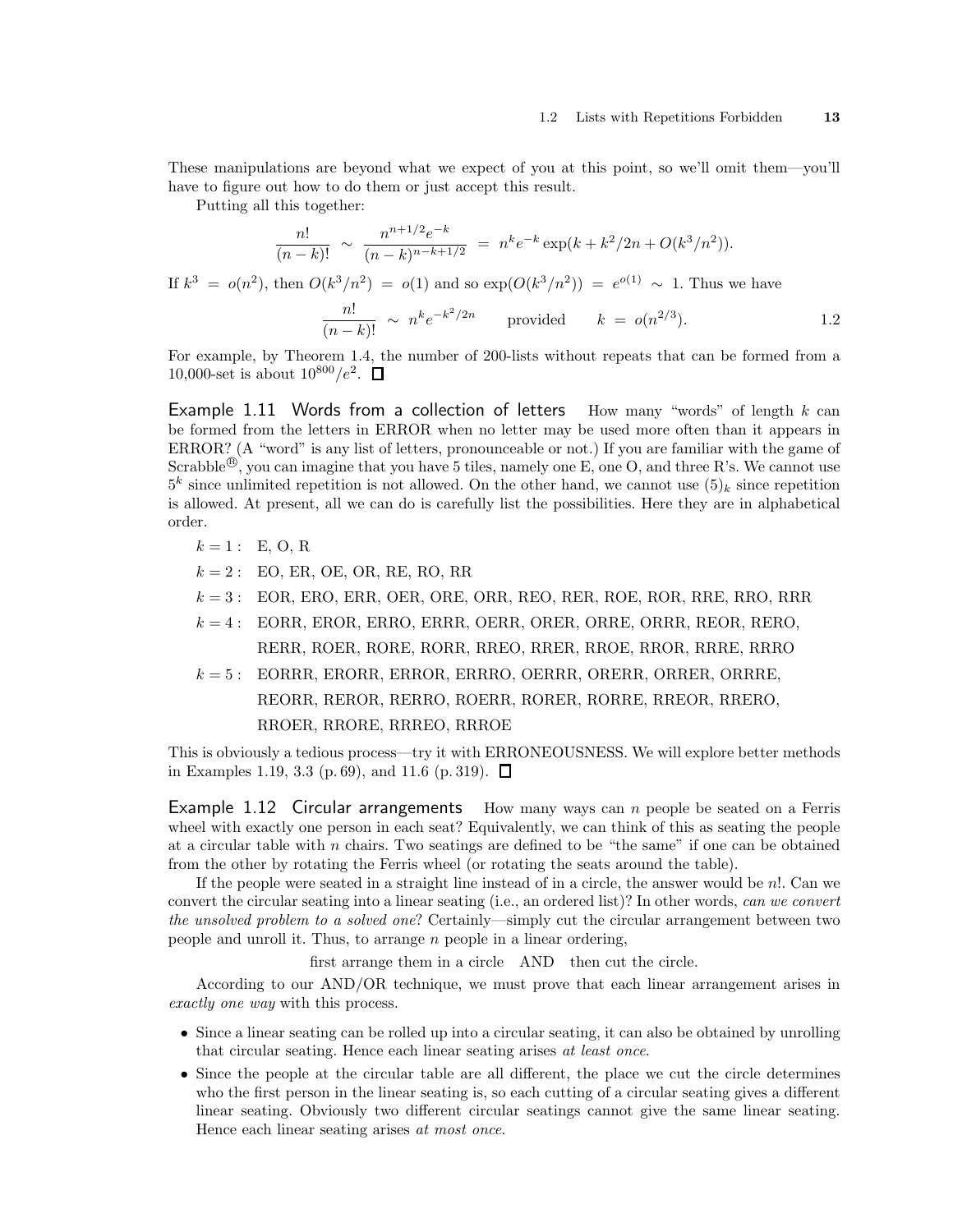|                | 1<br>1              | 1                   | 111111                     | $\overline{2}$<br>1<br>1<br>ı                                | 111112<br>111121<br>111211 | 112111<br>121111<br>211111 |
|----------------|---------------------|---------------------|----------------------------|--------------------------------------------------------------|----------------------------|----------------------------|
| $\overline{2}$ | 1                   | 1<br>$\overline{2}$ | 112112<br>121121<br>211211 | 1<br>1<br>$\overline{2}$<br>2                                | 112121<br>121211<br>212111 | 121112<br>211121<br>111212 |
| 2              | 1<br>$\overline{2}$ | $\mathfrak{D}$<br>1 | 121212<br>212121           | 1<br>1<br>$\overline{2}$<br>$\mathfrak{D}$<br>$\overline{2}$ | 112221<br>122211<br>222111 | 221112<br>211122<br>111222 |

Figure 1.1 Some circular arrangements with the corresponding linear arrangements.

Putting these two observations together, we see that each linear seating arises exactly once. By the Rule of Product,

> $n! =$  (number of circular arrangements) $\times$ (number of places to cut the circle).

Hence the number of circular arrangements is  $n!/n = (n-1)!$ .

Our argument was somewhat indirect. We can derive the result by a more direct argument. For convenience, let the people be called 1 through  $n$ . We can read off the people in the circular list starting with person 1. This gives a linear ordering of  $n$  that starts with 1. Conversely, each such linear ordering gives rise to a circular ordering. Thus the number of circular orderings equals the number of such linear orderings. Having listed person 1, there are  $(n-1)!$  ways to list the remaining  $n-1$  people. Thus the number of circular arrangements is  $(n-1)!$ .

If we are making circular necklaces using  $n$  distinct beads, then the arguments we have just given prove that there are  $(n - 1)!$  possible necklaces provided we are not allowed to flip necklaces over. What happens if the beads are not distinct?

The direct method fails if there are multiple copies of bead 1 because we don't know where to start reading. What about the indirect method? The different cuttings of the circular arrangement may not be distinct. Let's have a look at an example to see why. We'll take a circular arrangement with six "places" and put beads of type 1 and 2 around the circle, where we can use any number of each of the two types of beads. In Figure 1.1 are some distinct necklaces and, next to each, the distinct linear arrangements we get by unrolling. There are  $2^6$  different linear arrangements. Since some necklaces have less than six unrollings,  $2^6/6$  is an underestimate of the number of necklaces.

We can describe what we're doing as follows: Call two lists (i.e., linear arrangements) "equivalent" if one can be gotten from the other by "circularly permuting" the elements; that is, by shifting everything down some fixed number of positions and putting what is shifted off the end at the beginning. The lists fall into sets of equivalent lists, each set corresponding to one circular seating. Figure 1.1 can be thought of as containing six such sets of equivalent lists. The number of necklaces is the number of sets of equivalent lists.

Although we will not study tools for dealing with problems having equivalences until Chapter 4, there is one important class of problems with equivalences that we can deal with now. Suppose we allow the list entries to be rearranged in any fashion; in other words, we want to count unordered lists. We'll take up this subject in the next section.  $\Box$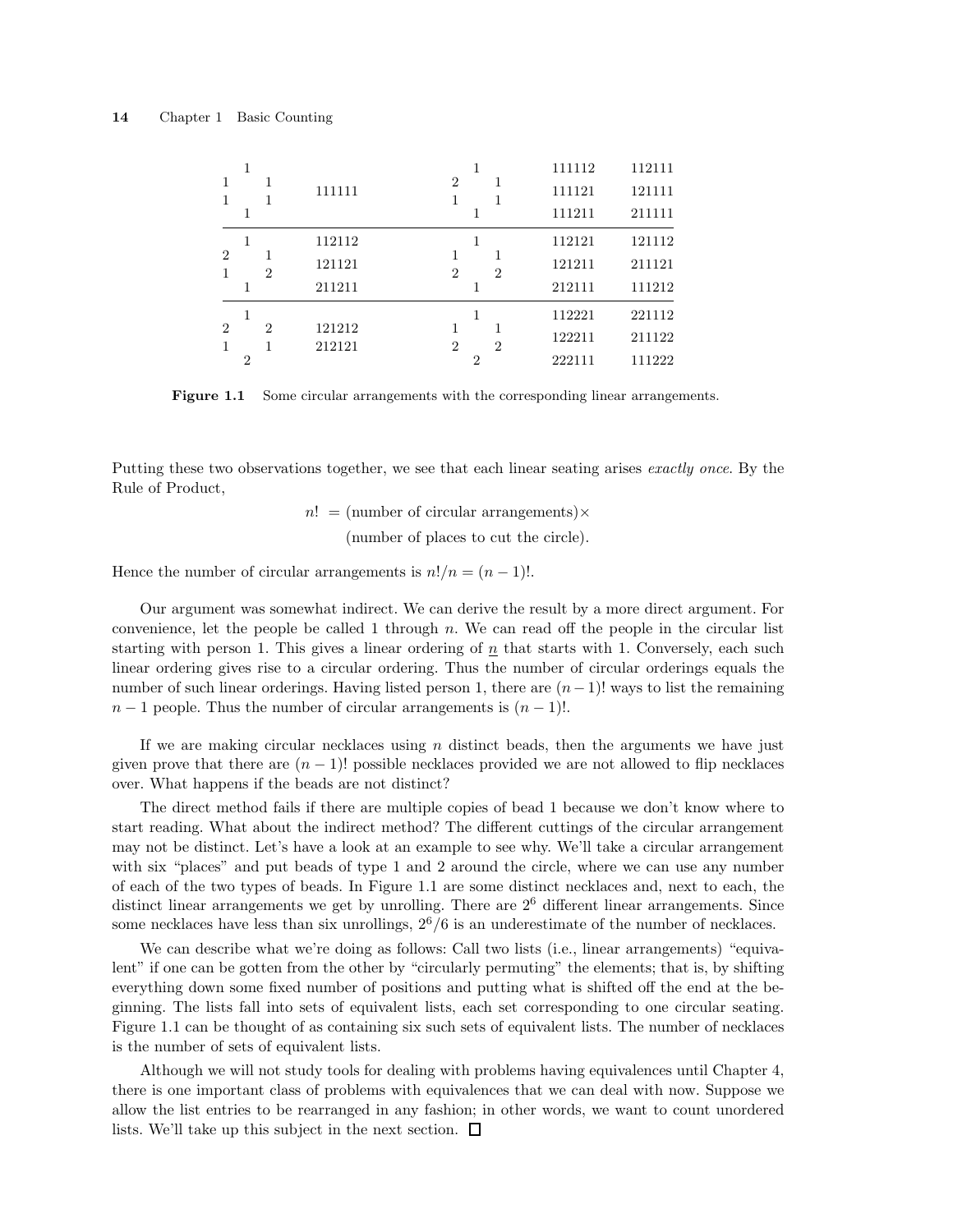Our first derivation of the formula,  $n!/n$ , for seating n people at a circular table illustrates an important but obvious principle:

No matter how you count a set, the number is always the same.

For circular arrangements, we counted the set of linear arrangements in two ways. Another obvious principle is

If there is a one-to-one correspondence between two sets, then they are the same size.

This can be used to show that two counting problems have the same answer. In the next example we consider a famous example of this—the Catalan numbers, which arise in a variety of counting problems.

Example 1.13 Catalan numbers Suppose we have an election between two candidates and the ballots are counted one-by-one. Further suppose that the first candidate is never behind (she's always ahead or tied), but that the final count ends in a tie with each candidate getting  $n$  votes. How many ways can this happen? The answer is called the Catalan number  $C_n$ . We are looking at ordered lists of that contain n ones and n twos such that, for all  $k$ , the number of twos in the first k elements is at most  $k/2$ . The lists for  $n \leq 3$  are

#### 12 1122 1212 111222 112122 112212 121122 121212

and so  $C_1 = 1, C_2 = 2, C_3 = 5$ . In general  $C_n = \frac{(2n)!}{n!(n+1)!}$ . We won't derive the formula for  $C_n$  now, but we want to look at other problems that have the same answer. (If you look up Catalan numbers in the index, you can find a derivation of the formula in the text as well as other problems that have the same answer.)

In computer science we have the notion of a *stack*. This is an ordered list with two operations:

- PUSH: Add an item to the end of the list.
- POP: Remove an item from the end of the list.

It is illegal to attempt to "POP" an empty stack. How many ways can we start out with an empty stack, PUSH and POP in some order and end up with an empty stack at the end? There must be the same number of PUSHs and POPs. Suppose there are n of each. You should be able to convince yourself that this is the same as the election problem and so the answer is  $C_n$ .

Suppose we have *n* things we want to multiply together. In general,  $ab \neq ba$  so order matters; however, we can group them in any way we want. (This is true if the things being multiplied are matrices.) For example, here are the ways we could group four things for multiplication.

 $a(b(cd)) \quad a((bc)d) \quad (ab)(cd) \quad (a(bc))d \quad ((ab)c)d.$ 

We can do this with a stack using one of two operations:

- STORE: PUSH the next thing onto the stack
- MULT: POP two things off the stack and PUSH their product onto the stack.

For example, to do  $a((bc)d)$  we would do

#### STORE, STORE, STORE, MULT, STORE, MULT, MULT.

There must be n STOREs to get all n items onto the stack. There must be  $n-1$  MULTs. The number of STOREs in the first  $k$  things must exceed the number of MULTs. (Can you see why the last two statements are true?) Forgetting the first STORE, this is just the original voting problem with  $n-1$  votes each. Thus the answer is  $C_{n-1}$ .

A regular  $n$ -gon can be cut up into triangles all of whose vertices are vertices of the  $n$ -gon. To do this, one must draw  $n-3$  nonintersecting diagonals. We call this a "triangulation of the n-gon." Here are the five triangulations of the pentagon.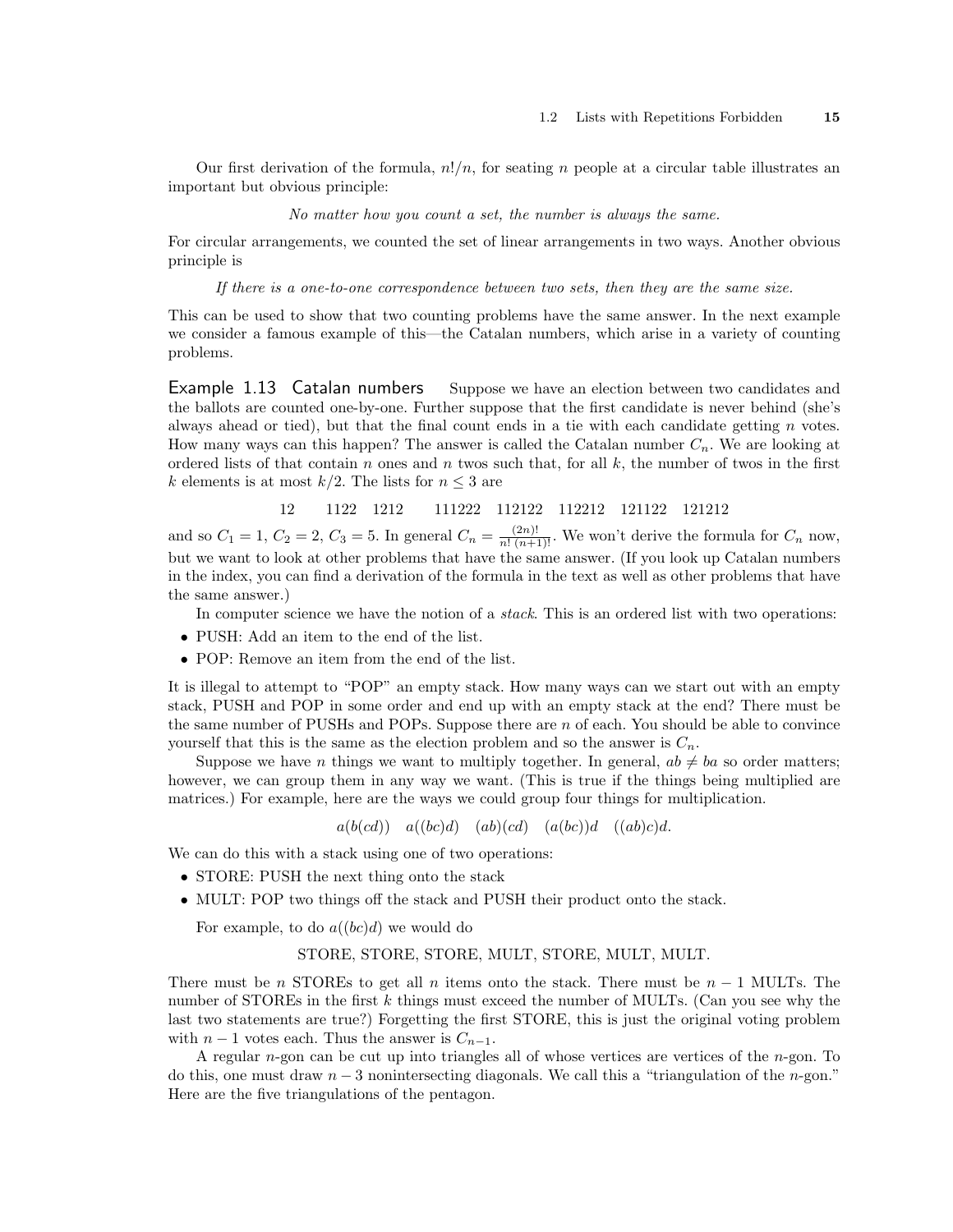

Figure 1.2 The reduction of three of the five triangulations of the pentagon to multiplications of abcd.

We want to know how many triangulations there are for a regular n-gon. This is trickier than the previous correspondences. First, we need to know a little about what the triangulations look like.

It turns out that, for  $n > 3$ , every triangulation has  $n - 3$  diagonals,  $n - 2$  triangles and exactly two triangles that contain two edges of the original n-gon. Actually, any of these three claims can be used to prove the other two. To see this, suppose there are  $D$  diagonals and  $T$  triangles. Then the triangles have a total of  $3T$  edges. These edges come from the original n-gon and from both sides of the diagonals. Thus  $3T = n + 2D$ . It is clear that every triangle contains either one or two edges of the n-gon. Call the number of these triangles  $T_1$  and  $T_2$ , respectively. Then  $T_1 + T_2 = T$  and  $T_1 + 2T_2 = n$ . In summary

$$
3T = n + 2D \qquad T_1 + T_2 = n \qquad T_1 + 2T_2 = n.
$$

We have three equations in the four unknowns  $D, T, T_1$  and  $T_2$ . If any of these is known (e.g.,  $D = n - 3$ , we can solve the equations for the other three. Which value should we determine so that the others can be found?

We'll prove that  $D = n - 3$ . This is even true for 3-gons (triangles) since no diagonals are needed. We'll use induction for  $n > 3$ . Suppose we are given a triangulation of an *n*-gon. Cut it along any diagonal to split it into two polygons. Let the number of sides of the two polygons be  $k_1$ and  $k_2$ . Since cutting along the diagonal has given us two new sides,  $k_1 + k_2 = n+2$ . Notice that the  $k_1$ -gon and  $k_2$ -gon are triangulated. By induction, the  $k_1$ -gon has  $k_1 - 3$  diagonals and the  $k_2$ -gon has  $k_2 - 3$ . Thus, counting the diagonal we cut along, the number of diagonals in the original n-gon triangulation is

$$
(k_1-3)+(k_2-3)+1 = (k_1+k_2)-5 = (n+2)-5 = n-3,
$$

and the induction is complete.

We'll now describe a method for associating a multiplication of  $n-1$  things with a triangulation of an  $n$ -gon. Draw the  $n$ -gon with one side at the bottom. We'll call this side the "base". Label all the sides except the base. (See the left side of Figure 1.2.) There are two triangles that have two sides belonging to the  $n$ -gon. Thus there must be a triangle with two labeled sides. Remove the labeled sides and place the product of their labels on the third side. Repeat this process until we are left with a labeled base. Figure 1.2 contains examples.

To complete the process we need to know that this gives us a one-to-one correspondence between the triangulations and the multiplications. Simply write the multiplication on the base and reverse the steps. In other words, read Figure 1.2 from right to left instead of from left to right. We leave it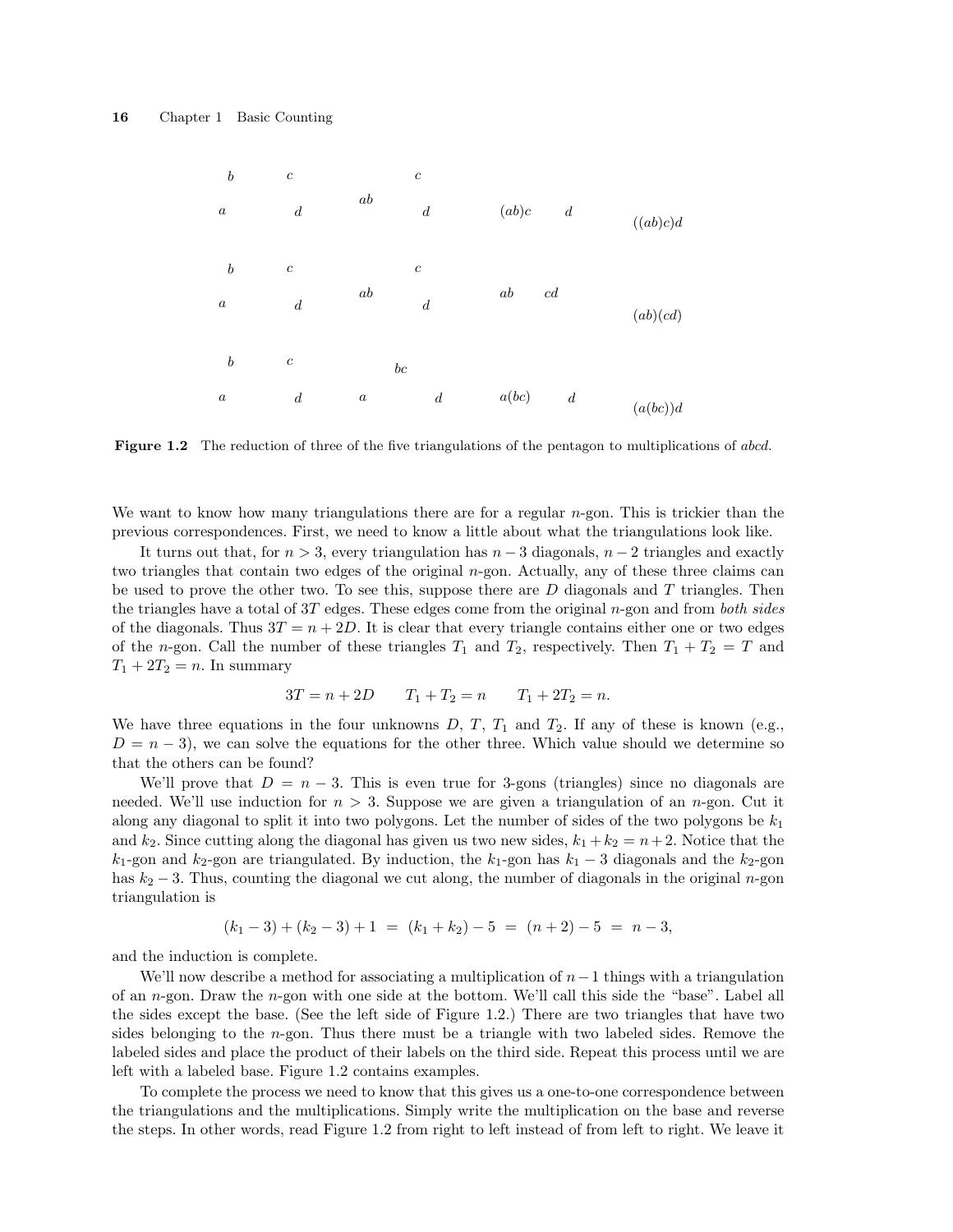to you to convince yourself that every multiplication leads to a unique triangulation and vice versa. Thus there are  $C_{n-2}$  triangulations of a regular *n*-gon.

We have looked at only a few of the dozens of combinatorial interpretations of the Catalan numbers.  $\Box$ 

#### **Exercises**

In each of the exercises, indicate how you are using the Rules of Sum and Product. It is instructive to first do these exercises using only the techniques introduced so far and then, after reading the next section, to return to these exercises and look for other ways of doing them. More generally, looking back at earlier sections to get a new viewpoint is often helpful. We do this in the text to some extent, but you should do it on your own, too.

- 1.2.1. Find to two decimal places the answer to the birthday question asked in Example 1 (p. 1). Hint. Assigning birthdays to 30 people is the same as forming an ordered list of 30 dates.
- 1.2.2. Use (1.2) to estimate the solution to the birthday problem in Example 1 (p. 1).
- 1.2.3. How many ways are there to form an ordered list of two distinct letters from the set of letters in the word COMBINATORICS? three distinct letters? four distinct letters?
- 1.2.4. Repeat the previous problem when the letters need not be distinct but cannot be used more often than they appear in COMBINATORICS.
- 1.2.5. We are interested in forming 3 letter words ("3-words") using the letters in LITTLEST. For the purposes of the problem, a "word" is any ordered list of letters.
	- (a) How many words can be made with no repeated letters?
	- (b) How many words can be made with unlimited repetition allowed?
	- (c) How many words can be made if repeats are allowed but no letter can be used more often than it appears in LITTLEST?
- 1.2.6. Redo the previous exercise for k-words. The last part should be starred. It can be done if you treat each value of  $k \leq 8$  separately and carefully break it down into cases with OR. Even so, you should study the next section before you attempt it.
- 1.2.7. Each of the following belongs to one of the four types of things described in Example 1.13. In each case, list the other three things that correspond to it using the correspondences in the example.
	- (a) 1122112122
	- (b)  $(a(bc))(((de)f)g)$
	- (c)
- 1.2.8. Suppose we have an election as in Example 1.13, but now the first candidate is *always* ahead except for the 0–0 and  $n-n$  ties at the start and finish. How many ways can this happen?
- 1.2.9. By 2001 spelling has deteriorated considerably. The dictionary defines the spelling of "relief" to be any combination (with repetition allowed) of the letters R, L, F, I and E subject to certain constraints listed below How many spellings are possible? The most popular spelling is the one that, in dictionary order, is five before the spelling RELIEF. What is it?
	- (i) The number of letters must not exceed 6.
	- (ii) The word must contain at least one L.
	- (iii) The word must begin with an R and end with an F.
	- (iv) There is just one R and one F.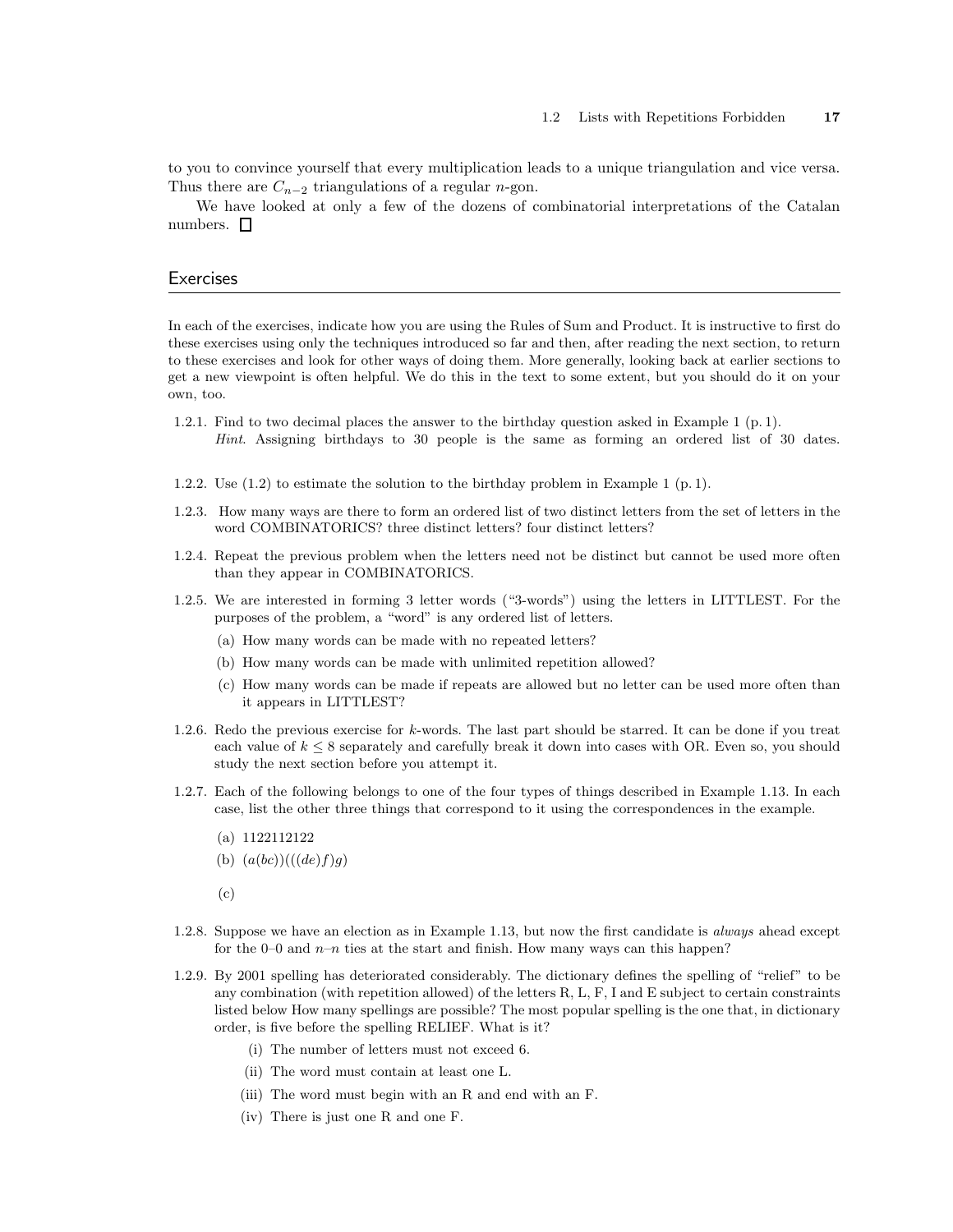- 18 Chapter 1 Basic Counting
- 1.2.10. By the year 2010, further deterioration in spelling has relaxed the last condition listed above so that we can have any number of initial R's and any number of terminal F's, provided there is at least one of each. How many spellings are possible? Which spelling is five before RELIEF in dictionary order?
- 1.2.11. Prove that the number of ordered lists without repeats that can be constructed from an  $n$ -set is very nearly n!e. The lists can be of any length. *Hint*. Recall that from Taylor's Theorem in calculus  $e^x = 1 + x + x^2/2! + x^3/3! + \cdots$ .
- 1.2.12. In this exercise, we look at ways of seating n people at a long table that has n seats. In (c)–(e), n is even.

Hint. If you fix a corner of the table and read out the seating arrangement counterclockwise starting at that corner, you have an ordered list. If you draw pictures, you should be able to see how many ordered lists give an equivalent seating arrangement; for example, by reversing right and left in (b).

- (a) Suppose that everyone is to be seated on one side of the table. How many ways can it be done?
- (b) Suppose we don't care if left and right are interchanged; that is, seating  $A, B, C, \ldots$  from left to right will be considered the same as doing it from right to left. (This is reasonable if all we care about is who a person's neighbors are.) How many ways can this be done?
- $(c)$  How many ways can it be done if n is even and half the people are seated on each side of the table? Assume that we can tell the two sides of the table apart; for example, one side faces a wall and the other side faces into the room. Also assume seating left to right is different from seating right to left.
- (d) Suppose we seat people on both sides as in (c) and all we care about is who a person's neighbors are on each side, as in (b).
- (e) Suppose we are dealing with a seating as in (d), but now we also care about who is sitting opposite a person as well as who a persons neighbors on each side are.
- \*1.2.13. This exercise contains several related questions. In each case we would like a formula that answers the question "How many ways can  $p$  people run for  $k$  offices?" under the given constraints. Unless the constraints say otherwise, a person may run for no offices. At present, we have the tools to do only two parts of this exercise. The challenge in this exercise is to avoid finding wrong "solutions" to the parts that we are unable to do, as well as doing the two parts we can do now. One way you can check your "solution" is to actually list all the possible ways  $p$  people can run for  $k$  offices for each of the parts for some small values of  $p$  and  $k$ . We will return to this exercise later as we develop tools for doing other parts of it.
	- (a) Each person must be a candidate for at most one office.
	- (b) Each person must be a candidate for exactly one office and each office must have at least one candidate.
	- (c) Each person must be a candidate for at most one office and each office must have at least one candidate.
	- (d) Each person can be a candidate for any number of offices (including none) and each office must have at least one candidate.
	- (e) Each person must be a candidate for at least one office and each office must have at least one candidate.
- \*1.2.14. In Example 1.12: How many are there of length 3 made from A's and B's? Length 5? Can you prove a general result for all primes? What about allowing more than two kinds of letters?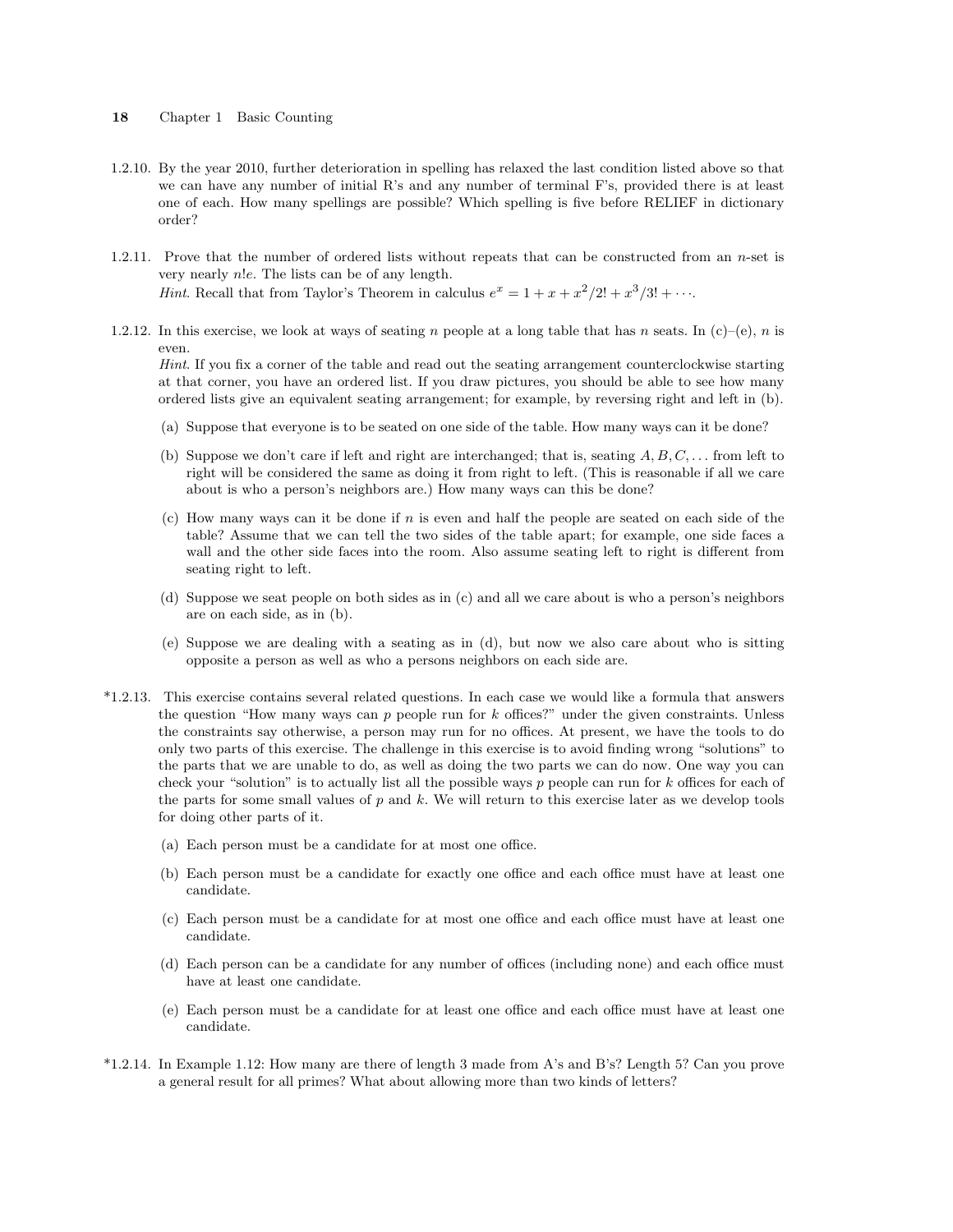## 1.3 Sets

People use  $C(n, k)$  to stand for the number of different k-subsets that can be formed from an *n*-set. The notation  $\binom{n}{k}$  is also frequently used. These are called *binomial coefficients* and are read "n choose  $k$ ." Think about how you might count  $k$ -subsets, that is, unordered  $k$ -lists.

Stop and think about this!

You may have concluded that this seems a bit trickier to do than counting ordered lists. Can we rephrase the problem in a way that lets us solve it, or convert it to an ordered list problem?

- An unordered k-list of distinct elements from a set S is simply a k-subset of S. This doesn't seem to be of any help at present; however, we will generally think in terms of subsets rather than unordered lists since the subset view is used more often in the literature.
- If the original set consisted of something ordered, like the integers, we could introduce a "natural" ordering to an unordered list, namely the one in which the elements are in increasing order (or, if you prefer, decreasing order). Again this doesn't seem to help, but provides a possibly useful interpretation.
- We can adjust the previous idea a bit. Let's consider all possible orderings of our lists. This is a way of constructing all ordered lists with distinct elements in two steps: First construct an unordered list with no repeats, then order it. An unordered  $k$ -list with no repeats is simply a k-set. We can order it by forming a k-list without repeats from it. By Theorem 1.4 (p. 11), we know that this can be done in k! ways. By the Rule of Product, there are  $C(n, k)k!$  ordered k-lists with no repeats. By Theorem 1.4 again, this number is  $n(n-1)\cdots(n-k+1) = n!/(n-k)!$ . Dividing by  $k!$ , we have

Theorem 1.6 Binomial coefficient formula The value of the binomial coefficients is

$$
\binom{n}{k} = C(n,k) = \frac{n(n-1)\cdots(n-k+1)}{k!} = \frac{n!}{k!(n-k)!}.
$$

Example 1.14 A generating function for binomial coefficients We'll now approach the problem of evaluating  $C(n, k)$  in another way. In other words, we'll "forget" the formula we just derived and start over with a new approach.

You may ask "Why waste time using another approach when we've already gotten what we want?" We gave a partial answer to this earlier. Here is a more complete response.

- By looking at a problem from different viewpoints, we may come to understand it better and so be more comfortable working similar problems in the future.
- By looking at a problem from different viewpoints, we may discover that things we previously thought were unrelated have interesting connections. These connections might open up easier ways to solve some types of problems and may make it possible for us to solve problems we couldn't do before.
- A different point of view may lead us to a whole new approach to problems, putting powerful new tools at our disposal.

In the approach we are about to take, we'll begin to see a powerful tool for solving counting problems. It's called "generating functions" and it lets us put calculus and related subjects to work in combinatorics. In later chapters, we'll devote more time to generating functions. Now, we'll just get a brief glimpse of them.

Suppose that  $S = \{x_1, \ldots, x_n\}$  where  $x_1, x_2, \ldots$  and  $x_n$  are variables as in high school algebra. Let  $P(S) = (1 + x_1) \cdots (1 + x_n)$ . The first three values of  $P(S)$  are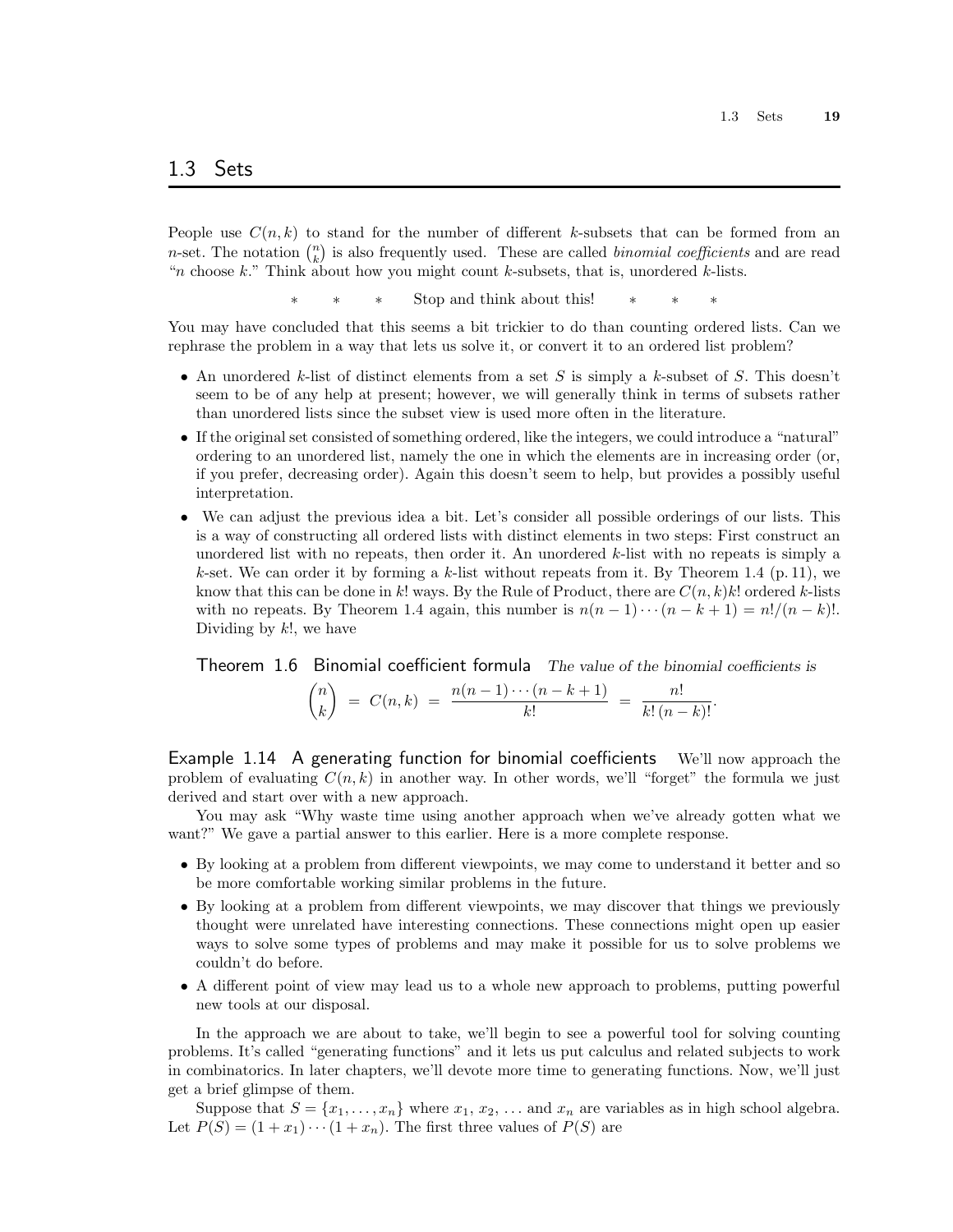$n = 1: 1 + x_1$  $n = 2$ :  $1 + x_1 + x_2 + x_1x_2$  $n = 3: 1 + x_1 + x_2 + x_3 + x_1x_2 + x_1x_3 + x_2x_3 + x_1x_2x_3.$ 

From this you should be able to convince yourself that  $P(S)$  consists of a sum of terms where each term represents one of the subsets of S as a product of its elements. Can we reach some understanding of why this is so? Yes, but we'll only explore it briefly now. The understanding relates to the Rules of Sum and Product. Interpret plus as OR, times as AND and 1 as "nothing." Then  $(1 + x_1)(1 + x_2)(1 + x_3)$  can be read as

- $\bullet\,$  include the factor 1 in the term OR include the factor  $x_1$  AND
- include the factor 1 in the term OR include the factor  $x_2$  AND
- include the factor 1 in the term OR include the factor  $x_3$ .

This is simply a description of how to form an arbitrary subset of  $\{x_1, x_2, x_3\}$ . On the other hand we can form an arbitrary subset by the rule

- Include nothing in the subset OR
- include  $x_1$  in the subset OR
- include  $x_2$  in the subset OR
- include  $x_3$  in the subset OR
- include  $x_1$  AND  $x_2$  in the subset OR
- include  $x_1$  AND  $x_3$  in the subset OR
- include  $x_2$  AND  $x_3$  in the subset OR
- include  $x_1$  AND  $x_2$  AND  $x_3$  in the subset.

If we drop the subscripts on the  $x_i$ 's, then a product representing a k-subset becomes  $x^k$ . We get one such term for each subset and so it follows that the coefficient of  $x^k$  in the polynomial  $f(x) = (1+x)^n$  is  $C(n, k)$ ; that is,

$$
(1+x)^n = \sum_{k=0}^n C(n,k)x^k.
$$

Can this help us evaluate  $C(n, k)$ ? Calculus comes to the rescue! Remember Taylor's Theorem? It tells us that the coefficient of  $x^k$  in  $f(x)$  is  $f^{(k)}(0)/k!$ . Let  $f(x) = (1+x)^n$ . You should be able to prove by induction on  $k$  that

$$
f^{(k)}(x) = n(n-1)\cdots(n-k+1) (1+x)^{n-k}.
$$

Thus  $c(n, k)$ , the coefficient of  $x^k$  in  $(1 + x)^n$ , is

$$
C(n,k) = \frac{f^{(k)}(0)}{k!} = \frac{n(n-1)\cdots(n-k+1)}{k!}.
$$

We conclude this example with a useful formula that follows from (1.3). Since  $(x + y)^n$  $x^{n}(1+(y/x))^{n}$ , it follows that the coefficient of  $x^{n}(y/x)^{k}$  in  $(x+y)^{n}$  is  $C(n, k)$ . This gives us the

Theorem 1.7 Binomial Theorem

$$
(x+y)^n = \sum_{k=0}^n \binom{n}{k} x^{n-k} y^k.
$$

The expressions we've been studying are called *generating functions*.  $\Box$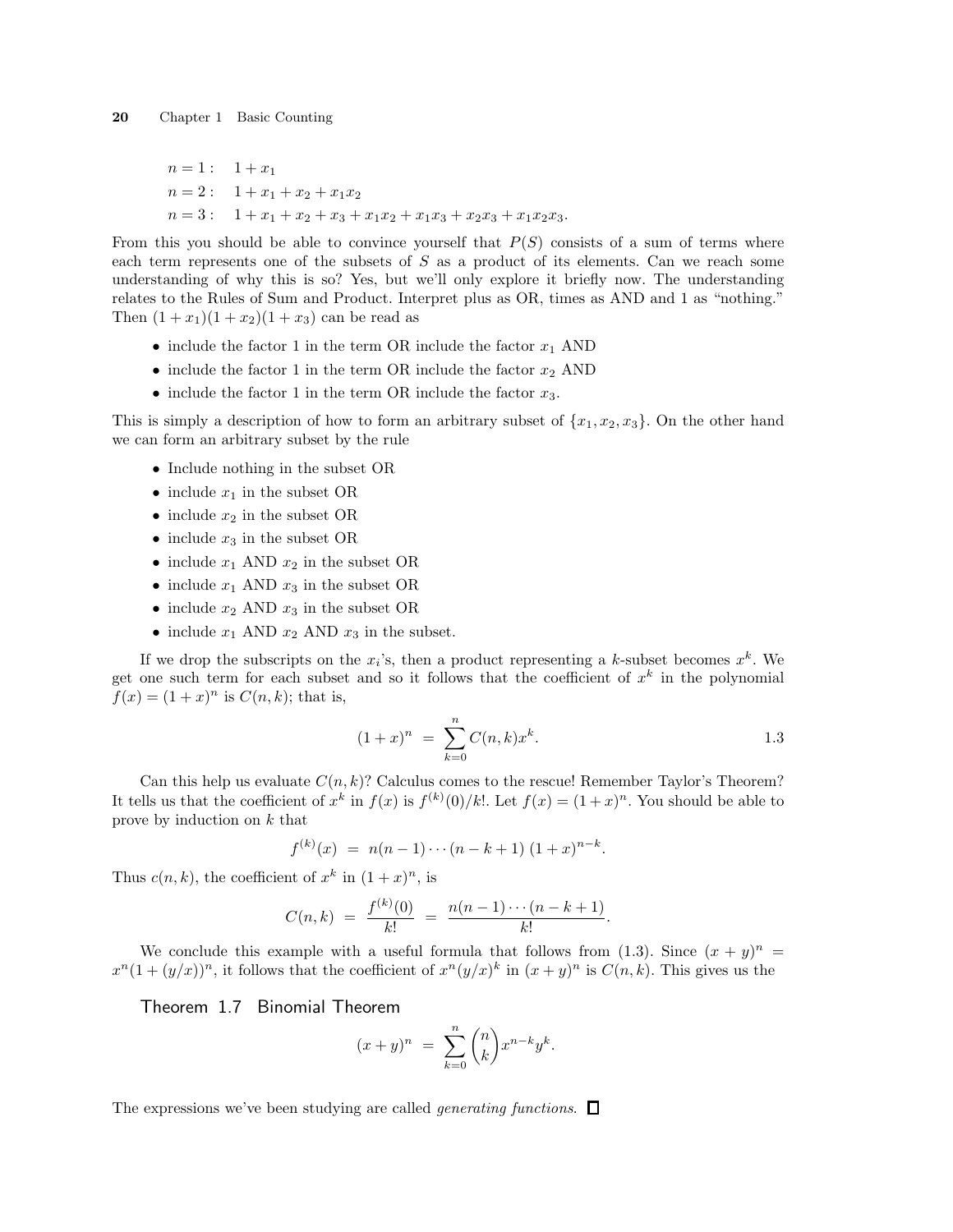Example 1.15 Card hands: Full house Card hands provide a source of some simple sounding but tricky set counting problems. A standard deck of cards contains 52 cards, each of which is marked with two labels. The first label, called the "suit," belongs to the set

$$
\{\clubsuit, \heartsuit, \diamondsuit, \spadesuit\}.
$$

The second label, called the "value" belongs to the set

$$
\{2, 3, 4, 5, 6, 7, 8, 9, 10, J, Q, K, A\}.
$$

Each pair of labels occurs exactly once in the deck. A hand is a subset of a deck. Two cards are a pair if they have the same values.

How many 5 card hands consist of a pair and a triple? (In poker, such a hand is called a full house.)

To calculate this we describe how to construct such a hand:

- Choose the value for the pair AND
- Choose the value for the triple different from the pair AND
- Choose the 2 suits for the pair AND
- Choose the 3 suits for the triple.

This produces each full house exactly once, so the number is the product of the answers for the four steps, namely

$$
13 \times 12 \times C(4,2) \times C(4,3) = 3,744.
$$

What is the probability of being dealt a full house? There are  $\binom{52}{5}$  distinct hands of cards so we could simply divide the previous answer by this number. This approach looks at the *result* of the deal rather than the actual deal. Why do we say that? When a hand of cards is dealt, the *order* in which you receive the cards matters. Thus:

- If we look at the resulting hand, then the order of the cards doesn't matter. That's the way we just got the answer.
- If we look at the dealing process, then the order of the cards matters. We'll do the problem that way next.

Each of the  $52 \times 51 \times 50 \times 49 \times 48$  ways of dealing five cards from 52 as equally likely. Then we should divide this into the number of ways of being dealt a full house. Since all the cards in a hand of five cards are different, they can be ordered in 5! ways. Hence the probability of being dealt a full house is  $\frac{3,774\times5!}{52\times51\times50\times49\times48}$ , which gives the same answer as before, 3,744/ $\binom{52}{5}$ .

Let's phrase these in terms of probability spaces. We'll use the uniform distribution on both spaces.

- Resulting hand: The space contains all  $\binom{52}{5}$  5-card subsets of the 52-card deck.
- Dealing process: The space contains all  $52 \times 51 \times 50 \times 49 \times 48$  5-card lists without repeats that can be made from a 52-card deck.

Which approach should you use? That's up to you. However, whichever approach you choose, there you may have problems if there is more than one copy of a card. For example, one might add two jokers to a deck or one might combine two identical decks as in canasta. In this case, it's probably easiest and safest to pretend that the cards have been marked so you can tell them apart; for example, call them joker-1 and joker-2.  $\Box$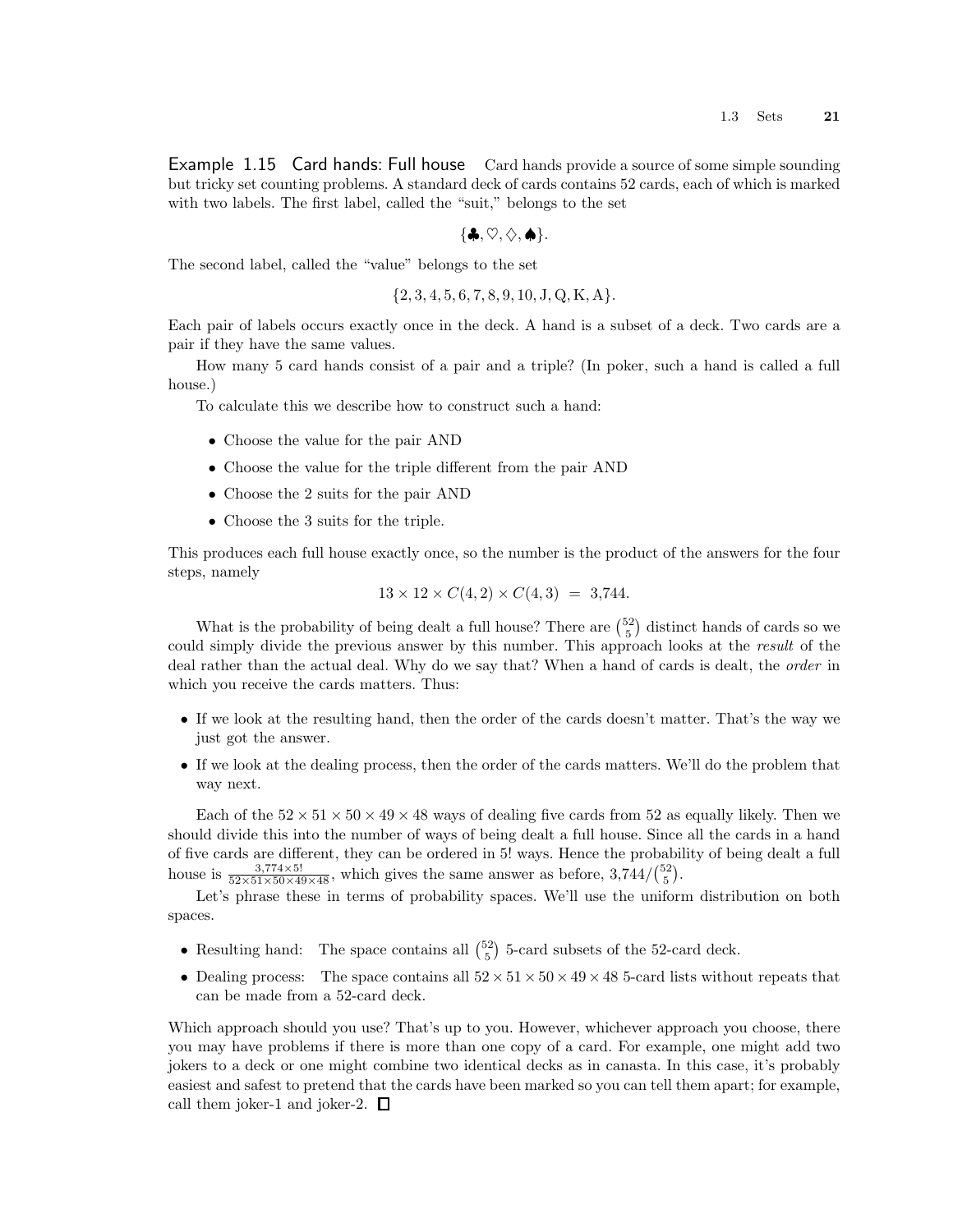Example 1.16 Card hands: Two pairs We'll continue with our poker hands. How many 5 card hands consist of two pairs? A description of a hand always means that there is nothing better in the hand, so "two pairs" means we don't have a full house or four of a kind.

One thing we might try is to go back to the preceding example's description of how to construct a full house and two simple changes: (a) replace "triple" by "second pair" and (b) add a choice for the card that belongs to no pair. This is wrong! Each hand is constructed twice, depending on which pair is the "second pair." Try it! What happened? Before choosing the cards for a pair and a triple, we can distinguish the pair from the triple because one contains two cards and the other contains three. We can't distinguish the two pairs, though, until the values are specified. This is an example of a situation where we can easily make mistakes if we forget that "AND" means "AND then." Here's a correct description, with "then" put in for emphasis.

- Choose the values for the two pairs AND then
- Choose the 2 suits for the pair with the larger value AND then
- Choose the 2 suits for the pair with the smaller value AND then
- Choose the remaining card from the  $4 \times 11$  cards that have different values than the pairs.

The value is

$$
\binom{13}{2} \times \binom{4}{2} \times \binom{4}{2} \times 44 = 123,552.
$$

You may find what we've just been through disquieting: How can you decide between distinguishable and indistinguishable? The answer is simple: Draw a picture of the cards and fill in the information after each step. Let's do this for the full house and the two pair problems. To begin with, we have five blank cards. For the full house, we divide the cards up into a pair and a triple:

We can tell the two groups apart, so it makes sense to talk about assigning a value to the pair, say 9, and to the triple, say 7, to obtain

.

.

.

.

We can't tell the two nines apart, so all we can do is choose a subset of two suits to assign to them; likewise for the triple. We might choose  $\{\heartsuit, \clubsuit\}$  and  $\{\heartsuit, \spadesuit, \clubsuit\}$  and obtain

Now look at the case of two pairs. We have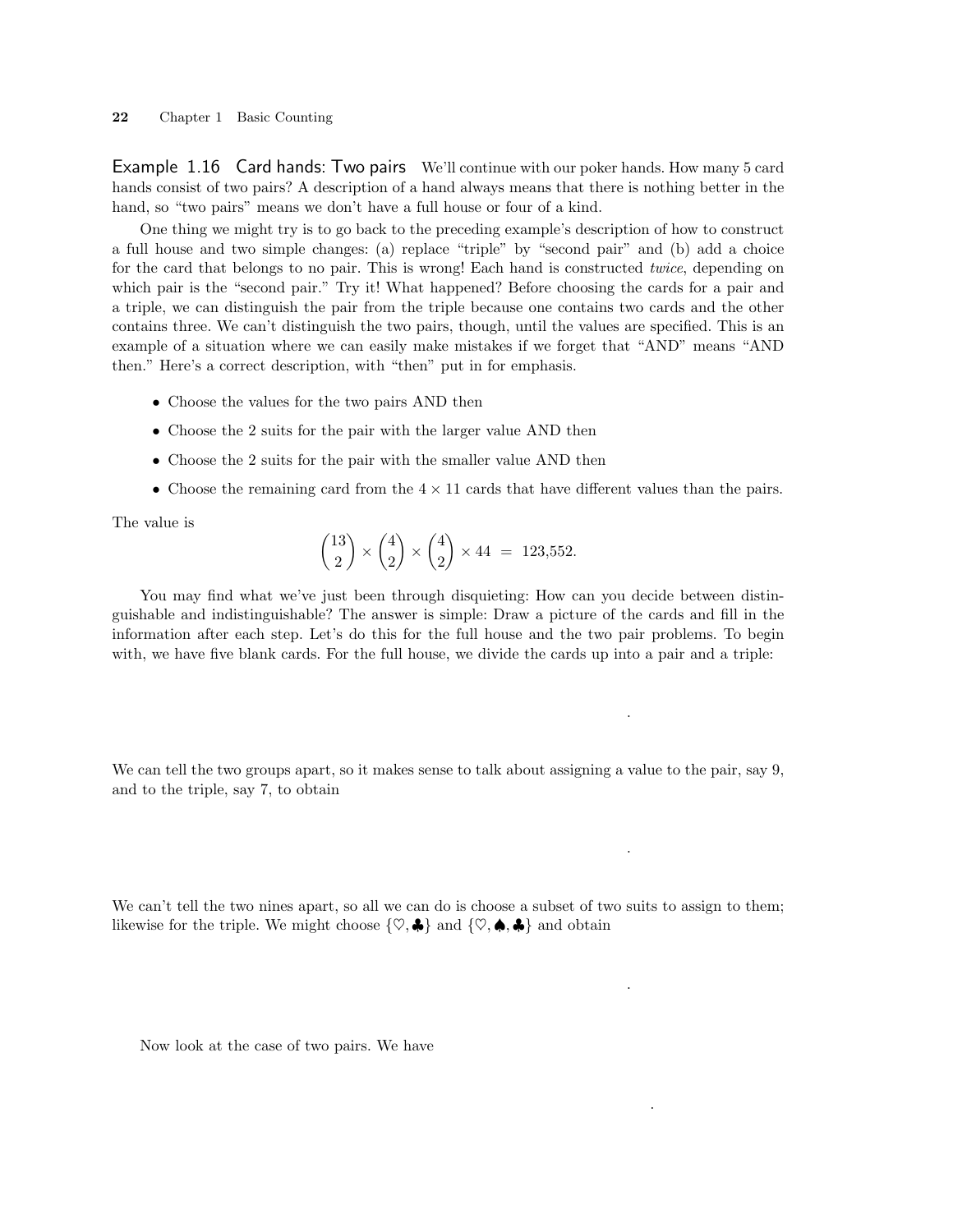Since we can't distinguish the two pairs, all we can do is choose a set of two values, say {7, 9} and put them on the cards:

Now we can distinguish between the pairs. For the pair of sevens we might choose the set  $\{\heartsuit, \clubsuit\}$  of suits, and for the nines,  $\{\heartsuit, \spadesuit\}$ . As a result, we have

. D

.

Example 1.17 Smorgasbord College programs Smorgasbord College allows students to study in three principal areas: (a) Swiss naval history, (b) elementary theory and (c) computer science. The number of upper division courses offered in these fields are 2, 92, and 15 respectively. To graduate a student must choose a major and take 6 upper division courses in it, and also choose a minor and take 2 upper division courses in it. Swiss naval history cannot be a major because only 2 upper division courses are offered in it.

How many programs are possible?

The possible major-minor pairs are b-a, b-c, c-a, and c-b. By the Rule of Sum we can simply add up the number of programs in each combination. Those programs can be found by the Rule of Product. The number of major programs in (b) is  $C(92, 6)$  and in (c) is  $C(15, 6)$ . For minor programs: (a) is  $C(2, 2) = 1$ , (b) is  $C(92, 2) = 4186$  and (c) is  $C(15, 2) = 105$ . Since the possible programs are constructed by

$$
\begin{array}{c} \Big(\text{major (b) AND (minor (a) OR minor (c))}\Big) \\ \text{OR (major (c) AND (minor (a) OR minor (b))}\Big), \end{array}
$$

the number of possible programs is

$$
\binom{92}{6}(1+105) + \binom{15}{6}(1+4186) = 75,606,201,671,
$$

a rather large number.  $\square$ 

Example 1.18 Multinomial coefficients Suppose we are given  $k$  boxes labeled 1 through  $k$ and a set  $S$  and are told to distribute the elements of  $S$  among the boxes so that the *i*th box contains exactly  $m_i$  elements. How many ways can this be done?

Let  $n = |S|$ . Unless  $m_1 + \cdots + m_k = n$ , the answer is zero because we don't have the right number of objects. Therefore, we assume from now on that

$$
m_1 + \cdots + m_k = n.
$$

Here's a way to describe filling the boxes.

- Fill the first box (There are  $C(n, m_1)$  ways.) AND
- Fill the second box (There are  $C(n m_1, m_2)$  ways.) AND
- . . . . . . . .
- Fill the kth box. (There are  $C(n (m_1 + ... + m_{k-1}), m_k) = C(m_k, m_k) = 1$  ways.)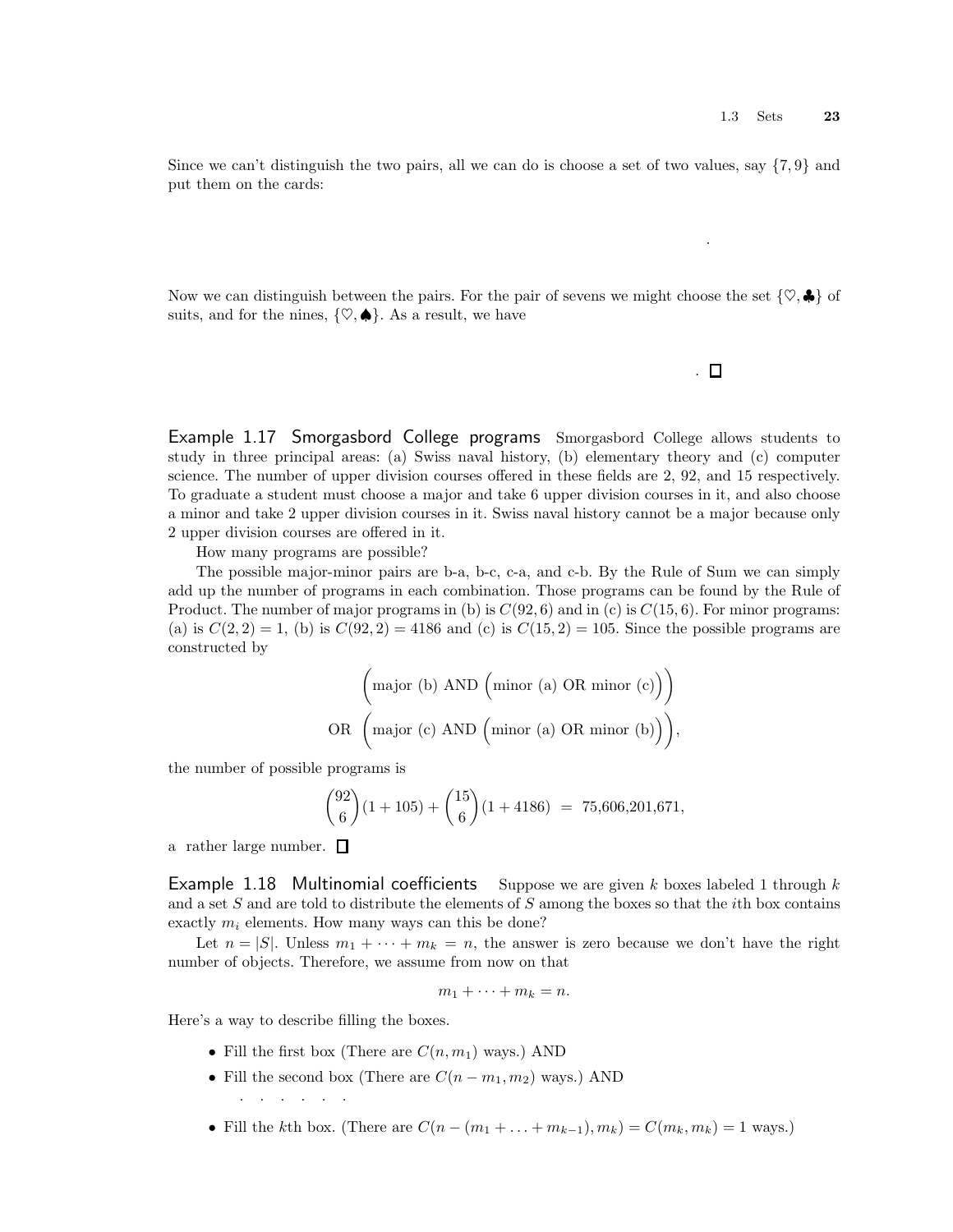Now apply the Rule of Product, use the formula  $C(p, q) = p!/q!(p-q)!$  everywhere, and cancel common factors in numerator and denominator to obtain  $n!/m_1!m_2! \cdots m_k!$ . This is called a *multinomial* coefficient and is written

$$
\binom{n}{m_1, m_2, \dots, m_k} = \frac{n!}{m_1! m_2! \cdots m_k!},
$$
 1.4

where  $n = m_1 + m_2 + \ldots + m_k$ . In multinomial notation, the binomial coefficient  $\binom{n}{k}$  would be written  $\binom{n}{k,(n-k)}$ . You can think of the first box as the k things that are chosen and the second box as the  $n - k$  things that are not chosen.

Before you read on, try to think of an ordered list interpretation for the multinomial coefficient.

∗ ∗ ∗ Stop and think about this! ∗ ∗ ∗

Think of the objects being distributed as positions in a word and the boxes as letters. If the object "position 3" is placed in the box "D," then the letter D is the third letter in the word. The multinomial coefficient is then the number of words that can be made so that letter i appears exactly  $m_i$  times. A word can be thought of as an ordered list of its letters.  $\Box$ 

Example 1.19 Words from a collection of letters Using the idea at the end of the previous example, we can more easily count the words that can be made from ERROR, a problem discussed in Example 1.11 (p. 13). Suppose we want to make words of length k. Let  $m_1$  be the number of E's,  $m_2$  the number of O's and  $m_3$  the number of R's. By considering all possible cases for the number of each letter, you should be able to see that the answer is the sum of  $\binom{k}{m_1,m_2,m_3}$  over all  $m_1, m_2, m_3$ such that

$$
m_1 + m_2 + m_3 = k
$$
,  $0 \le m_1 \le 1$ ,  $0 \le m_2 \le 1$ ,  $0 \le m_3 \le 3$ .

Thus we obtain

$$
k = 1: \begin{pmatrix} 1 \\ 0,0,1 \end{pmatrix} + \begin{pmatrix} 1 \\ 0,1,0 \end{pmatrix} + \begin{pmatrix} 1 \\ 1,0,0 \end{pmatrix} = 3
$$
  
\n
$$
k = 2: \begin{pmatrix} 2 \\ 0,0,2 \end{pmatrix} + \begin{pmatrix} 2 \\ 0,1,1 \end{pmatrix} + \begin{pmatrix} 2 \\ 1,0,1 \end{pmatrix} + \begin{pmatrix} 2 \\ 1,1,0 \end{pmatrix} = 7
$$
  
\n
$$
k = 3: \begin{pmatrix} 3 \\ 0,0,3 \end{pmatrix} + \begin{pmatrix} 3 \\ 0,1,2 \end{pmatrix} + \begin{pmatrix} 3 \\ 1,0,2 \end{pmatrix} + \begin{pmatrix} 3 \\ 1,1,1 \end{pmatrix} = 13
$$
  
\n
$$
k = 4: \begin{pmatrix} 4 \\ 0,1,3 \end{pmatrix} + \begin{pmatrix} 4 \\ 1,0,3 \end{pmatrix} + \begin{pmatrix} 4 \\ 1,1,2 \end{pmatrix} = 20
$$
  
\n
$$
k = 5: \begin{pmatrix} 5 \\ 1,1,3 \end{pmatrix} = 20.
$$

This is better than in Example 1.11. Instead of having to list words, we have to list triples of numbers and each triple generally corresponds to more than one word. Here's the lists for the preceding computations

$$
k = 1: \quad 0, 0, 1 \quad 0, 1, 0 \quad 1, 0, 0
$$
\n
$$
k = 2: \quad 0, 0, 2 \quad 0, 1, 1 \quad 1, 0, 1 \quad 1, 1, 0
$$
\n
$$
k = 3: \quad 0, 0, 3 \quad 0, 1, 2 \quad 1, 0, 2 \quad 1, 1, 1
$$
\n
$$
k = 4: \quad 0, 1, 3 \quad 1, 0, 3 \quad 1, 1, 2
$$
\n
$$
k = 5: \quad 1, 1, 3
$$

In Example 3.3 (p. 69), we will see how to do this more systematically and efficiently.  $\Box$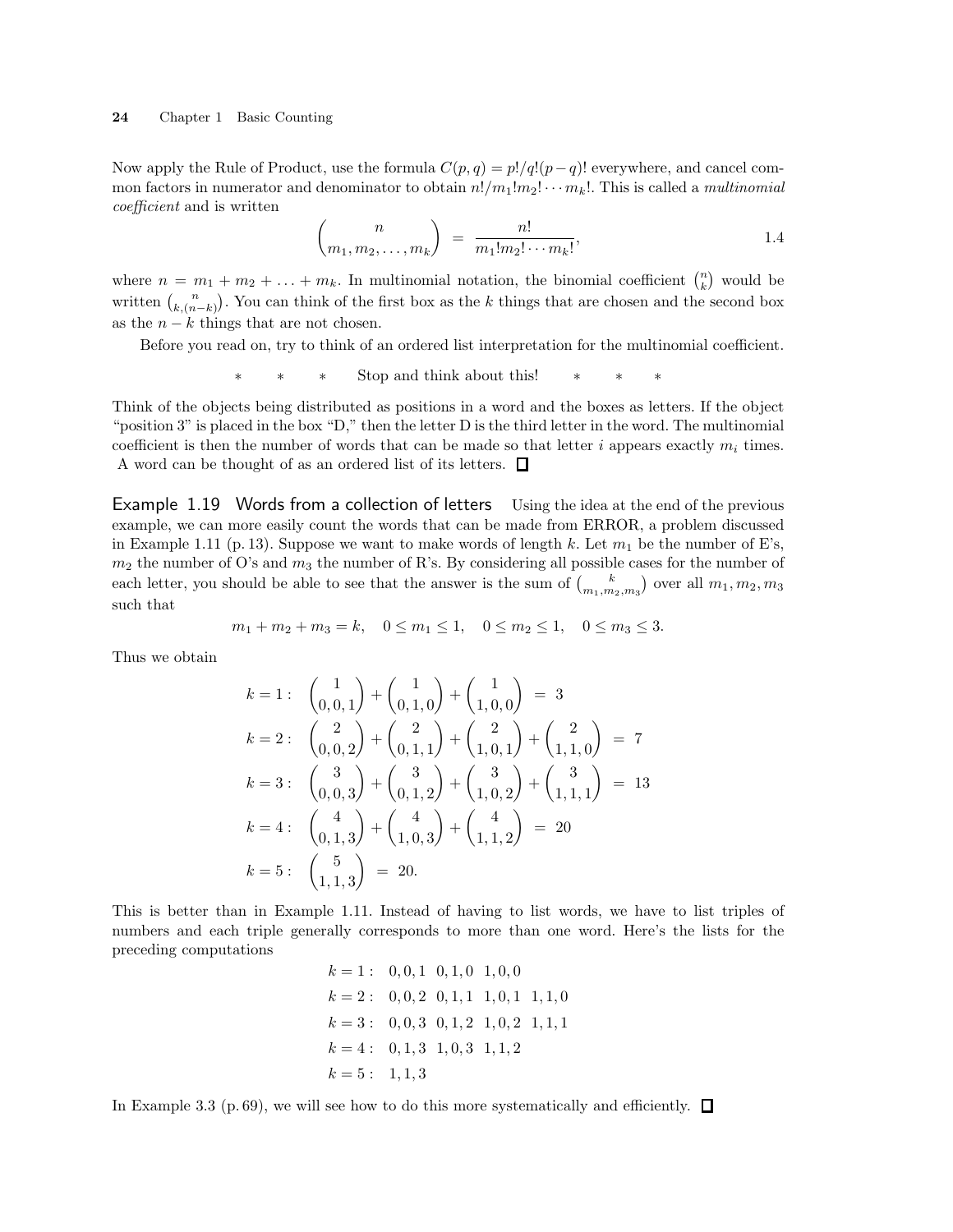Example 1.20 Card hands and multinomial coefficients We'll redo Examples 1.15 and 1.16, and then discuss the general situation using multinomial coefficients.

To form a full house, we must choose a face value for the triple, choose a face value for the pair, and leave eleven face values unused. This can be done in  $\binom{13}{1,1,11}$  ways. We then choose the suits for the triple in  $\binom{4}{3}$  ways and the suits for the pair in  $\binom{4}{2}$  ways.

To form two pair, we must choose two face values for the pairs, choose a face value for the single card, and leave ten face values unused. This can be done in  $\binom{13}{2,1,10}$  ways. We then choose suits for each of the face values in turn, so we must multiply by  $\binom{4}{2}\binom{4}{2}\binom{4}{1}$ .

Imagine an eleven card hand containing two triples, a pair and three single cards. You should be able to see that the number of ways to do this is

$$
\binom{13}{2,1,3,7}\binom{4}{3}\binom{4}{3}\binom{4}{2}\binom{4}{1}\binom{4}{1}\binom{4}{1}.
$$

Let's do the general case. Suppose our hand must contain  $c_1$  singles,  $c_2$  pairs,  $c_3$  triples and  $c_4$ four-of-a-kinds. The number of such hands is

$$
\binom{13}{c_1, c_2, c_3, c_4, k} \binom{4}{1}^{c_1} \binom{4}{2}^{c_2} \binom{4}{3}^{c_3} \binom{4}{4}^{c_4},
$$

where  $k = 13 - c_1 - c_2 - c_3 - c_4$  is the number of face values not in the hand.  $\Box$ 

Example 1.21 Choosing Teams Given 22 people, how many ways can we divide them into 4 teams of 5 players each plus 2 referees? If the teams and referees were labeled, the answer would be  $\binom{22}{5,5,5,5,1,1}$ . Given 4 different teams and two referees, there are 4! ways to label the teams as Team 1, 2, 3, and 4, and there are 2 ways to label the referees, so the answer is

$$
\binom{22}{5,5,5,5,1,1} \frac{1}{4! \times 2} = \frac{(22)!}{2(5!)^4 4!}.
$$

Suppose now we must divide up the teams into pairs that compete against each other, and we assign a referee to each pair. If they were called Match  $#1$  and Match  $#2$ , we could fill out Match  $#1$  by choosing 2 of the 4 teams and 1 of the referees. Those left are Match  $#2$ . This gives us  $\binom{4}{2} \times 2 = 12$ . Thus we have  $\frac{(22)!}{2(5!)^4 4!} \times 12$ . Of course, there isn't really a Match #1 and Match #2, but there are two ways to assign match labels and so we must divide the answer we just got by 2.  $\Box$ 

\*Example 1.22 Incomparable sets Let A be an n-set. By a *Sperner family* on A we mean a family of subsets of A such that no subset in the family is contained in any other subset in the family. For example, let  $A = \{1, 2, 3, 4, 5\}$ . Then

 ${1, 2, 4}$   ${1, 5}$   ${2, 4, 5}$   ${3, 5}$ 

is a Sperner family but

 ${1, 2, 4}$   ${1, 5}$   ${2, 4}$   ${3, 5}$ 

is not.

What is the largest number of subsets that we can have in a Sperner family of an  $n$ -set?

Clearly the family of all  $k$ -subsets of  $A$  is a Sperner family. Thus we can construct Sperner families of size at least  $\binom{n}{k}$ . What value of k will make this as large as possible? One way to find the value of k is to look at the ratio of  $\binom{n}{k}$  to  $\binom{n}{k-1}$ . When this ratio exceeds 1, the sequence of binomial coefficients is increasing and when it is less than 1 the sequence is decreasing. Since

$$
\frac{\binom{n}{k}}{\binom{n}{k-1}} = \frac{n! (n-k+1)! (k-1)!}{(n-k)! k! n!} = \frac{n-k+1}{k} = \frac{n+1}{k} - 1,
$$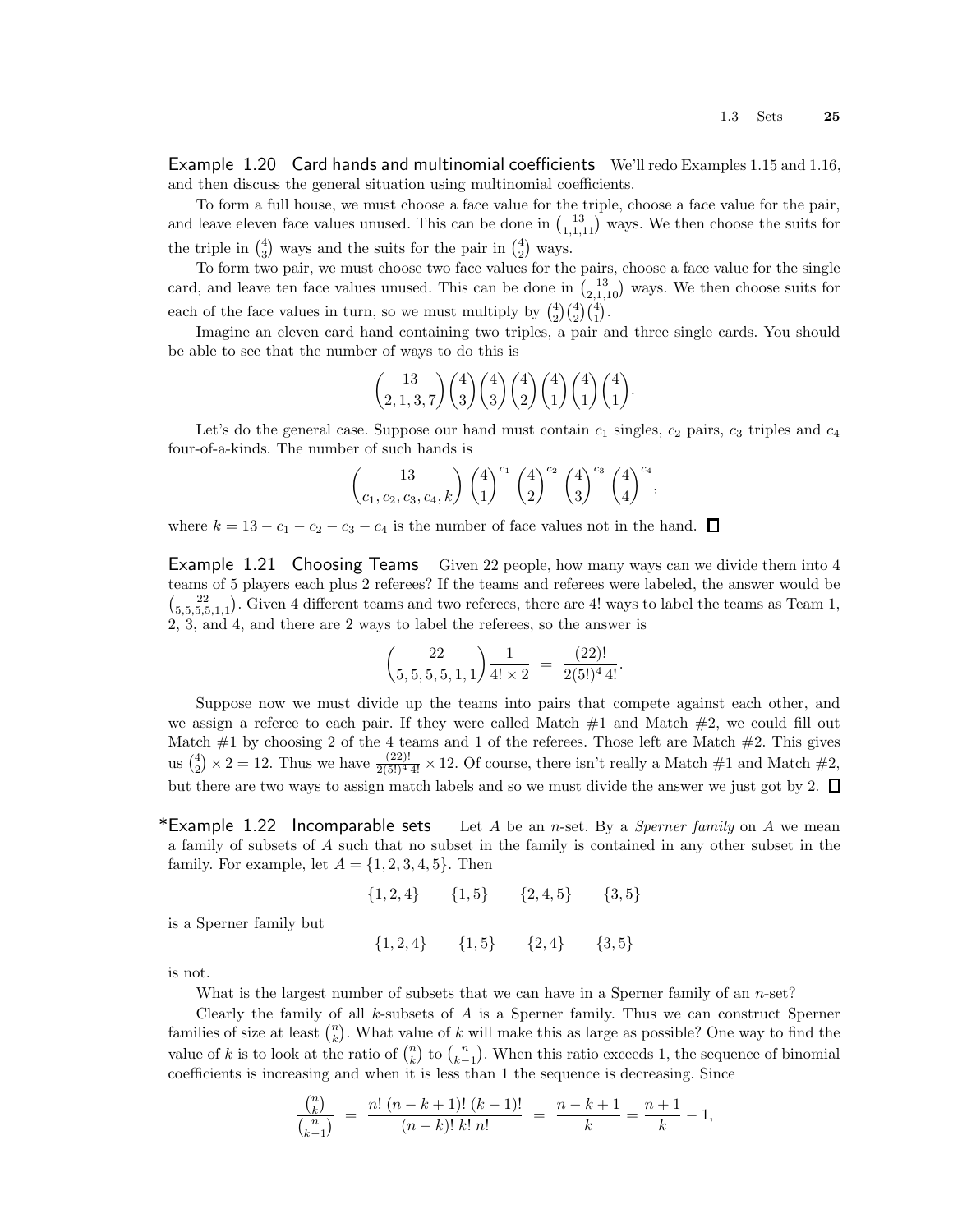we see that the sequence is increasing when  $(n+1)/k > 2$  and is decreasing when  $(n+1)/k < 2$ . It follows that

$$
\binom{n}{k}
$$
 is a maximum at 
$$
\begin{cases} k = n/2, \text{ when } n \text{ is even;} \\ k = (n-1)/2 \text{ and } k = (n+1)/2, \text{ when } n \text{ is odd.} \end{cases}
$$

 $|x|$ , the floor function, denotes the largest integer not exceeding x. With this, we can write our conclusions in the form: There is a Sperner family of size  $\binom{n}{\lfloor n/2 \rfloor}$ , which can be obtained by taking all  $\lfloor n/2 \rfloor$ -subsets of A.

Sperner proved that this result is best possible: there are no larger Sperner families. We now present an adaptation of Lubell's proof of this result.

Call a k-set B an "initial part" of a list L if the first k elements of L are the elements of B. Let S be a Sperner family on the *n*-set A. Consider an *n*-list L of the *n* elements of A. We claim that at most one set in  $S$  can be an initial part of  $L$ , for if there were two such sets, one would correspond to a longer initial part than the other and so contain the other as a subset.

On the other hand, a k-set B is the initial part of exactly k!  $(n - k)!$  n-lists. Why is this? The first k elements of the list must be some arrangement of the elements of B, AND the remaining  $n-k$ elements of the list must be some arrangement of the remaining  $n - k$  elements of S. Furthermore, any list satisfying these conditions has B as an initial part. By the Rule of Product and Theorem 1.4  $(p, 11)$ , there are k!  $(n - k)$ ! permutations which have B as an initial part. Adding this up over all B in S, we obtain the number of rearrangements of A that have sets in S as initial parts. (This uses the result from previous paragraph that each list has at most one element of  $S$  as an initial part.) Since there are  $n!$  lists, we have proved

$$
\sum_{B \in \mathcal{S}} |B|! \ (n - |B|)! \ \leq \ n!.
$$

Dividing by  $n!$  we obtain

$$
\sum_{B \in \mathcal{S}} \frac{1}{\binom{n}{|B|}} \le 1. \tag{1.5}
$$

This inequality is the key to the proof. By our earlier work on the size of binomial coefficients, we know that each term in the sum in (1.5) is at least as big as  $1/{\binom{n}{\lfloor n/2 \rfloor}}$ . Consequently, the sum in (1.5) can have at most  $\binom{n}{\lfloor n/2 \rfloor}$  terms. In other words the size of the Sperner family is at most  $\binom{n}{\lfloor n/2 \rfloor}$ —but we have already constructed Sperner families this big! This completes the proof.  $\Box$ 

\*Example 1.23 When are two subsets disjoint? Alice chooses a k-subset at random from and  $n$ -set. Bob chooses an *l*-subset at random from the same  $n$ -set. Find an exact expression and a simple estimate the probability that the two subsets are disjoint. For the estimate, you may assume that  $k = o(n^{2/3})$  and  $l = o(n^{2/3})$ .

Call the probability  $P(n, k, l)$ . By the Rule of Product, there are  $\binom{n}{k}\binom{n}{l}$  ways to choose two subsets of the given sizes. There are  $\binom{n}{k}\binom{n-k}{l}$  ways to choose two disjoint subsets of the given sizes. Since things are done at random, all choices are equally likely and so

$$
P(n,k,l) = \frac{{n \choose k}{n-k \choose l}}{{n \choose k}{n \choose l}} = \frac{(n-k)!/(n-k-l)!}{n!/(n-l)!} = \frac{(n-k)!}{n!} \times \frac{(n-l)!}{((n-l)-k)!}.
$$

This is the exact answer written in various forms.

The exact answer does not give us a good idea of how the probability behaves when the numbers are large. To get a simple estimate, we use (1.2):

$$
\frac{n!}{(n-k)!} \sim n^k e^{-k^2/2n} \quad \text{and} \quad \frac{(n-l)!}{((n-l)-k)!} \sim (n-l)^k e^{-k^2/2(n-l)}.
$$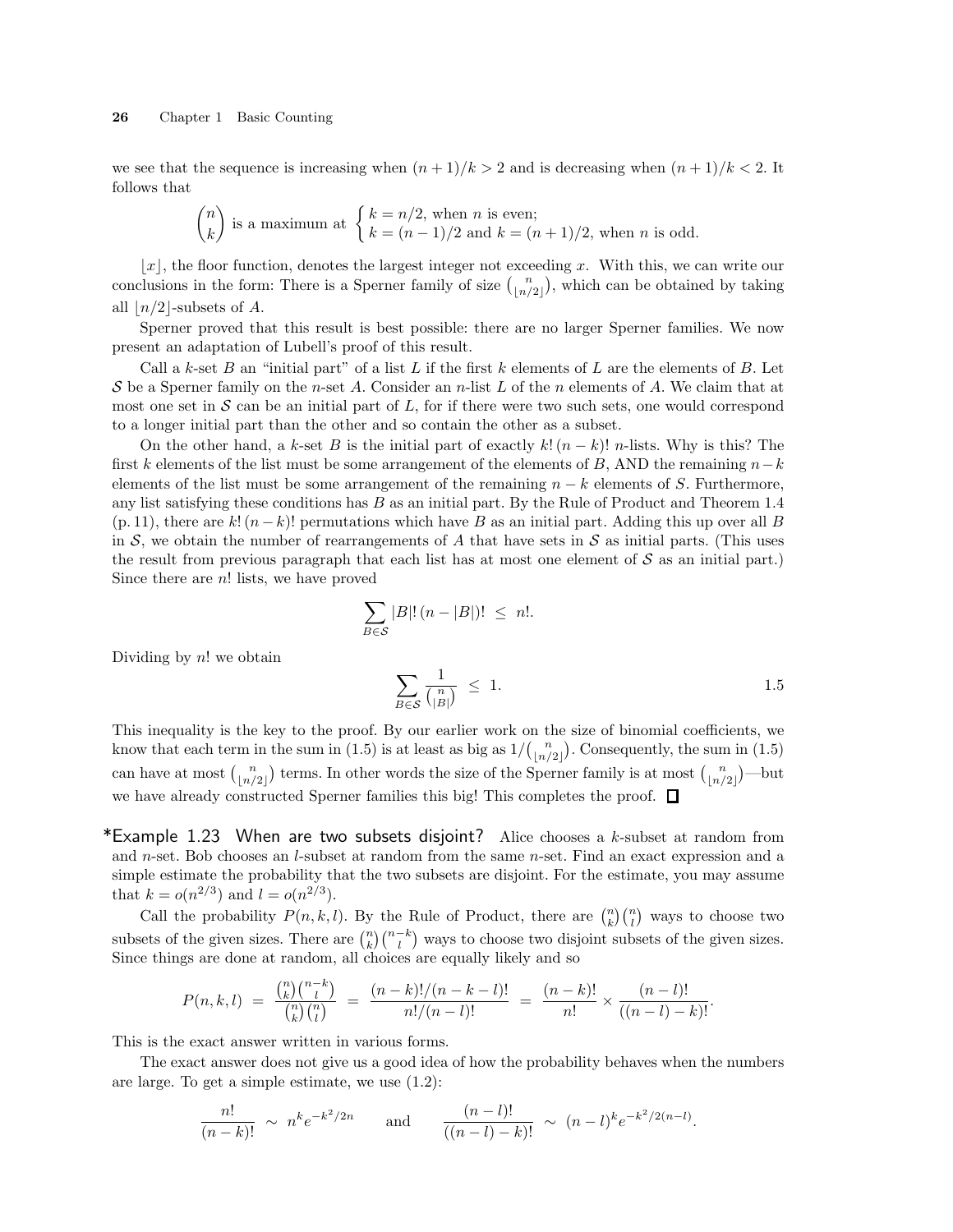.

Thus

$$
P(n,k,l) \sim \frac{(n-l)^k e^{-k^2/2(n-l)}}{n^k e^{-k^2/2n}} = \left(1 - \frac{l}{n}\right)^k \exp\left(-\frac{k^2l}{2n(n-l)}\right)
$$

We need to look at the two factors on the right. Inside the exponential we have  $\frac{-k^2l}{2n(n-l)}$ . Since l is small compared to *n*, this is nearly  $\frac{-k^2l}{2n^2}$ . Since  $k = o(n^{2/3})$  and  $l = o(n^{2/3})$ , we have  $k^2l = o((n^{2/3})^2n^{2/3})$ . Combining the exponents on the right,  $k^2 l = o(n^2)$ . Thus  $\frac{k^l}{2n(n-l)} \to 0 = o(1)$ . Since the exponential of a number close to zero is close to one, (1.5) becomes

$$
P(n,k,l) \sim \left(1 - \frac{l}{n}\right)^k = \exp\left(k\ln\left(1 - \frac{l}{n}\right)\right)
$$
  
 
$$
\sim \exp\left(k\left((-l/n) - (-l/n)^2/2 + O(l^3/n^3)\right)\right)
$$
 by (1.1)  

$$
= \exp(-kl/n - (kl^2/2n^2) + O(kl^3/n^3)).
$$

You should be able show that  $kl^2/2n^2 = o(1)$  and  $kl^3/n^3 = o(n^{-1/3})$ . Thus we have

$$
P(n, k, l) \sim e^{-kl/n}
$$
 provided  $k = o(n^{2/3})$  and  $l = o(n^{2/3})$ .

Our constraints on the growth of k and l was necessary so that we could obtain our result, but looking at the result we can see some justification for the constraints: When  $kl$  is much larger than  $n$ , the probability will be very close to 0 and so may be uninteresting. If k and l are about the same size, the low probability occurs when they grow faster than  $n^{1/2}$ .

## \*Error Correcting Codes

We want to represent information by *n*-strings of zeroes and ones. For example, the information may be a letter of the alphabet. ASCII provides a way of doing this: an 8-string is used to represent the upper and lower case alphabet, the digits, the punctuation marks and some special "characters."

The ASCII representation of characters is quite sensitive to errors: if even a single entry in the 8-string is changed, we end up with a completely different character. This may be unacceptable. For example, suppose the characters are being transmitted over a data link which may have a small amount of static, the effect of which is to sometimes change a zero to a one or vice versa. A Soviet space probe was lost in 1989 because of a single character error in a lengthy control signal.

What can we do about the problem of errors in transmission?

One solution is to transmit the ASCII representation of each character some number  $k > 1$ times. If  $k = 2$  and the two transmitted values agree, we very likely have the correct value. If they disagree, we must ask the sender to try again. If  $k = 3$  and the three transmitted values disagree, instead of asking for a retransmission, we can try to guess the answer by using a majority vote. For example, suppose we transmit three copies of 01010101, which we receive as 01010001, 01110100 and 11010101. A majority vote on each digit gives us the correct answer. This is known as an error correcting code. Of course, this method can fail. If we had received 01010001, 01110100 and 11010100 we would get the eighth digit wrong. We can increase our chances of getting the correct answer by increasing  $k$ , the number of repetitions.

There are better error correcting codes—they allow us to send shorter strings and still be at least as likely to be able to correct errors.

The basic idea is that we want to represent each of our characters by an n-string of zeroes and ones in such a way that if  $a_1a_2...a_n$  represents one character and  $b_1b_2...b_n$  represents another, then we often have  $a_i \neq b_i$ . Why is this good? It will help our discussion if we have some notation. Let A be the set of characters we are interested in and let f be a function that assigns to each  $a \in A$ the *n*-string that will be used to represent *a*; i.e.,  $f(a) \in \{0,1\}^n$ .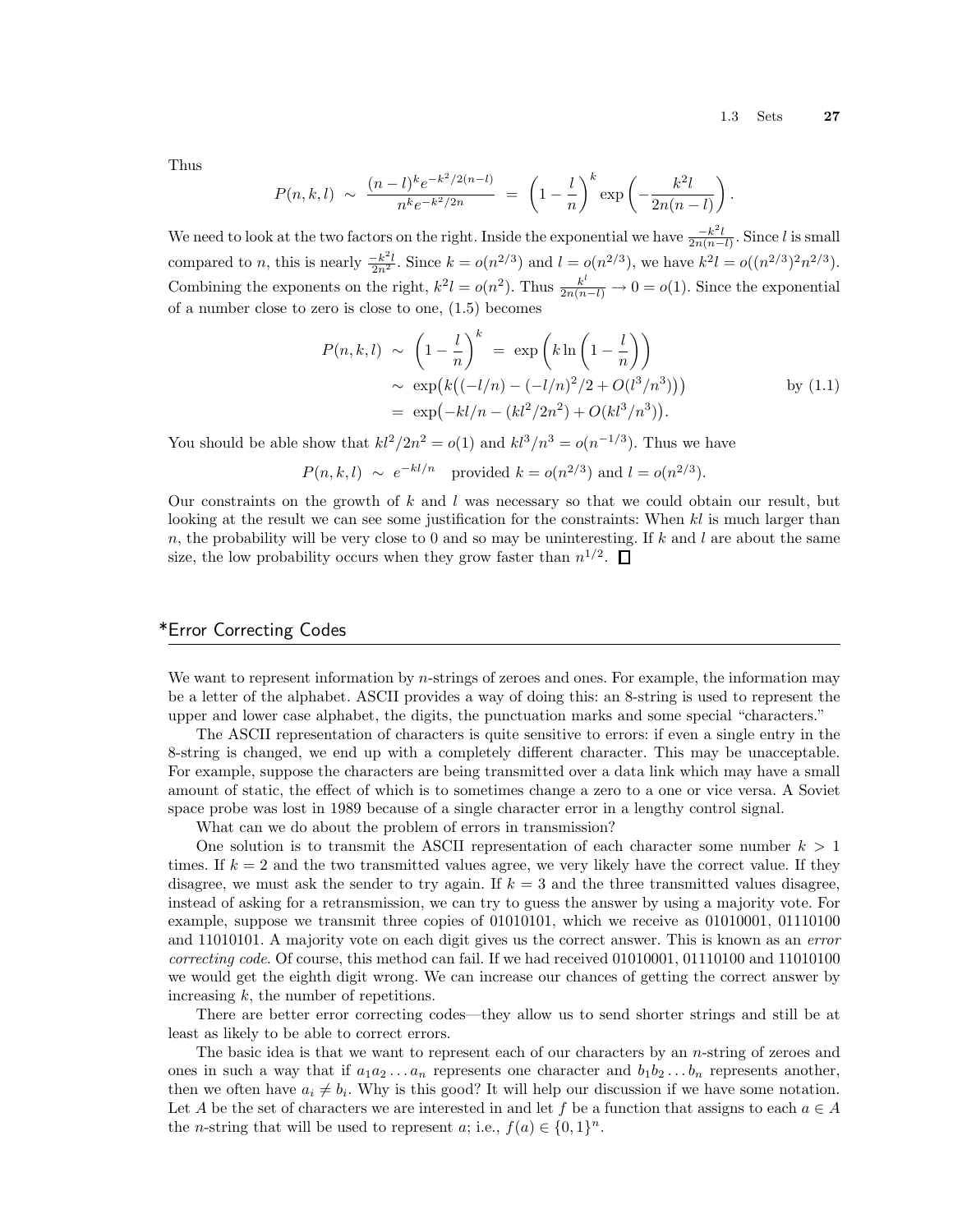For  $s, t \in \{0,1\}^n$ , let  $d(s,t)$  be the number of positions in which s differs from t. For example, if  $a = 001001$  and  $b = 000101$ , then  $d(a, b) = 2$ . Finally, let  $d(f)$  be the minimum of  $d(f(x), f(y))$ over all  $x \neq y$  in A. Whenever r and t differ in a position, either r and s differ in that position or s and t differ in that position. Thus

$$
d(r,t) \leq d(r,s) + d(s,t). \tag{1.6}
$$

We cannot replace the inequality with an equality, because  $r$  and  $t$  may agree in a position but both may differ from s in that position.

Suppose that  $d(f) = 2$ , that we transmit  $f(x)$  and that a single zero-one bit is changed by static so that we receive s. We claim that we can tell an error has been made. If we can't tell, it must be because  $f(y) = s$  for some  $y \in A$ . This is impossible because it would imply that  $d(x, y) = 1$  and so  $d(f) \leq 1.$ 

We can do more. Suppose that  $d(f) = 3$ , that we transmit  $f(x)$  and that a single zero-one bit is changed by static so that we receive s. We claim that x is the only  $y \in A$  such that  $d(f(y), s) < 2$ . In other words,  $x$  is the only character whose "encoding" is less than two errors away from  $s$ . Why is this? By (1.6) and the definition of  $d(f)$ , if  $y \in A$  and  $y \neq x$ , then

$$
3 = d(f) \leq d(f(x), f(y)) \leq d(f(x), s) + d(s, f(y)) = 1 + d(s, f(y)).
$$

Thus  $d(s, f(y)) \geq 2$ .

More generally, if  $d(f) \geq 2k+1$  and  $s \in \{0,1\}^n$ , there is at most one  $x \in A$  with  $d(f(x), s) \leq k$ . Thus, if we assume that at most k errors have been made, we can recover the value of x. Given that s is received, one wants to find an  $x \in A$  so that  $d(f(x), s)$  is a minimum. This is called "decoding." Decoding efficiently is a difficult problem that we will not study.

Suppose we want  $d(f) \geq 2k + 1$ , how large must n be? First we study lower bounds on n and then we study upper bounds.

Example 1.24 A lower bound on codeword length Here's the idea for finding a lower bound. Let  $N(x)$  be the set of all n-strings s such that  $d(f(x), s) \leq k$ , where d and f are as defined in the preceding paragraphs. Later we will prove that  $|N(x)|$  does not depend on x. Let  $N = |N(x)|$ . Suppose that  $x \neq y \in A$ . We will prove that  $N(x) \cap N(y) = \emptyset$ , the empty set. The number of n-strings must therefore be at least N |A|; however, there are  $2^n$  n-strings and so  $N |A| \leq 2^n$ .

We now prove that  $N(x) \cap N(y) = \emptyset$  using proof by contradiction. Suppose  $s \in N(x) \cap N(y)$ . Then  $d(f(x), s) \leq k$  and  $d(s, f(y)) \leq k$ . By  $(1.6), d(f(x), f(y)) \leq 2k$ , contradicting  $d(f) \geq 2k + 1$ .

We now compute  $|N(x)|$  by noting that  $s \in N(x)$  if and only if it differs from  $f(x)$  in exactly j positions for some  $j \leq k$ . There are  $\binom{n}{j}$  ways to select the j positions that must be changed. Thus

$$
|N(x)| = \sum_{j=0}^{k} {n \choose j}.
$$

Incidentally, this proves that  $|N(x)|$  does not depend on x.

Dividing our inequality  $N |A| \leq 2^n$  by N and substituting our formula for  $N = |N(x)|$ , we obtain

$$
|A| \le \frac{2^n}{\sum_{j=0}^k {n \choose j}}.
$$

The smallest n for which  $(1.7)$  is true is a lower bound on how long the strings must be. Here are the lower bounds that are obtained for  $k = 1$  and 2.

|                |               |  |    | 2 3 4 5 10 20 |  |
|----------------|---------------|--|----|---------------|--|
| $k=1$<br>$k=2$ | 3 4 5 5<br>57 |  | 78 | 9             |  |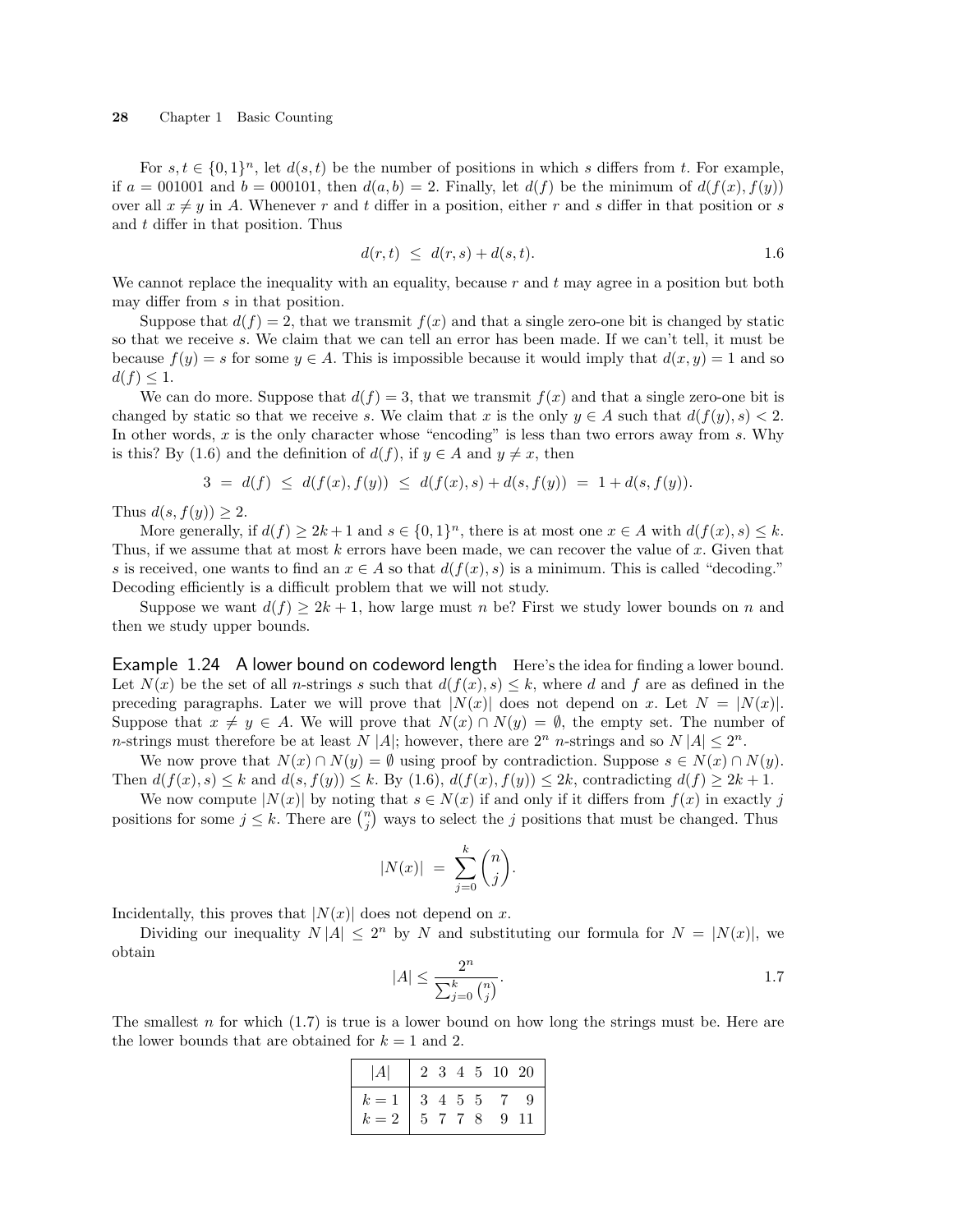For example, if we have 20 characters and want to be able to correct strings that contain at most 2 errors, then the string length will have to be at least 11 (and possibly larger since this is only a lower bound).

The bound we obtained is called the "sphere packing bound" because  $N(x)$  is thought of as a type of sphere with center x and radius  $k$ .  $\Box$ 

We've shown that, if there is a code for A that corrects up to k errors, then the length n of the codewords must be so large that (1.7) holds. Now we want a result in the other direction; that is, we want an inequality such that, if n satisfies it, then there must be a code for  $A$  that corrects up to k errors. In other words, we want to find an upper bound on how large n must be. There are at least two ways to obtain such a result. One is to actually construct a code. Another is to show that among all possible codes for A having words of length n, at least one must be able to correct  $k$  and fewer errors. We'll take the second approach and use a probabilistic argument.

Example 1.25 An upper bound on codeword length We begin by constructing a probability space  $(S, Pr)$ . Let S be all possible subsets of size |A| of  $\{0, 1\}^n$ . In other words, S consists of all  $\left(\begin{smallmatrix} 2^n \\ 1 & 4 \end{smallmatrix}\right)$  $\binom{2^n}{|A|}$  possible sets of codewords. To make a subset into a code, we simply associate an element of the alphabet A with each element of the subset. Let Pr be the uniform distribution on S. Thus the elementary events are subsets which are potential codes; that is the  $|A|$ -subsets of  $\{0,1\}^n$ . A subset  $C \in S$  will be good if every pair of its n-strings are at least distance  $2k + 1$  apart. (We've use C to remind us that the subset is a potential code.) Then assigning letters to *n*-strings in  $C$  will give us a code for A that corrects k and fewer errors. We want to find an upper bound on n. This will be an inequality on  $n$  such that  $S$  will contain at least one good subset if  $n$  satisfies the inequality.

Here is a method that is often used to obtain such inequalities. Let the random variable X be the number of pairs of bad *n*-strings in an randomly chosen C. Thus C is good whenever  $X(C) = 0$ . Since  $X$  must be a nonnegative integer, the expectation of  $X$  is

$$
\mathbf{E}(X) \ = \ \sum_{k=0}^{\infty} k \ \Pr(X = k) \ \ge \ \Pr(X > 0).
$$

If we can prove that  $\mathbf{E}(X) < 1$ , we will have  $Pr(X > 0) < 1$  and so  $Pr(X = 0) > 0$ . Since  $X(C) = 0$ means C is good, there must be a good C. We'll evaluate  $\mathbf{E}(X)$  in a minute, but first, what is the general method? Here it is.

- Introduce a probability space  $(S,Pr)$ .
- Introduce a random variable  $X$  such that
	- $\bullet$  the values of X are nonnegative integers,
	- if  $X(s) = 0$ , then  $s \in S$  has the property we want.
- Find conditions such that  $E(X) < 1$ .

We'll now do the last step, showing that  $\mathbf{E}(X) < 1$ .

Since our probability is uniform and since each  $C \in S$  contains  $\binom{|A|}{2}$  pairs of *n*-strings,

## the expected value of  $X$ ,

which is

the number of pairs of  $n$ -strings in a random  $C$  which are too close

equals

 $\binom{|A|}{2}$  times the probability that two random *n*-strings are too close

which equals

 $\binom{|A|}{2}$  times the probability that a new random *n*-strings is too close to a given one.

As in the preceding example, we want the number of *n*-strings within distance  $2k$  of a given string, not counting the given string. You should be able to show that this equals  $\sum_{i=1}^{2k} \binom{n}{i}$ . Since there are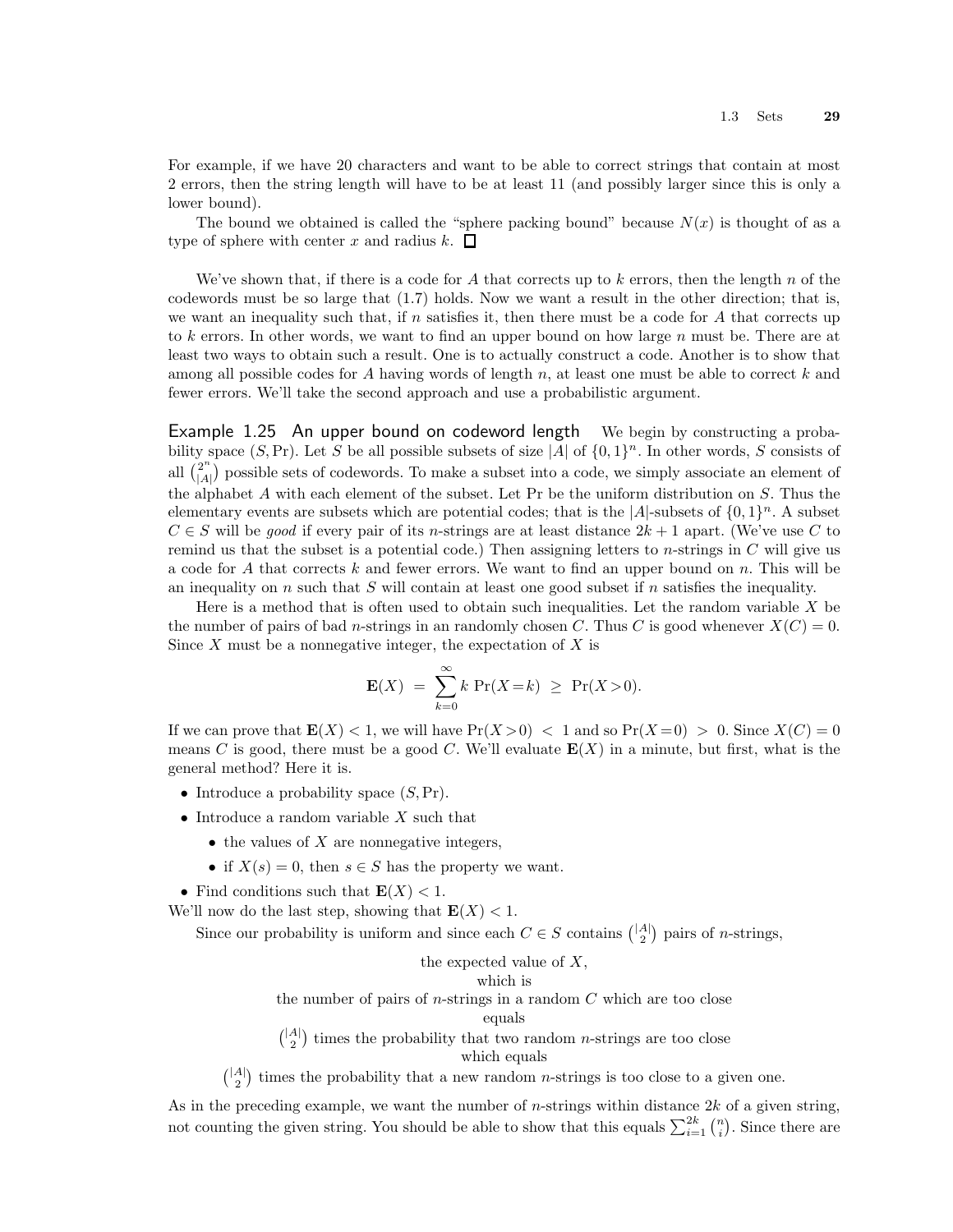#### 30 Chapter 1 Basic Counting

 $2^n - 1$  strings other than the given one, we have

$$
\mathbf{E}(X) = \binom{|A|}{2} \frac{\sum_{i=1}^{2k} \binom{n}{i}}{2^n - 1}.
$$

We wanted this to be less than one. In other words, given  $|A|$  and k, there will be a k-error correcting code with  $|A|$  codewords if n is so large that

$$
1 > \binom{|A|}{2} \frac{1}{2^n - 1} \sum_{i=1}^{2k} \binom{n}{i}.
$$
 1.8

Here is a table of the smallest values of n that satisfy the inequality for some values of  $|A|$  and two values of k.

| $ A $   2 3 4 5 10 20                                                                                   |  |  |  |
|---------------------------------------------------------------------------------------------------------|--|--|--|
| $\begin{array}{c cccccc} k=1 & 3 & 7 & 8 & 9 & 12 & 15 \\ k=2 & 5 & 11 & 13 & 14 & 18 & 21 \end{array}$ |  |  |  |

As you can see, these upper bounds are quite a bit larger than the lower bounds in the preceding example.  $\Box$ 

One approach to creating a code would be to choose n so that the right side of  $(1.8)$  is not too close to 1. For example, say it equals 0.7. Since this number is  $E(X)$  which we saw was an upper bound on the probability that a random code is bad, there is a 30% probability that a randomly chosen element of  $S$  will be good. After a few random tries, we should be able to find a code. This seems to be an easy way to construct error correcting codes. It is—but they're no good! Why is this? With a random set of codewords, there is no problem encoding our message for transmission; however, if  $|A|$  is large, it will be quite difficult to decode. To make decoding easy, one needs to construct a code that has some nice structure that one can use. This need has led to a considerable amount of research and to texts on the subject.

#### **Exercises**

1.3.1. Suppose that k and  $n - k$  both get large as n gets large. Use Stirling's formula to show that

$$
\binom{n}{k} \sim \frac{1}{\sqrt{2n\pi\lambda(1-\lambda)}} \left(\frac{1}{\lambda^{\lambda}(1-\lambda)^{1-\lambda}}\right)^n \quad \text{where } \lambda = k/n.
$$

- 1.3.2. Suppose we have an election between two candidates and the ballots are counted one-by-one. At the end, the candidates are tied with  $n$  votes each. If the order of the votes is random, what is the probability that one of the candidates was never behind in the counting? Hint. See Example 1.13.
- 1.3.3. How many 6 card hands contain 3 pairs?
- 1.3.4. How many ways can a 5 card hand containing 2 pairs be dealt? In other words, the order in which a person gets her cards matters.
- 1.3.5. How many 5 card hands contain a straight? A straight is 5 consecutive cards from the sequence A,2,3,4,5,6,7,8,9,10,J,Q,K,A without regard to suit.
- 1.3.6. How many compositions of n are there that have exactly k parts? The composition 1,2,2 of 5 has 3 parts. Hint. See Exercise 1.1.4.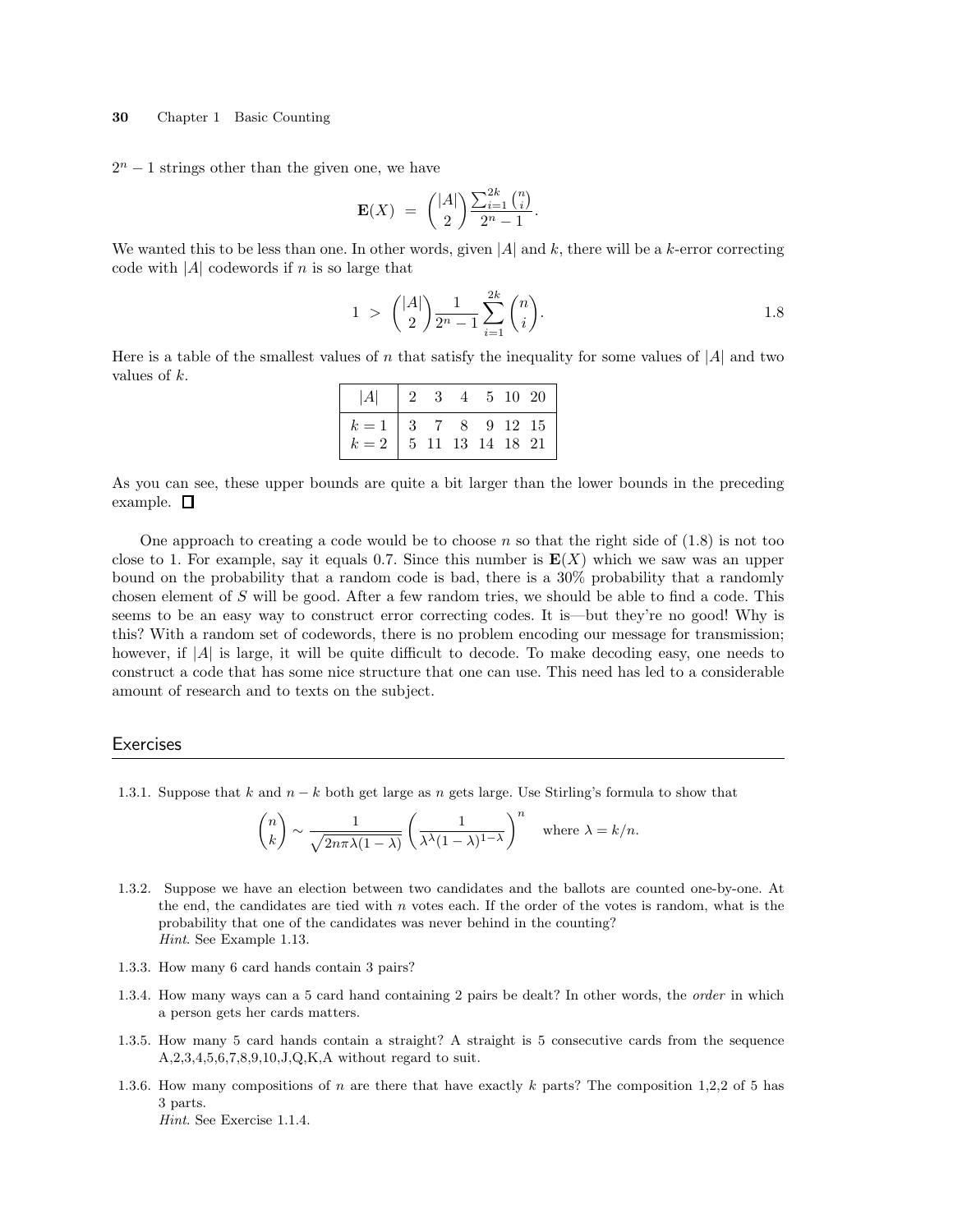- 1.3.7. How many rearrangements of the letters in EXERCISES are there? How many arrangements of eight letters can be formed using the letters in EXERCISES? (No letter may be used more frequently than it appears in EXERCISES.)
- 1.3.8. In some card games only the values of the cards matter and their suits are irrelevant. Thus there are effectively only 13 distinct cards. How many different ways can a deck of cards be arranged in this case? The answer is a multinomial coefficient.
- 1.3.9. Return to choosing teams (Example 1.21). Suppose half the people are women and half are men, that each team must be as nearly evenly split as possible, and that there is one referee of each sex. How many ways can this be done?
- 1.3.10. There is an empire in the far away galaxy we've been visiting. They use the same alphabet (A,I,L,S,T) but their names consist of seven letters. Each name begins and ends with a consonant, contains no adjacent vowels and never contains three adjacent consonants. As before, if two consonants are adjacent, they cannot be the same.
	- (a) List the first 4 names in dictionary order.
	- (b) List the last 4 names in dictionary order.
	- (c) What are the first 4 names in dictionary order with just 2 vowels?
	- (d) How many names are possible?
- \*1.3.11. (*Multinomial Theorem*) Prove that the coefficient of  $y_1^{m_1} y_2^{m_2} \cdots y_k^{m_k}$  in  $(y_1 + y_2 + \cdots + y_k)^n$  is the multinomial coefficient  $n!/m_1!m_2! \cdots m_k!$  when  $n = m_1 + \cdots + m_k$  and zero otherwise. Hint. Write

$$
(y_1 + y_2 + \dots + y_k)^n = ((y_1 + y_2 + \dots + y_{k-1}) + y_k)^n.
$$

Now use the Binomial Theorem (Theorem 1.7) and induction on  $k$ .

1.3.12. Prove the following.

(a) 
$$
\binom{n}{k} = \binom{n}{n-k}
$$
;  
\n(b)  $\binom{n}{0} + \binom{n}{1} + \cdots + \binom{n}{n} = 2^n$ ;  
\n(c)  $\binom{n}{0} - \binom{n}{1} + \cdots \pm \binom{n}{n} = 0$  for  $n \ge 1$  (the signs alternate);  
\n(d)  $\binom{n+m}{k} = \binom{n}{0} \binom{m}{k} + \binom{n}{1} \binom{m}{k-1} + \cdots + \binom{n}{k} \binom{m}{0}$ .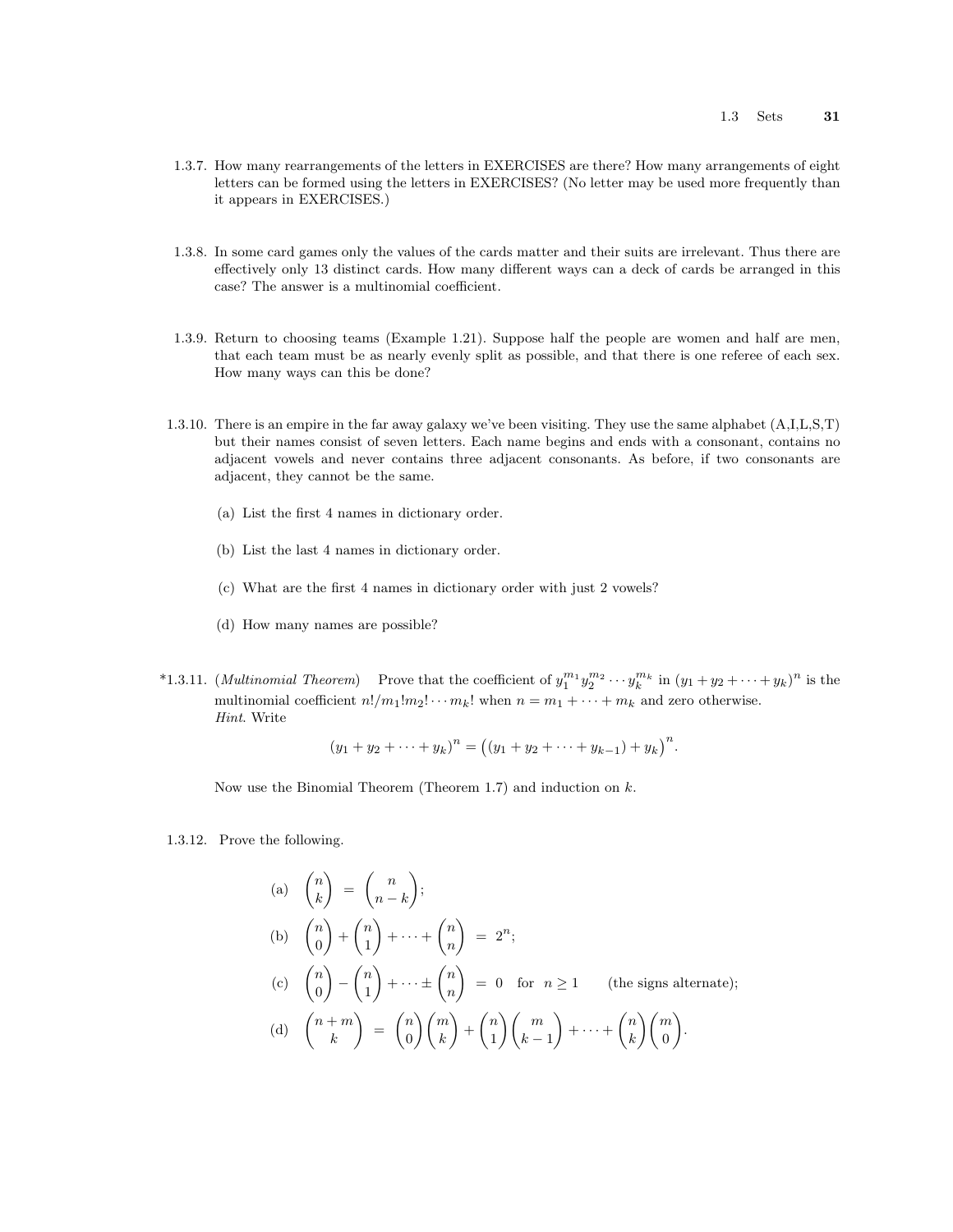## 1.4 Recursions

Let's explore yet another approach to evaluating the binomial coefficient  $C(n, k)$ . As in the previous section, let  $S = \{x_1, \ldots, x_n\}$ . We'll think of  $C(n, k)$  as counting k-subsets of S. Either the element  $x_n$ is in our subset or it is not. The cases where it is in the subset are all formed by taking the various  $(k-1)$ -subsets of  $S - \{x_n\}$  and adding  $x_n$  to them. The cases where it is not in the subset are all formed by taking the various k-subsets of  $S - \{x_n\}$ . What we've done is describe how to build k-subsets of S from certain subsets of  $S - \{x_n\}$ . Since this gives each subset exactly once,

$$
\binom{n}{k} = \binom{n-1}{k-1} + \binom{n-1}{k}
$$

by the Rule of Sum.

The equation  $C(n, k) = C(n-1, k-1) + C(n-1, k)$  is called a *recursion* because it tells how to compute  $C(n, k)$  from values of the function with smaller arguments. This is a common approach which we can state in general form as follows.

Technique. Deriving recursions Answering the question "How can I construct the things I want to count by using the same type of things of a smaller size?" usually gives a recursion.

Sometimes it is easier to answer the question "How can I break the things I want to count up into smaller things of the same type?" This usually gives a recursion when it is turned around to answer the previous question.

Let's see how the second approach works for subsets. Given our collection of k-element subsets of S, throw out  $x_n$  if  $x_n$  is present. We obtain some  $(k-1)$ -element subsets of  $S - \{x_n\}$  and some k-element subsets of  $S - \{x_n\}$ . In fact, you should be able to see that we obtain all  $(k-1)$ -element subsets and *all k*-element subsets exactly once. Turning this around gives us a way to build up k-element subsets of S.

We can use a recursion to compute a table of values by starting at the first row and computing new entries by adding previous ones. The arrows in Figure 1.3 show how this is done for the binomial coefficients. If the labels in this table are dropped, the rows are shifted slightly and a single 1 is added to the top row, then we obtain what is called *Pascal's triangle*. (See the figure.)

Actually, we've cheated a bit in all of this because the recursion only works when we have some values to start with. The correct statement of the recursion is either

$$
C(0,0) = 1,
$$
  
\n
$$
C(0,k) = 0 \text{ for } k \neq 0 \text{ and}
$$
  
\n
$$
C(n,k) = C(n-1,k-1) + C(n-1,k) \text{ for } n > 0;
$$
  
\nor  
\n
$$
C(1,0) = C(1,1) = 1,
$$
  
\n
$$
C(1,k) = 0 \text{ for } k \neq 0,1 \text{ and}
$$
  
\n
$$
C(n,k) = C(n-1,k-1) + C(n-1,k) \text{ for } n > 1;
$$

depending on whether we want to start with the row of Pascal's triangle consisting of 1 alone or the row consisting of 1,1. These starting values are called *initial conditions*. Note that, in either case, the last two conditions guarantee that  $C(n, k) = 0$  for all  $k < 0$ .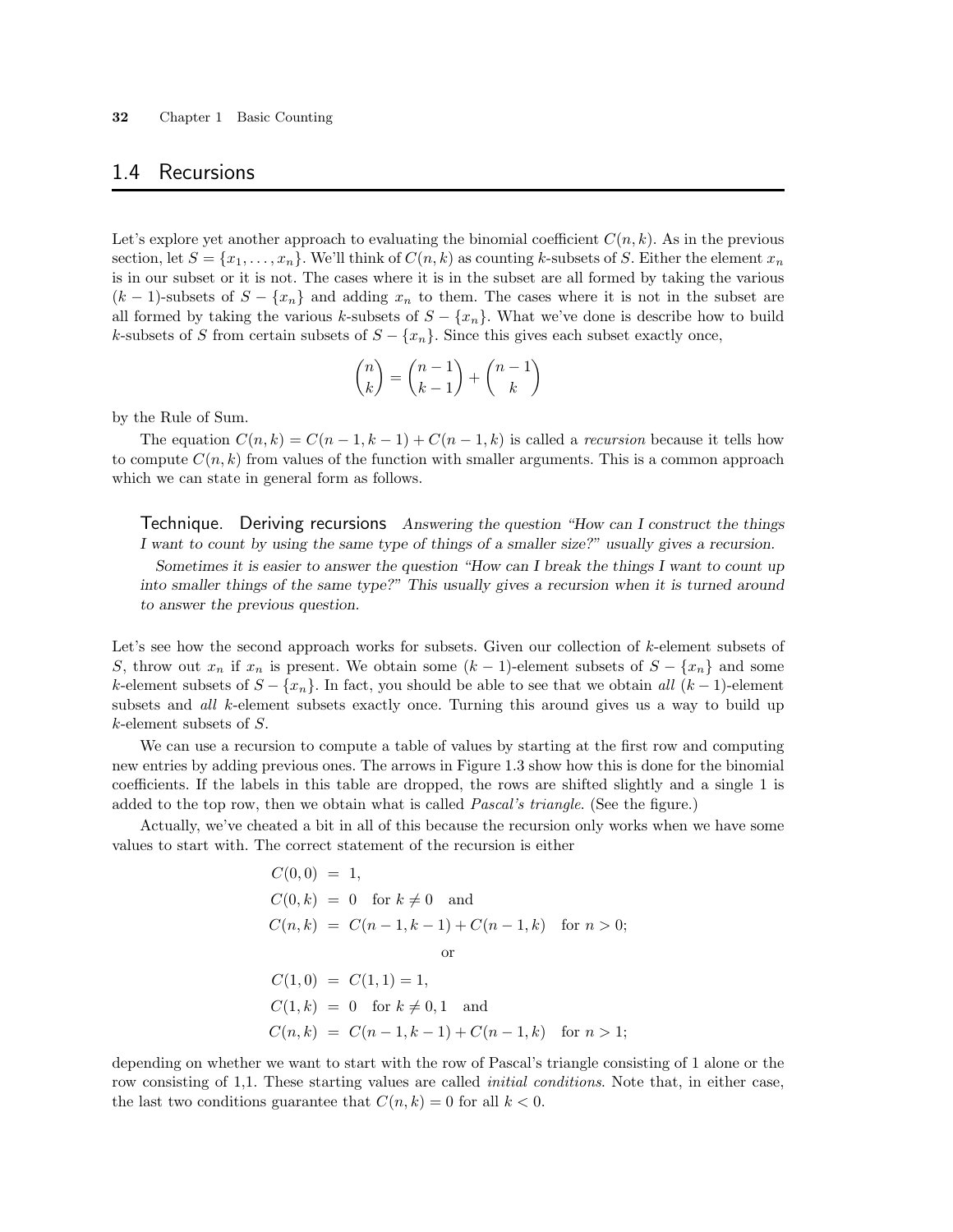

**Figure 1.3** Left: The binomial coefficients are computed recursively. The columns of zeroes for  $k < 0$  are omitted. Right: The results are arranged to give Pascal's triangle.

Example 1.26 Alternating subsets Let  $t_n$  be the number of subsets of  $\{1, 2, \ldots, n\}$  such that, when the elements of the subset are listed in increasing order, the first is odd, the second is even, the third is odd, and so forth. We will allow the empty subset. Thus  $t_0 = 1$  and  $t_1 = 2$  because of Ø and  $\{1\}$ . When  $n = 4$  the subsets are

$$
\emptyset \{1\} \{1,2\} \{1,2,3\} \{1,2,3,4\} \{1,4\} \{3\} \{3,4\},\
$$

and so  $t_4 = 8$ . Throwing out the subsets containing 4, we see that  $t_3 = 5$ . Throwing out those containing 3 or 4, we see that  $t_2 = 3$ .

How can we get a recursion for  $t_n$ ? We can't simply take an acceptable subset for  $n-1$  and either add n to it or not. Why? For example, adding 4 to the subset  $\{1, 2\}$  counted by  $t_3$  would give  $\{1, 2, 4\}$ , which is not allowed. Of course, not adding an element is always safe. In other words, every subset counted by  $t_n$  that does not contain n is counted by  $t_{n-1}$  and conversely. If we can somehow figure a way to get the subsets counted by  $t_n$  that contain n, we'll be done.

Let's look again at the subsets for  $t_4$  that contain 4. There are three of them:

$$
\{1, 2, 3, 4\}, \{1, 4\} \text{ and } \{3, 4\}.
$$

Can we somehow reduce this to one or more groups of alternating subsets with  $n < 4$ ? Since  $t_2 = 3$ , this might be a good place to start. To reduce our list to subsets counted by  $t_2$ , we'll need to throw out 3 and 4:

$$
\{1,2\}, \{1\} \text{ and } \emptyset.
$$

We've got the subsets counted by  $t_2$ . That's good, but can we reverse the process? Yes. Add 4 to each subset. If the resulting subset is not alternating, add 3 to it, too, and the result will be alternating. That's it!

Let's state it in general. We build the subsets counted by  $t_n$  in two ways.

- (a) Take a subset counted by  $t_{n-1}$ .
- (b) Take a subset S counted by  $t_{n-2}$ . Exactly one of the following will give a new alternating subset
	- (i) Add  $n$  to  $S$ .
	- (ii) Add  $n-1$  and n to S.

In fact, if the largest element of S and n have the same parity (i.e., both odd or both even), we use (ii); if different parity, we use (i).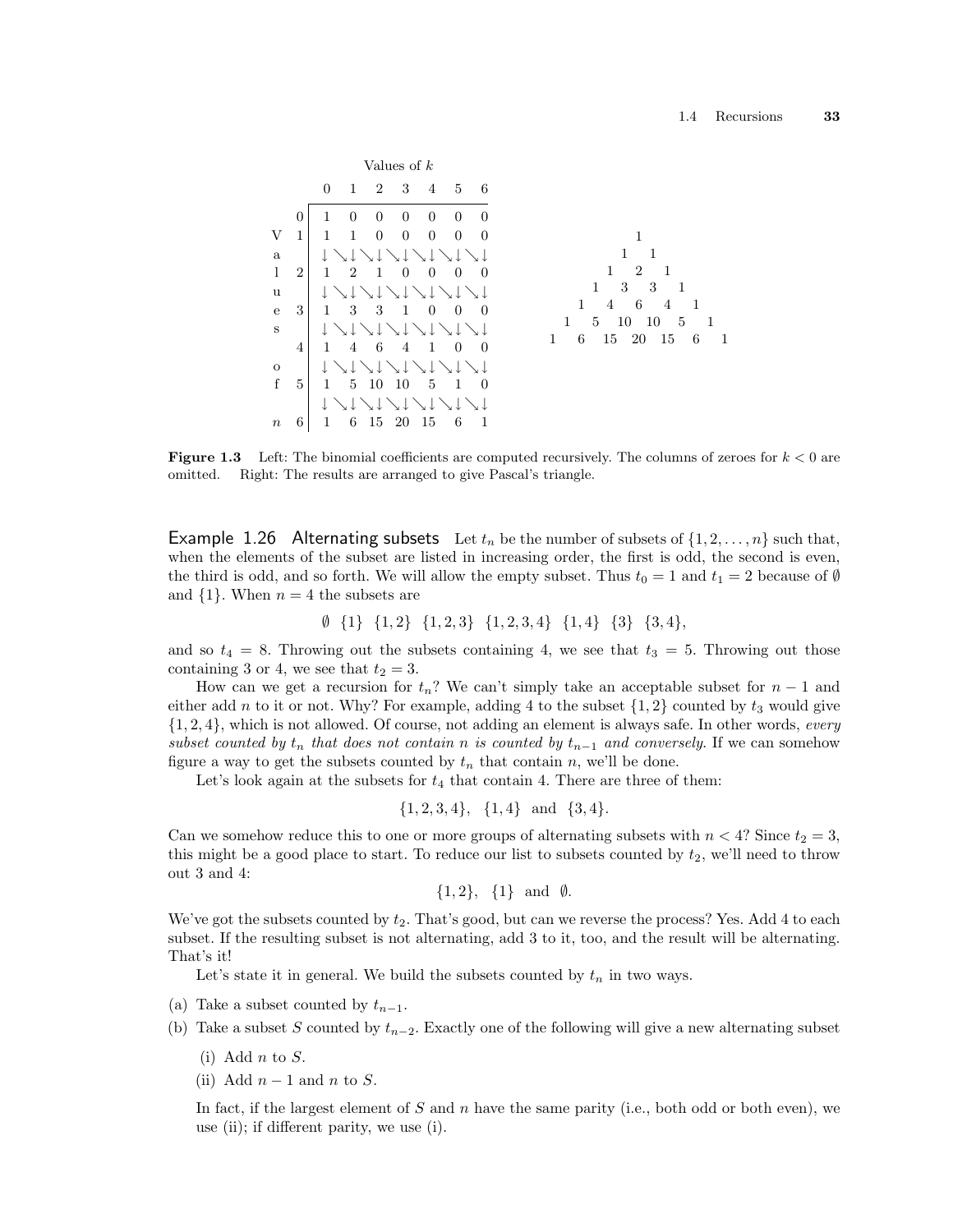This requires  $n \geq 2$  since we need to have  $n - 1 \geq 0$  and  $n - 2 \geq 0$  for (a) and (b) to make sense. You should be able to see that the procedure gives every alternating subset of  $\{1, 2, \ldots, n\}$  exactly once. We've proved that

$$
a_0 = 1
$$
,  $a_1 = 2$  and, for  $n \ge 2$ ,  $a_n = a_{n-1} + a_{n-2}$ .

These are the *Fibonacci numbers*, which can be found in the index.  $\Box$ 

Example 1.27 Set partitions A partition of a set B is a collection of nonempty subsets of B such that each element of B appears in exactly one subset. Each subset is called a block of the partition. The 15 partitions of  $\{1, 2, 3, 4\}$  by number of blocks are

1 block: {1, 2, 3, 4} 2 blocks:  $\{\{1, 2, 3\}, \{4\}\}$   $\{\{1, 2, 4\}, \{3\}\}$   $\{\{1, 2\}, \{3, 4\}\}$   $\{\{1, 3, 4\}, \{2\}\}$  $\{\{1,3\},\{2,4\}\}$   $\{\{1,4\},\{2,3\}\}$   $\{\{1\},\{2,3,4\}\}$ 3 blocks: {{1, 2}, {3}, {4}} {{1, 3}, {2}, {4}} {{1, 4}, {2}, {3}} {{1}, {2, 3}, {4}}  $\{\{1\}, \{2, 4\}, \{3\}\}$   $\{\{1\}, \{2\}, \{3, 4\}\}\$ 4 blocks: {{1}, {2}, {3}, {4}}

Let  $S(n, k)$  be the number of partitions of an *n*-set having exactly k blocks. These are called *Stirling* numbers of the second kind.

Do not confuse  $S(n,k)$  with  $C(n,k) = \binom{n}{k}$ . In both cases we have an *n*-set. For  $C(n,k)$  we want to choose a subset containing k elements and for  $S(n, k)$  we want to partition the set into k blocks.

What is the value of  $S(n, k)$ ? Let's try to get a recursion using the two questions in our technique.

How can we build partitions of  $S = \{1, 2, ..., n\}$  with k blocks out of smaller cases? Using the approach we used for binomial coefficients, we'll take a partition of  $S - \{n\}$  and add n to it somehow to get a k-block partition of S. If we take partitions of  $\{1, 2, \ldots, n-1\}$  with  $k-1$  blocks, we can simply add the block  $\{n\}$ . If we take partitions of  $\{1, 2, \ldots, n-1\}$  with k blocks, we can add the element  $n$  to one of the  $k$  blocks. You should convince yourself that all  $k$  block partitions of  $\{1, 2, \ldots, n\}$  arise in exactly one way when we do this. This gives us a recursion for  $S(n, k)$ . Putting n in a block by itself contributes  $S(n-1, k-1)$ . Putting n in a block with other elements contributes  $S(n-1,k) \times k$  by the Rule of Product. By the Rule of Sum

$$
S(n,k) = S(n-1,k-1) + k S(n-1,k). \tag{1.9}
$$

We leave it to you to determine the values of n and k for which this is valid and to determine the initial conditions. You can construct the analog of Figure 1.3 as an exercise.

Now let's take the second question approach: How can we tear down a set partition into something smaller. As we did with subsets, we can simply remove n from our partition of  $\{1, 2, \ldots, n\}$ . You should convince yourself that this gives  $(1.9)$ . There is another approach to tearing down: Instead of simply throwing out n, we can throw out the entire block containing n. If there are  $j$ elements in that block, throwing it out gives us a partition of an  $(n - j)$ -subset of  $\{1, 2, \ldots, n - 1\}$ into k – 1 blocks. This gives all such partitions exactly once. Since there are  $\binom{n-1}{n-j}$  ways to choose the subset, we have

$$
S(n,k) = \sum_{j=1}^{n} {n-1 \choose n-j} S(n-j,k-1) \text{ for } k > 1.
$$

The initial conditions are  $S(n, 1) = 1$  for  $n \ge 1$  and  $S(n, 1) = 0$  for  $n \le 0$ .

At this point you may well expect us to come up with an explicit formula for  $S(n, k)$  by a direct counting argument or a generating function argument since we did both for  $C(n, k)$ . These can both be done; however, more tools are required. They are developed in later chapters. Explicit formulas for  $S(n,k)$  are not as nice as  $C(n,k) = \frac{n!}{k! (n-k)!}$  since the simplest formula for  $S(n,k)$  involves summation.  $\Box$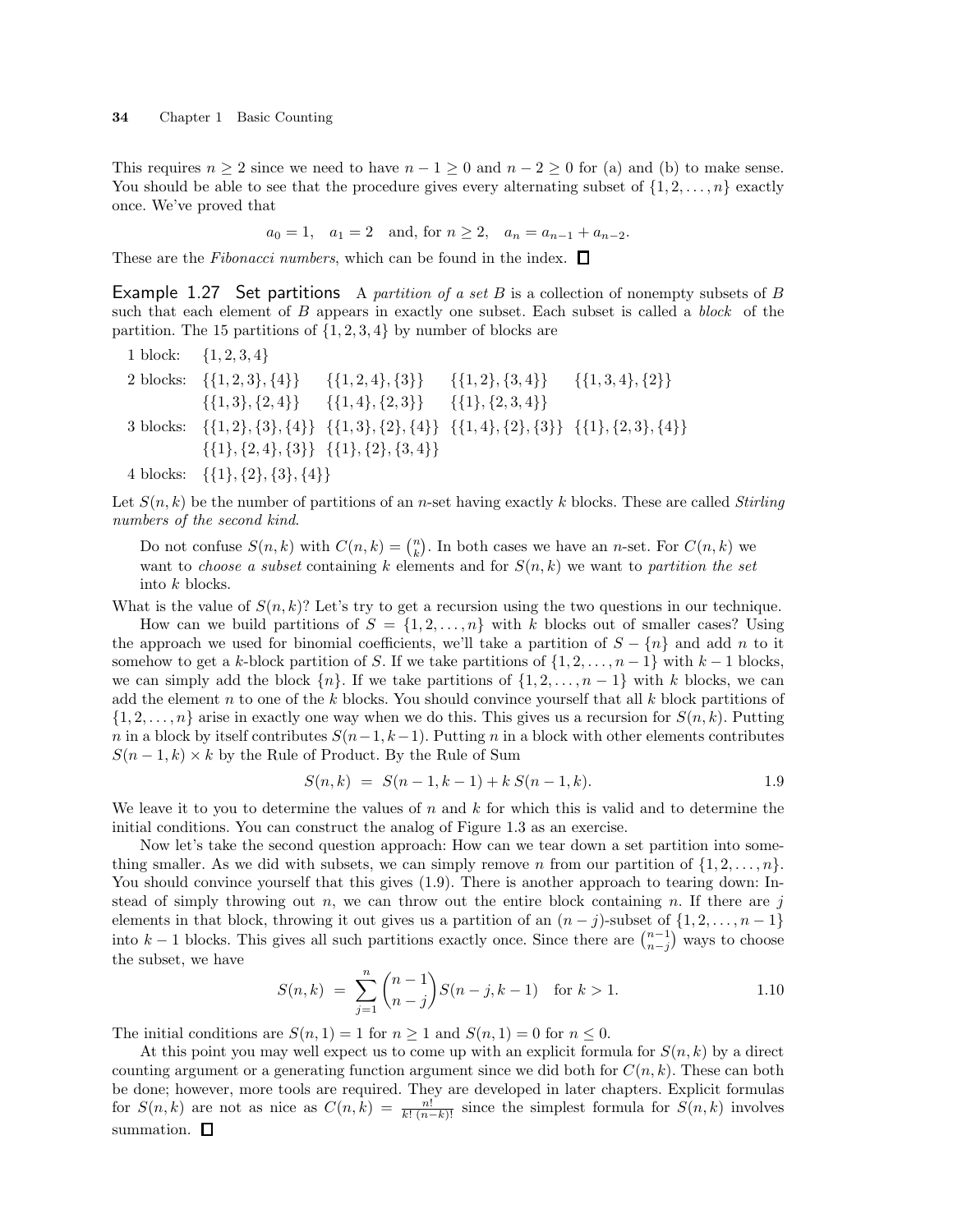So far all we've done is find recursions for various numbers and use the recursions to construct values. This is not the only way recursions can be used. Here are some others:

- Prove a formula, usually by induction: We'll see an example of this in a minute.
- Discover that two sets of numbers are the same because they have the same recursion. (Remember to include the initial conditions!)
- Study the numbers by looking directly at the recursion or by using generating functions: More on this in Part IV.

To illustrate a proof by induction, let's do Exercise 1.3.12(b), namely  $\sum_{k=0}^{n} {n \choose k} = 2^n$  when  $n \geq 0$ . It's easy to check it for  $n = 0$ . Suppose  $n > 0$  and the result is true for all values less than n. By the recursion

$$
\sum_{k=0}^{n} \binom{n}{k} = \sum_{k=0}^{n} \left( \binom{n-1}{k-1} + \binom{n-1}{k} \right) = \sum_{k=0}^{n} \binom{n-1}{k-1} + \sum_{k=0}^{n} \binom{n-1}{k}.
$$

Since the terms  $\binom{n-1}{-1}$  and  $\binom{n-1}{n}$  are zero, each of the last two sums is  $2^{n-1}$  by the induction hypothesis and we are done since  $2^{n-1} + 2^{n-1} = 2^n$ .

## **Exercises**

- 1.4.1. Calculate the next two rows in Pascal's Triangle.
- 1.4.2. Equation (1.9) gives a recursion for  $S(n, k)$ , but it is incomplete: initial conditions and the values of n and k for which it holds were omitted. Determine the values of n and k for which it is valid. Determine the initial conditions. Construct a table of values for  $S(n, k)$  up through  $n = 5$ .
- 1.4.3. Derive a recursion like  $S(n, k) = S(n-1, k-1) + kS(n-1, k)$  for ordered k-lists without repetitions that can be made from an n-set. Derive the recursion using an argument like that for  $S(n, k)$ ; do not get the recursion using the formula  $n!/(n-k)!$  that we found earlier. Since "like" is rather vague, there can be more than one solution to this exercise.
- 1.4.4. Exercise 1.3.12(c) you were asked to prove

$$
\sum_{k=0}^n (-1)^k \binom{n}{k} \ = \ 0 \quad \text{for} \ \ n \geq 1.
$$

Prove it by induction on *n* using the recursion  $\binom{n}{k} = \binom{n-1}{k-1} + \binom{n-1}{k}$ .

1.4.5. For  $n > 0$ , prove the following formulas for  $S(n, k)$ .

$$
S(n,n) = 1 \qquad S(n,n-1) = \binom{n}{2} \qquad S(n,1) = 1 \qquad S(n,2) = \frac{(2^n - 2)}{2}
$$

- 1.4.6. How can the initial conditions be set up to make (1.10) true for  $n \geq 1$ ?
- 1.4.7. "Marking" something can help us derive a recursion. How many ways can we construct a k-subset of  $\{1, 2, \ldots, n\}$  and mark an element in the subset? You can do this in two ways:
	- choose the subset and mark the element or
	- choose the marked element and then choose the rest of the subset.

By counting these two ways, obtain the recursion  $\binom{n}{k} = \frac{n}{k} \binom{n-1}{k-1}$  for  $k > 0$ .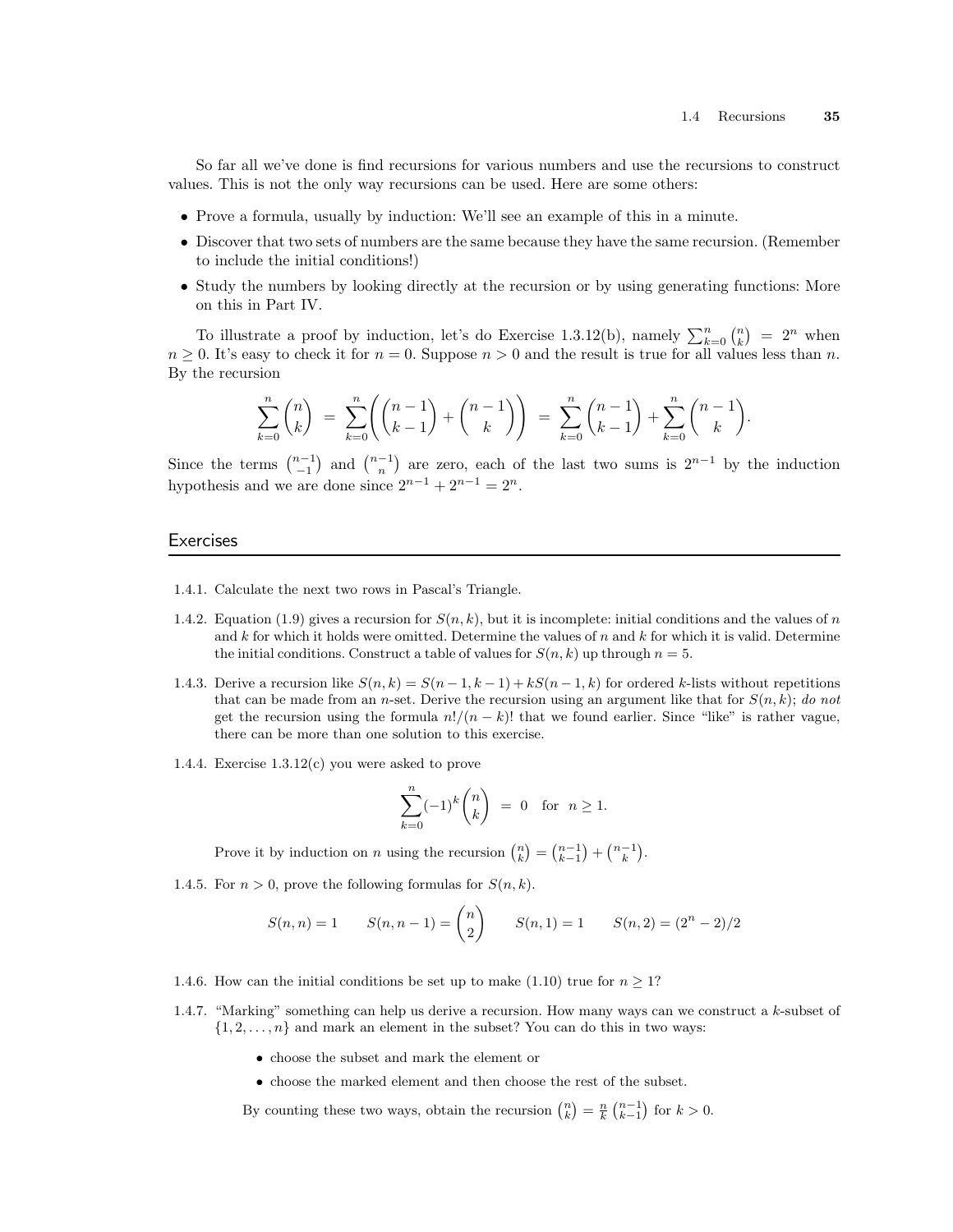1.4.8. Let  $B_n$  be the total number of partitions of an n element set. Thus

$$
B_n = S(n,0) + S(n,1) + \cdots + S(n,n).
$$

(a) Prove that

$$
B_{n+1} = \sum_{i=0}^{n} \binom{n}{i} B_{n-i},
$$

where  $B_0$  is defined to be 1.

- *Hint*. Construct the block containing  $n + 1$  and then construct the rest of the partition.
- (b) Calculate  $B_n$  for  $n \leq 5$ .
- \*1.4.9. Return to Exercise 1.2.13 (p. 18). You should have done (a) and (d) previously. Now you should be able to do (b) and (c) and obtain a recursion for (e). (Later, we will see how to use the "Principle of Inclusion and Exclusion" to obtain another solution for (e).)
- 1.4.10. We want to count the number of  $n$  digit sequences that have no adjacent zeroes. The digits must be chosen from the set  $\{0, 1, \ldots, d-1\}$ . For example, with  $d=3$  and  $n=4$ , the sequences 0,2,1,0 and 2,1,2,2 are valid but 1,0,0,2 and 1,3,2,3 are not. Let the number of such sequences be  $A_n$ . (The case  $d = 2$  is called the *Fibonacci numbers*.)
	- (a) From an n-sequence, remove the last digit if it is nonzero and the last two digits if the last digit is zero. By reversing this process, describe a way to build up all acceptable sequences by adding elements one or two at a time.
	- (b) Use (a) to obtain a recursion of the form  $A_n = aA_{n-1} + bA_{n-2}$ . What are a and b? For what n is the recursion valid? What are the initial conditions?
	- (c) Compute  $A_n$  for  $n \leq 5$  when  $d = 10$ .

## 1.5 Multisets

Let  $M(n, k)$  be the number of ways to choose k elements from an n-set when repetition is allowed and order doesn't matter. Will any of our three methods for handling  $C(n, k)$  work for  $M(n, k)$ ? Let's examine them.

- Imposing an order: The critical observation for our first method was that an unordered list can be ordered in  $k!$  ways. This is not true if repetitions are allowed. To see this, note that the extreme case of k repetitions of one element has only one ordering.
- Using a recursion: We might be able to obtain a recursion, but we would still be faced with the problem of solving it.
- Using generating functions: To use the generating functions we have to allow for repetitions. This can be done very easily: Simply replace  $(1 + x_i)$  in Example 1.14 (p. 19) with the infinite sum

$$
1 + x_i + x_i^2 + x_i^3 + \cdots,
$$

a geometric series which sums to  $(1-x_i)^{-1}$ . Why does this replacement work? When we studied  $C(n, k)$  in Example 1.14, the two terms in the factor  $1 + x_i$  corresponded to not choosing the *i*th element OR choosing it, respectively. Now we need more terms:  $x_ix_i$  for when the *i*th element is chosen to appear twice in our unordered list,  $x_i x_i x_i$  for three appearances, and so forth. The distributive law still takes care of producing all possible combinations. As in Example 1.14, if we replace  $x_i$  by x for all i, the coefficient of  $x^k$  will be the number of multisets of size k. Thus  $M(n,k)$  is the coefficient of  $x^k$  in  $(1-x)^{-n}$ . You should be able to use this fact and Taylor's Theorem to obtain  $M(n, k) = (n + k - 1)!/(n - 1)! k!$ . Thus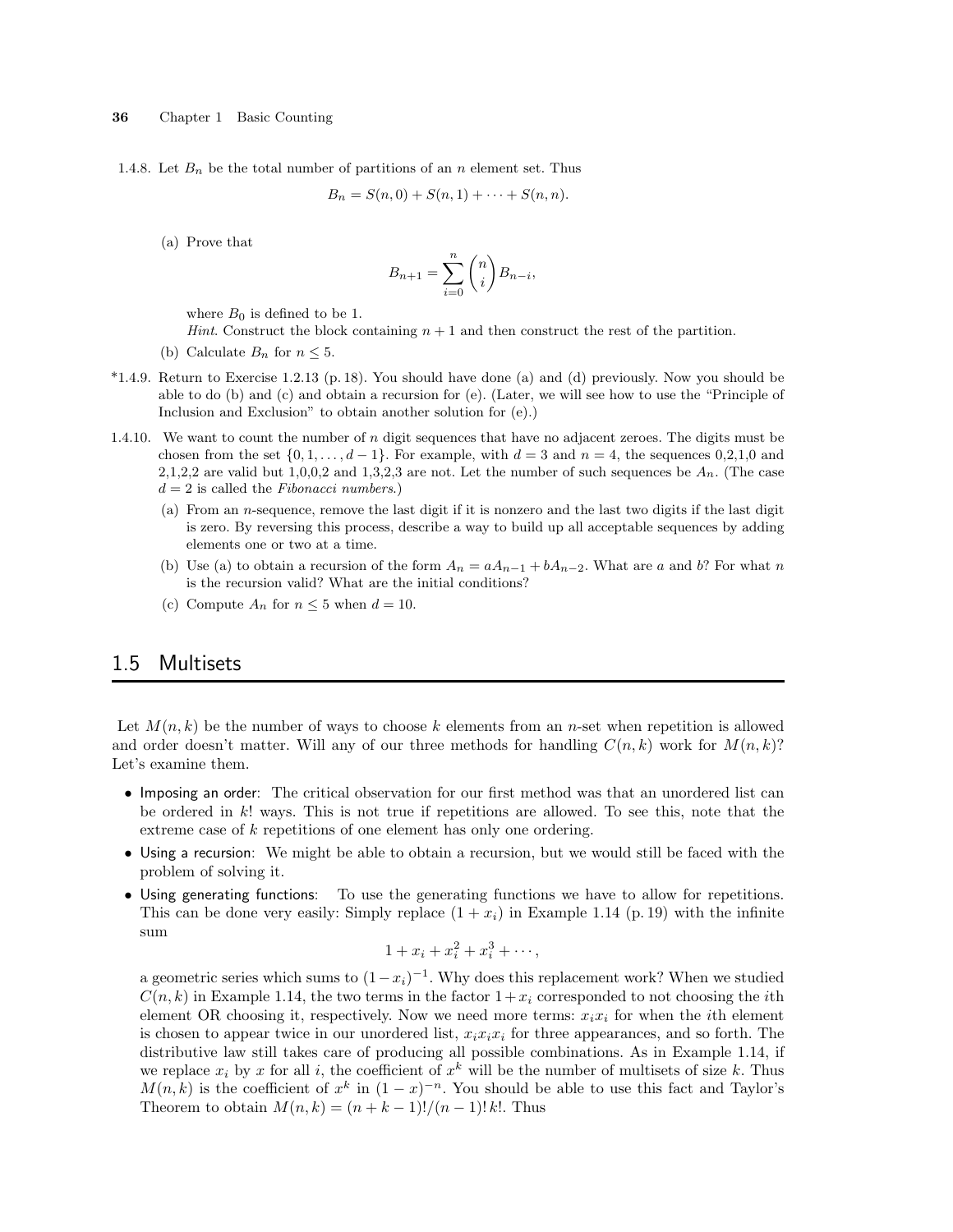Theorem 1.8 Multiset formula The number of  $k$ -multisets that can be made from an n-set is

$$
M(n,k) = \binom{n+k-1}{k}.
$$

We can stop here since we have the answer; however, someone with an inquiring mind is likely not to. Such a person might ask "Why is  $M(n, k)$  the number of ways to choose a k element subset of an  $n-1+k$  element set?" Here "why" means an explanation that proves the two numbers are equal without actually counting. Posing and answering questions like this improve our understanding of a topic and improve our abilities to use the tools. We'll give one answer now. Another appears in the exercises.

Given a k-multiset of positive integers, list them in nondecreasing order, <sup>2</sup> say  $a_1 \le a_2 \le \ldots \le a_k$ . For each i, increase  $a_i$  by  $i-1$  to obtain a new list. The new list consists of k distinct postive integers in increasing order. This sets up a one-to-one correspondence between multisets of positive integers and sets of positive integers.

What do the k-multisets formed from  $\{1, 2, \ldots, n\}$  correspond to? Since the largest element in the multiset is increased by k−1, each such multiset corresponds to a k-subset of  $T = \{1, 2, \ldots, n+k-1\}$ . Conversely, every k-subset  $X$  of  $T$  corresponds to such a multiset: Simply list the elements of  $X$  in increasing order and subtract  $i - 1$  from the *i*th element for each *i*.

We have proved that in our one-to-one correspondence the multisets counted by  $M(n,k)$  correspond to the sets counted by  $C(n + k - 1, k)$ . Thus, these two numbers must be equal.

Example 1.28 Balls in boxes We are given 4 labeled boxes each of which can hold 2 balls and are also given 4 identical red balls and 4 identical green balls. How many ways can the balls be placed in the boxes?

This is not a problem that fits into our multiset model easily, although it can be made to fit. Nevertheless, it is the sort of problem that our methods work for. Indeed, it is very similar to the card hand problems. We'll look at it as if we hadn't seen those problems to emphasize the need to be able to translate problem descriptions without needing to force them into particular frameworks.

To begin with, we observe that once the red balls have been placed into boxes, there is only one way to place the green balls. (This is because there are exactly as many positions available as there are balls.) Thus, we can simply focus on placement of the red balls. Since there aren't very many ways to do that, we could simply list all of them. There is another approach that requires less work: First do the problem with unlabeled boxes and then label them. The unlabeled solutions are simply partitions of the number 4 into 4 parts, with zeroes allowed and no part exceeding 2. (A partition of a number is an unordered list that sums to the number.) The solutions are

$$
1+1+1+1
$$
 0+1+1+2 and 0+0+2+2.

The first of these can be labeled in one way. The second can be labeled in 12 ways: choose the label for the empty box (4 ways) and then the label for the box containing 2 red balls (3 ways). The third solution can be labeled in  $\binom{4}{2} = 6$  ways. Thus, there are  $1 + 12 + 6 = 19$  solutions to the original problem.  $\Box$ 

<sup>&</sup>lt;sup>2</sup> A sequence is in nondecreasing order if the elements do not decrease as we move along the sequence. It is in increasing order if the elements increase. Thus  $-7, 3, 5, 6$  is both increasing and nondecreasing, 3, 4, 4, 6 is nondecreasing but not increasing, and 3, 5, 6, 4 is neither.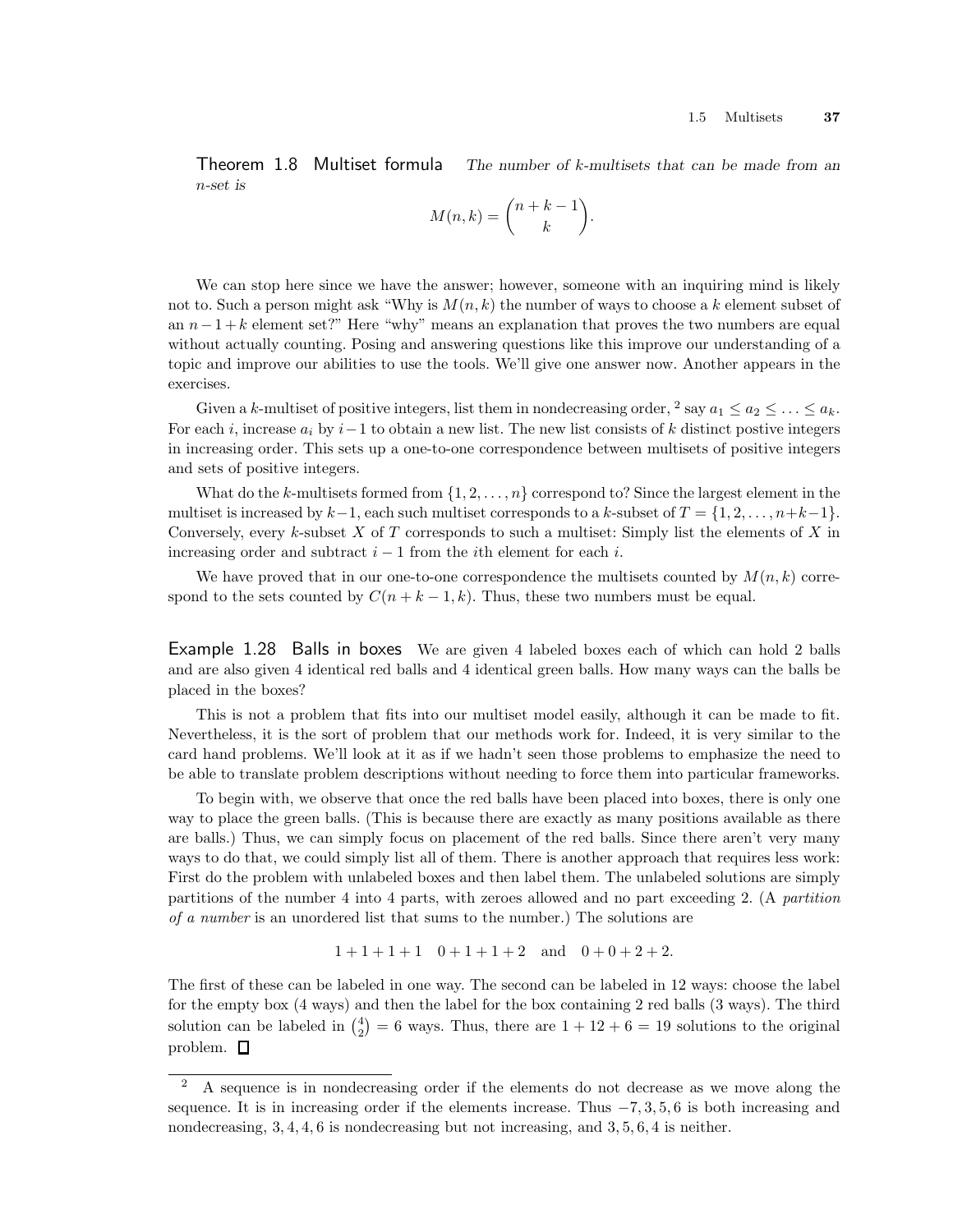Given a set S, forming a k-subset or a k-multiset from S are two extremes: for a k-subset, no element can be repeated; for a k-multiset elements can be repeated as much as desired (as long as the total equals  $k$ ). If we want something between the extremes, the counting is more difficult. For example, there's no simple formula for the number of k-multisets if each element appears at most  $j$ times except for  $j = 1$  and  $j \geq k$ .

## **Exercises**

- 1.5.1. How many multisets can be formed from a set  $S$  if each element can appear at most  $j$  times? Your answer should be a simple formula.
- 1.5.2. It was stated in the preceding paragraph that "there's no simple formula for the number of k-multisets if each element appears at most j times except for  $j = 1$  and  $j \geq k$ ." What are the formulas for  $j = 1$ and  $j \geq k$ ?
- 1.5.3. Without using the formula for  $M(n, k)$ , prove that  $M(n, k) = M(n 1, k) + M(n, k 1)$ . What are the initial conditions for this recursion?
- 1.5.4. Prove that  $M(n, k)$  is the number of ways to place k indistinguishable balls into n boxes. Hint. If you have  $n = 7$  boxes and  $k = 8$  balls, the list 1,1,1,2,4,4,4,7 can be interpreted as "Place" three balls in box 1, one ball in box 2, three balls in box 4 and one ball in box 7."
- 1.5.5. Imagine  $\{1, 2, ..., n + k 1\}$  represented as points on a line in the usual way. Convert  $n 1$  of the points to vertical bars and convert 0 and  $n + k$  to vertical bars. Combine this with the previous problem to prove that  $M(n, k) = C(n+k-1, n-1)$ . This gives one answer the the question of "why" the two numbers are equal.

Hint. Here are examples of a correspondence with 5 balls and 4 boxes

|  |  |  |  |  | 0 1 2 3 4 5 6 7 8 9 points 0 1 2 3 4 5 6 7 8 9                                                                                                                                          |  |  |  |  |  |
|--|--|--|--|--|-----------------------------------------------------------------------------------------------------------------------------------------------------------------------------------------|--|--|--|--|--|
|  |  |  |  |  | $\vert \bullet \bullet \vert \bullet \bullet \vert \bullet \vert \vert \quad \text{conversion} \quad \vert \bullet \vert \bullet \vert \quad \vert \bullet \bullet \bullet \vert \vert$ |  |  |  |  |  |
|  |  |  |  |  | $1 \t 2 \t 3 \t 4 \t box no.$ $1 \t 2 \t 3$                                                                                                                                             |  |  |  |  |  |

- 1.5.6. Prove that the number of unordered  $k$ -lists made from n different items and using each item at most twice is the coefficient of  $x^k$  in  $(1 + x + x^2)^n$ . Generalize this.
- 1.5.7. Let  $T(n, k)$  be the the number of k-multisets made from n different items, using each item at most twice in a multiset. Prove that

$$
T(n,k) = T(n-1,k) + T(n-1,k-1) + T(n-1,k-2).
$$

Relate this problem to the previous exercise and generalize it.

- 1.5.8. Prove by induction on n and k that the number of k-multisets that can be formed from an n-set is  $\binom{n+k-1}{k}$ . Let the answer be  $M(n,k)$ . To start the induction, verify the formula for  $M(1,k)$  and for  $M(n,1)$  for all n and k. For the induction step, use  $M(n, k - 1)$  and  $M(n - 1, k)$  to derive  $M(n, k)$ .
- 1.5.9. Let  $f(b, t)$  be the number of ways to put b labeled balls into t labeled tubes. When balls are put into tubes the order matters: because the diameter of the tube is only slightly larger than that of the balls, the balls end up stacked on top of each other in a tube.
	- (a) Prove by induction on b that  $f(b, t) = t(t + 1) \cdots (t + b 1)$ . (To do this, you will first need a recursion for  $f(b, t)$ . Hint. There are at least two ways to get a recursion on b: (i) insert  $b-1$  balls and then the last or (ii) insert the first ball and then the remaining  $b-1$ .
	- (b) Give a noninductive combinatorial proof of the formula for  $f(b, t)$ .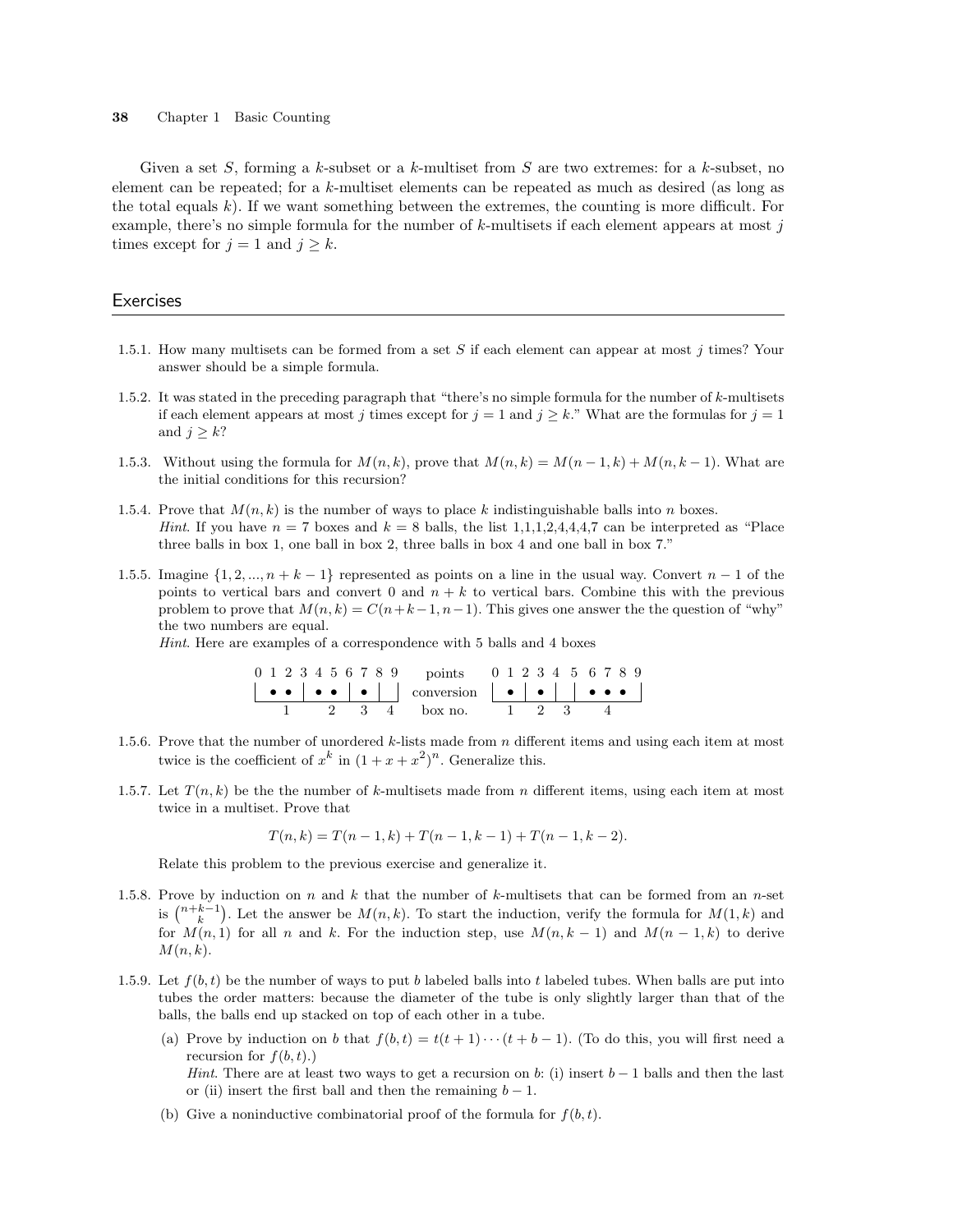- \*1.5.10. Let  $f(n, k)$  be the number of ways to partition an n-set into k nonempty blocks where the order of the entries in a block matters but the order of the blocks does not matter.
	- (a) Prove by induction that

$$
f(n,k) = \frac{n!}{k!} \binom{n-1}{k-1}.
$$

Hint. An argument like the one leading to (1.9) can be used for the induction step.

(b) Give a noninductive combinatorial proof of the formula for  $f(n, k)$ .

## Notes and References

We conclude this chapter with a table of the numbers of each of the four basic types of lists; i.e., ordered and unordered with repetitions allowed or forbidden. It is given in Figure 1.4. We are selecting k things from an n-set. The rules governing the selections are listed at the top and the left of the figure. As indicated in the figure, these numbers can also be interpreted in terms of placing balls into labeled boxes.

The concepts in the Rules of Sum and Product were known in ancient times. Until fairly recently, combinatorics has been synonymous with counting. This may be due to its connections with probability theory. You can learn about this in many books, but it is hard to do better than Feller's classic text [7]. We will focus on enumeration problems again in Chapters 4, 10 and 11.

Enumeration is still an active area of research in combinatorics. Although much of the research uses more sophisticated tools (See the notes to Chapters 4, 10 and 11.), some current research relies only on clever elementary arguments. You may be able to find some papers of this sort by browsing through such combinatorial journals as the *Journal of Combinatorial Theory*, Series A, the European Journal of Combinatorics, and The Electronic Journal of Combinatorics (at http://www.combinatorics.org). Unfortunately, proofs are often given rather tersely and careless authors sometimes neglect to explain terminology. As examples of short papers that you may be able to read now, you may want to look at [6] and [10]. Lubell's proof, which was used in Example 1.22, appeared in [9].

Because of the fundamental importance of counting, it is discussed in almost every text whose title refers to combinatorics or discrete mathematics. A few of the texts with material around the level of this book are those by Biggs [2; Ch.3], Bogart [3; Chs.1, 2], Cohen [4; Chs.2, 4], Stanton and White [12; Ch.1] and Tucker [13; Ch.5]. More advanced treatments can be found in the books by Comtet [5], Goulden and Jackson [8] and Stanley [11]. Anderson [1] starts off with Lubell's proof of Sperner's Theorem (Example 1.22) and then continues with other topics related to subsets of sets. His text is an example of the breadth of combinatorics—it does not discuss enumeration and has practically no overlap with our text.

Many papers have been written on Catalan numbers. Stanley [11, v.2] lists sixty-six things counted by Catalan numbers in his Exercise 6.1.9 (pp.219–229) and gives a partial solution to the exercise (pp.256–265).

Derivations of Stirling's formula (Theorem 1.5 (p. 12)) can be found in many places, including Feller's text [7; II.9, VII.2].

- 1. Ian Anderson, Combinatorics of Finite Sets, Dover (2002).
- 2. Norman L. Biggs, Discrete Mathematics, 2nd ed., Oxford Univ. Press (2003).
- 3. Kenneth P. Bogart, Introductory Combinatorics, 3rd ed., Brooks/Cole (2000).
- 4. Daniel I.A. Cohen Basic Techniques of Combinatorial Theory, John Wiley (1978).
- 5. Louis Comtet, Advanced Combinatorics: The Art of Finite and Infinite Expansions, Reidel (1974).